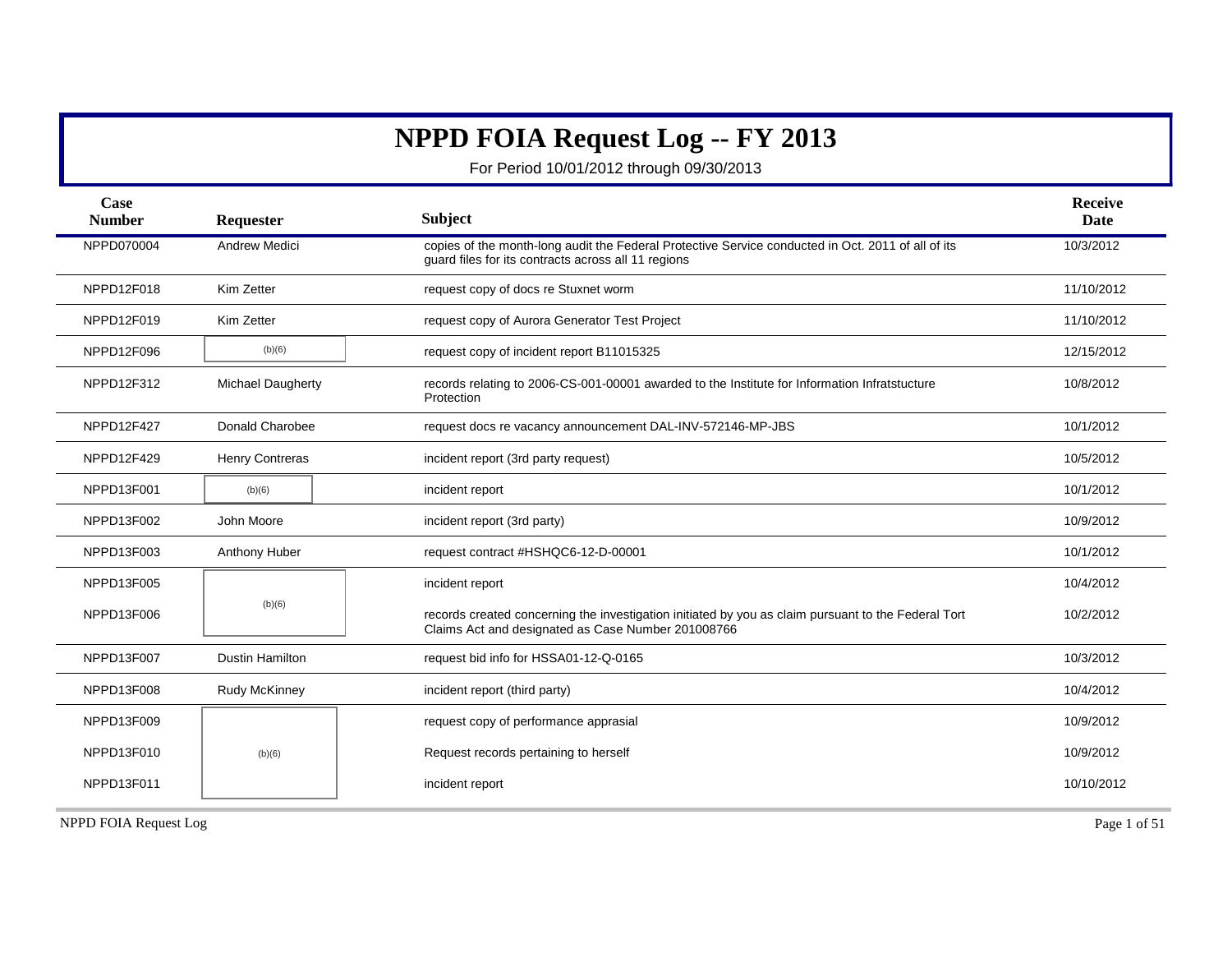| Case<br><b>Number</b> | Requester           | <b>Subject</b>                                                                                                                                | <b>Receive</b><br><b>Date</b> |
|-----------------------|---------------------|-----------------------------------------------------------------------------------------------------------------------------------------------|-------------------------------|
| NPPD13F012            | (b)(6)              | incident report                                                                                                                               | 10/22/2012                    |
| NPPD13F013            | Leita Jackson       | incident report (3rd party)                                                                                                                   | 10/11/2012                    |
| NPPD13F014            | <b>FOIA Group</b>   | Request docs identified to BAA1102                                                                                                            | 10/10/2012                    |
| NPPD13F015            |                     | request copies of docs pertaining to himself                                                                                                  | 10/12/2012                    |
| NPPD13F016            |                     | incident report                                                                                                                               | 10/16/2012                    |
| NPPD13F017            | (b)(6)              | records regarding U.S. District Court Violation Notice Number 3331789.                                                                        | 10/16/2012                    |
| NPPD13F018            |                     | incident report                                                                                                                               | 10/17/2012                    |
| NPPD13F019            | <b>Robert Rubin</b> | request for contracts HSHQEC-12-D-00014, HSHQC6-12-D-00001 AND HSHQE4-12-D-00004                                                              | 10/18/2012                    |
| NPPD13F020            | Jake Graham         | Request copy of contract HSHQ-E5-11-F-00057                                                                                                   | 10/18/2012                    |
| NPPD13F021            |                     | incident report                                                                                                                               | 10/19/2012                    |
| NPPD13F022            | (b)(6)              | all material relating to any all cases opened up by FPS and involving himself and the Bureau of Indian<br>Affairs from May 2012-October 2012. | 10/19/2012                    |
| NPPD13F023            | Cynthia Parham      | report of date and time stamps of all calls to FPS, calls from FPS, and times when Office<br>(b)(6)<br>showed up at the RRB (third party)     | 10/22/2012                    |
| NPPD13F024            | (b)(6)              | incident report                                                                                                                               | 11/30/2012                    |
| NPPD13F025            | <b>Terry Davis</b>  | incident report (third party request)                                                                                                         | 10/23/2012                    |
| NPPD13F026            |                     | incident report                                                                                                                               | 10/24/2012                    |
| NPPD13F027            | (b)(6)              | incident report                                                                                                                               | 10/31/2012                    |
| NPPD13F028            |                     | request video surveillance from 8/3/12 from 9:00am-4:00pm                                                                                     | 10/31/2012                    |
| NPPD13F029            | Gerry Wilson        | incident report (third party request)                                                                                                         | 10/31/2012                    |
| NPPD13F030            | (b)(6)              | copies of records pertaining to himself while working as a contract security guard in Florida                                                 | 10/31/2012                    |
|                       |                     |                                                                                                                                               |                               |

NPPD FOIA Request Log Page 2 of 51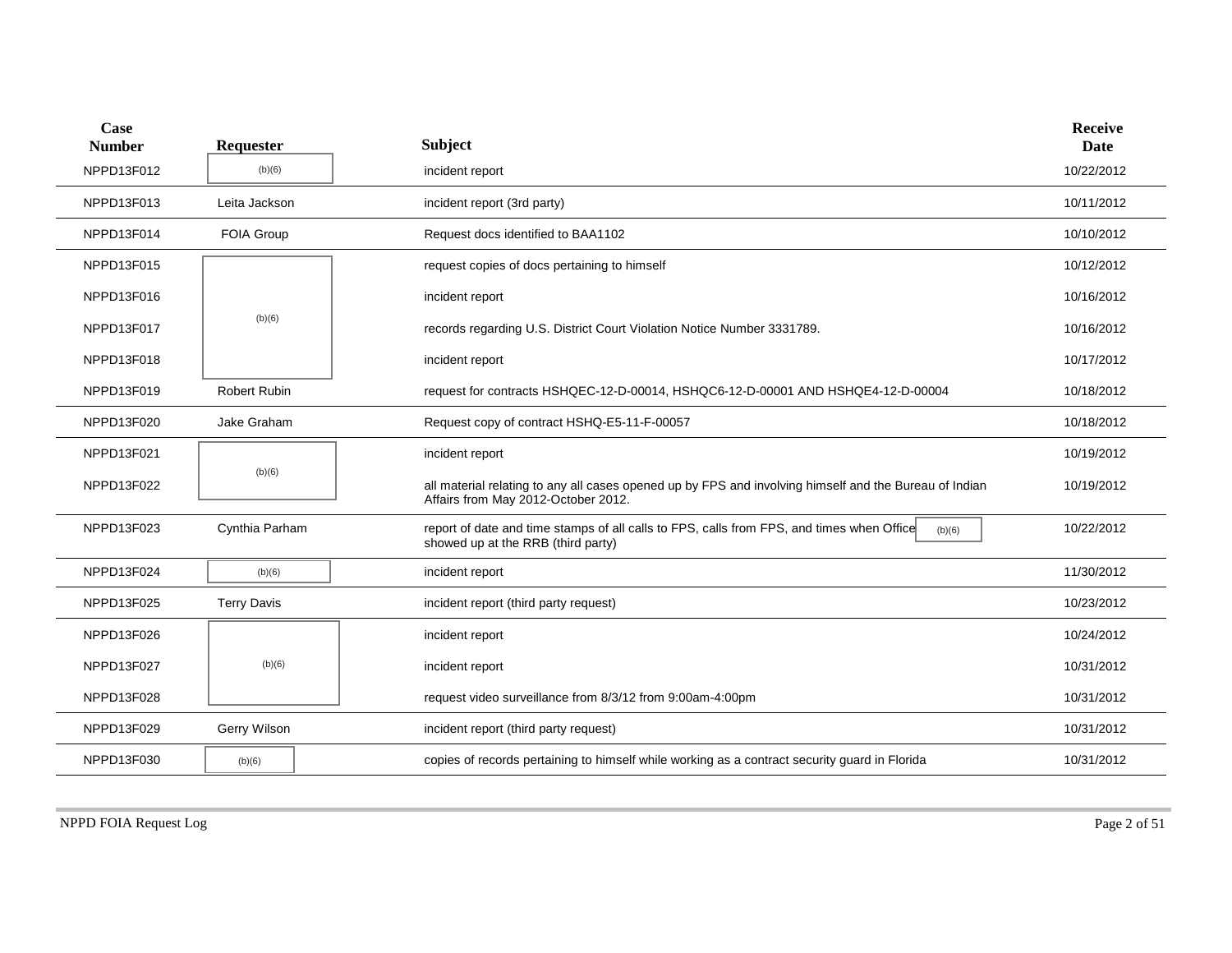| <b>Case</b><br><b>Number</b> | <b>Requester</b>       | <b>Subject</b>                                                                                                                                                                                                                                                                                                 | <b>Receive</b><br>Date |
|------------------------------|------------------------|----------------------------------------------------------------------------------------------------------------------------------------------------------------------------------------------------------------------------------------------------------------------------------------------------------------|------------------------|
| NPPD13F031                   | David Chawes           | request documents related to an investigation of a fire and explosion that occurred at the Pierce<br>Transit in Lakewood, WA                                                                                                                                                                                   | 10/31/2012             |
| NPPD13F032                   | David Perera           | request access to and copies of all assessments of regional resilience conducted by IP                                                                                                                                                                                                                         | 10/31/2012             |
| NPPD13F033                   | Rose Santos            | request documents identified to HSHQDC08F00094                                                                                                                                                                                                                                                                 | 10/31/2012             |
| NPPD13F034                   | Rose Santos            | request docs identified to HSHQDC07F00240                                                                                                                                                                                                                                                                      | 10/31/2012             |
| NPPD13F035                   | (b)(6)                 | copies of interviews conducted by DHS's Personnel Security Division                                                                                                                                                                                                                                            | 11/1/2012              |
| NPPD13F036                   | <b>Kate Bailey</b>     | 1. Any and all contracts between DHS and private entities providing for Closely Associated FOIA<br>Support:<br>2. Any and all contracts between DHS and private entities providing for FOIA Processing; and<br>3. Any and all contracts between DHS and private entities providing for FOIA Backlog Reduction. | 10/31/2012             |
| NPPD13F037                   | (b)(6)                 | incident report                                                                                                                                                                                                                                                                                                | 11/2/2012              |
| NPPD13F038                   |                        | incident report                                                                                                                                                                                                                                                                                                | 11/5/2012              |
| NPPD13F039                   | <b>JOEBOB MERRIMAN</b> | qualifications of the individual selected for DHS vacancy ID 708268, Intelligence Research Specialist                                                                                                                                                                                                          | 10/31/2012             |
| NPPD13F039                   | (b)(6)                 | incident report                                                                                                                                                                                                                                                                                                | 11/28/2012             |
| NPPD13F040                   | Megan Cupp             | request contract HSHQDC-06-D00024/TO HSHQDC-06-J-0435                                                                                                                                                                                                                                                          | 11/6/2012              |
| NPPD13F041                   | Megan Cupp             | request contract HSHQDC-06-D00024 TO HSHQDC-06-J-00469                                                                                                                                                                                                                                                         | 11/6/2012              |
| NPPD13F042                   |                        | incident report                                                                                                                                                                                                                                                                                                | 11/7/2012              |
| NPPD13F043                   | (b)(6)                 | Request docs related to an investigation on him initiated by Mr.<br>(b)(6)                                                                                                                                                                                                                                     | 11/5/2012              |
| NPPD13F044                   | Dora Goughnour         | request list of purchase cardholders                                                                                                                                                                                                                                                                           | 11/8/2012              |
| NPPD13F045                   | (b)(6)                 | investigation reports on herself                                                                                                                                                                                                                                                                               | 11/2/2012              |
| NPPD13F046                   | <b>Terry Bjorklund</b> | incident report (third party)                                                                                                                                                                                                                                                                                  | 11/13/2012             |
| NPPD13F047                   | (b)(6)                 | all information/material from Dec. 2009-present concerning an incident allegation                                                                                                                                                                                                                              | 11/13/2012             |
|                              |                        |                                                                                                                                                                                                                                                                                                                |                        |

NPPD FOIA Request Log Page 3 of 51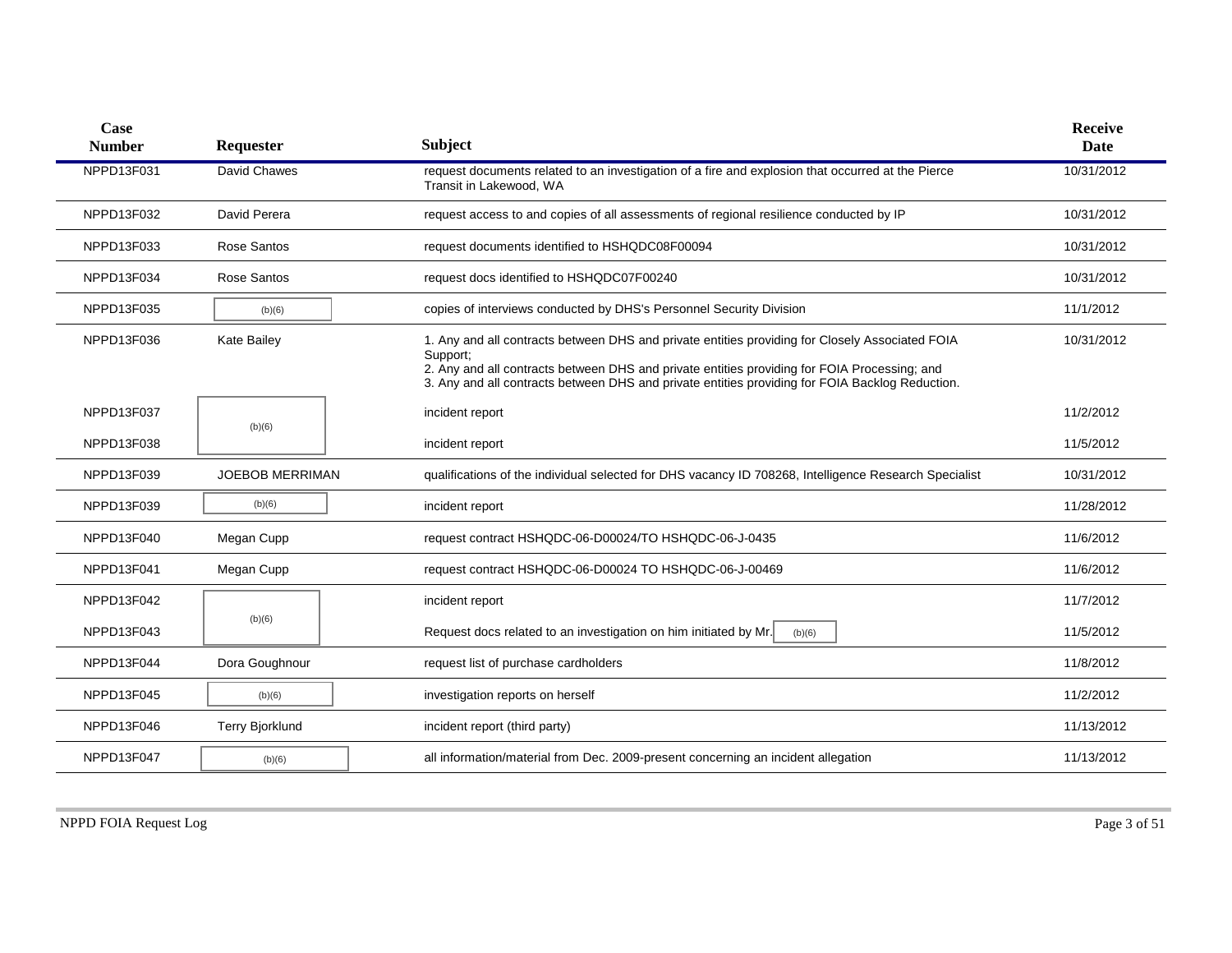| Case<br><b>Number</b> | Requester            | <b>Subject</b>                                                                                                                                                                                                                                                                                    | <b>Receive</b><br>Date |
|-----------------------|----------------------|---------------------------------------------------------------------------------------------------------------------------------------------------------------------------------------------------------------------------------------------------------------------------------------------------|------------------------|
| NPPD13F048            | (b)(6)               | any information/recors pertaining to himself that FPS has                                                                                                                                                                                                                                         | 11/13/2012             |
| NPPD13F049            | Kyle Johnson         | incident report (third party request)                                                                                                                                                                                                                                                             | 11/19/2012             |
| NPPD13F050            | <b>Ronald Kissel</b> | all reports, eimal, documents, photos, video/surveillance tapes FPS has in connection with the "PSO<br>Screening Incident" of April 16, 2012<br>(b)(6)                                                                                                                                            | 11/19/2012             |
| NPPD13F051            |                      | incident reprot                                                                                                                                                                                                                                                                                   | 12/17/2012             |
| NPPD13F052            | (b)(6)               | incident report                                                                                                                                                                                                                                                                                   | 12/12/2012             |
| NPPD13F053            | Jeff Stachewicz      | request for documents identified to HSHQDC09J00490                                                                                                                                                                                                                                                | 11/20/2012             |
| NPPD13F054            | (b)(6)               | incident report                                                                                                                                                                                                                                                                                   | 11/26/2012             |
| NPPD13F055            | Jack King            | requests incident report, video/surveillance tapes, and transcript of dialogue between PSO (b)(6) nd<br>the Denver MegaCenter (third party)                                                                                                                                                       | 11/26/2012             |
| NPPD13F056            | Ken Brucks           | incident report (third party request)                                                                                                                                                                                                                                                             | 11/27/2012             |
| NPPD13F056            |                      | incident report                                                                                                                                                                                                                                                                                   | 11/27/2012             |
| NPPD13F057            |                      | video footage                                                                                                                                                                                                                                                                                     | 11/27/2012             |
| NPPD13F058            | (b)(6)               | incident report                                                                                                                                                                                                                                                                                   | 11/28/2012             |
| NPPD13F059            |                      | All information that the GSA OIG can and is allowed to provide with respect to investigations into<br>allegations of management misconduct, waste, fraud, abuse within GSA Region 2 Public Buildings<br>Service and the OIG's dispositions and conclusions thereof from Fiscal Years 2009-Present | 11/28/2012             |
| NPPD13F060            | James Howard         | request records for all US-VISIT and NPPD employees hired into career laddered positions from<br>1/1/06-9/1/12                                                                                                                                                                                    | 11/15/2012             |
| NPPD13F061            | (b)(6)               | incident report                                                                                                                                                                                                                                                                                   | 11/29/2012             |
| NPPD13F062            | Rose Santos          | request contract HSHQDC07F00240                                                                                                                                                                                                                                                                   | 11/26/2012             |
| NPPD13F063            | DHS IG               | (b)(6)<br>consultation - review docs related to                                                                                                                                                                                                                                                   | 11/29/2012             |
| NPPD13F064            | Dan Handschin        | request documentation of selectee for announcement #FS-721748-AC12                                                                                                                                                                                                                                | 11/29/2012             |

NPPD FOIA Request Log Page 4 of 51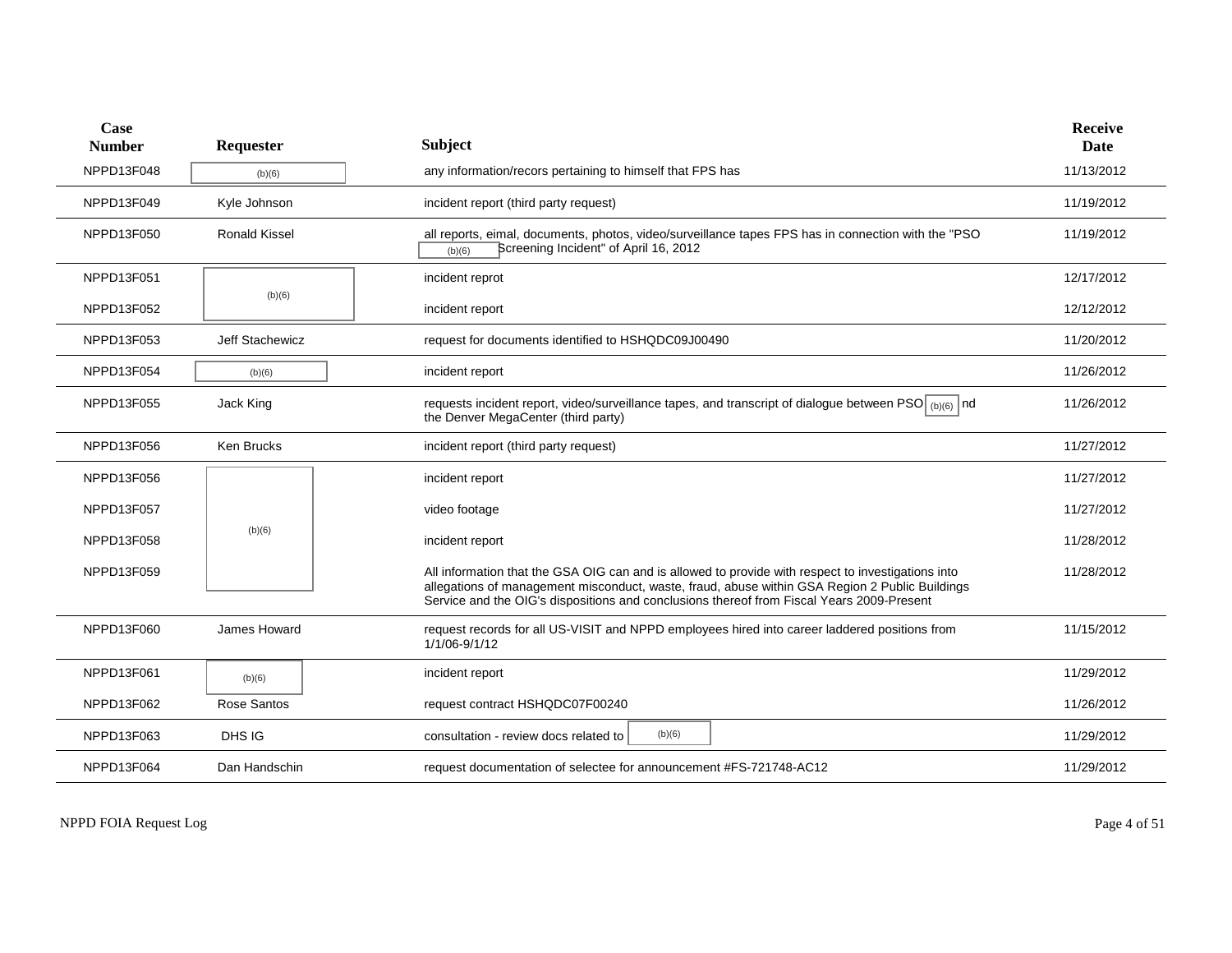| Case<br><b>Number</b> | Requester          | <b>Subject</b>                                                                                                                                                                                                                             | Receive<br>Date |
|-----------------------|--------------------|--------------------------------------------------------------------------------------------------------------------------------------------------------------------------------------------------------------------------------------------|-----------------|
| NPPD13F065            | (b)(6)             | video surveillance footage                                                                                                                                                                                                                 | 11/30/2012      |
| NPPD13F066            | James Armstrong    | a copy of annual interval data for all Government DHS buildings that have 15 minute /30 minute<br>intervals for June 1, 2011 to June 1, 2012 (with specifics).                                                                             | 11/19/2012      |
| NPPD13F067            | PRIV Office        | request documents, including drafts and correspondence related to PPD 20                                                                                                                                                                   | 12/5/2012       |
| NPPD13F068            | Donna Dorgan       | Description of all building security measures implemented in the area surrounding the federal building<br>at 201 Varick Street, New York, NY 10004 (intersection of Houston Street (from September 11, 2001,<br>through December 31, 2003. | 12/12/2012      |
| NPPD13F069            | (b)(6)             | incident report                                                                                                                                                                                                                            | 12/12/2012      |
| NPPD13F070            | Kevin Lynch        | request contracts HSCEE2-08-A-00006, HSCEE2-08-A-00005 and HSCEE2-09-A-00005                                                                                                                                                               | 12/14/2012      |
| NPPD13F071            | (b)(6)             | All information available and on record pertaining to the nature of the complaint initially escalated to<br>FPS with respect to the undersigned's threat to federal employees.                                                             | 12/17/2012      |
| NPPD13F072            |                    | Investigation reporsts on herself                                                                                                                                                                                                          | 12/12/2012      |
| NPPD13F073            | Rose Santos        | documents identified to GS10F0425R Orders HSHQVT09F00013 &<br>HSHQVT12F00002:                                                                                                                                                              | 12/18/2012      |
| NPPD13F074            |                    | video footage of car accident                                                                                                                                                                                                              | 12/20/2012      |
| NPPD13F075            | (b)(6)             | video footage of car accident                                                                                                                                                                                                              | 12/20/2012      |
| NPPD13F076            |                    | video footage of car accident                                                                                                                                                                                                              | 12/26/2012      |
| NPPD13F077            | Tina Herlong       | copy of DVD showing sprinkler incident (third party request)                                                                                                                                                                               | 12/26/2012      |
| NPPD13F078            | <b>DHS Privacy</b> | review of 2 paragraphs                                                                                                                                                                                                                     | 1/2/2013        |
| NPPD13F079            | <b>RAVNITZKY</b>   | referral - one document 2 pages                                                                                                                                                                                                            | 1/3/2013        |
| NPPD13F080            | (b)(6)             | incident report                                                                                                                                                                                                                            | 1/7/2013        |
| NPPD13F081            | Jennifer Allgaier  | request contract # HSHQDC08F00094                                                                                                                                                                                                          | 1/7/2013        |
| NPPD13F082            | Penny Saites       | request contract GS07F0103M awarded to DECO                                                                                                                                                                                                | 1/2/2013        |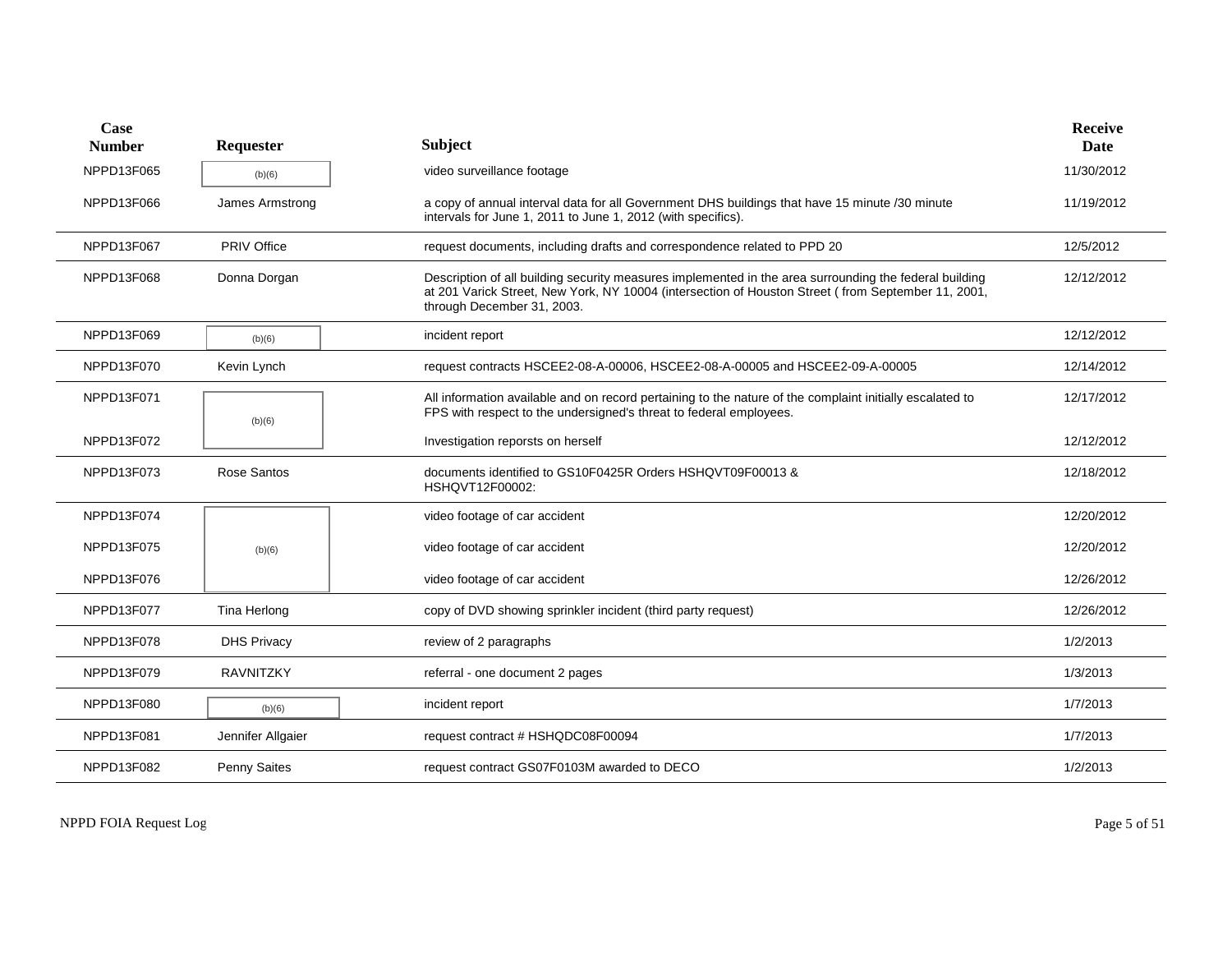| Case<br><b>Number</b> | Requester          | <b>Subject</b>                                                                                              | <b>Receive</b><br><b>Date</b> |
|-----------------------|--------------------|-------------------------------------------------------------------------------------------------------------|-------------------------------|
| NPPD13F083            |                    | request officer's duty book, security guard info manual and report re gate #1 of the Denver FC on<br>4/5/10 | 1/8/2013                      |
| NPPD13F084            |                    | copy of video footage                                                                                       | 1/9/2013                      |
| NPPD13F085            | (b)(6)             | incident report                                                                                             | 1/9/2013                      |
| NPPD13F086            |                    | incident report                                                                                             | 1/7/2013                      |
| NPPD13F087            |                    | incident report                                                                                             | 1/9/2013                      |
| NPPD13F088            | Jaspreet Singh     | FPS policy directive re: FPS' prohibited items program issued on or about 12/10/12.                         | 1/9/2013                      |
| NPPD13F089            | (b)(6)             | incident report                                                                                             | 1/9/2013                      |
| NPPD13F090            | <b>TAMMY Bowie</b> | request copy of holiday pay for Paragon post located in San Francisco                                       | 1/11/2013                     |
| NPPD13F091            |                    | video footage                                                                                               | 1/9/2013                      |
| NPPD13F092            |                    | incident report                                                                                             | 1/9/2013                      |
| NPPD13F093            |                    | request docs re allegations of misconduct filed against him and other docs related to investigation         | 1/9/2013                      |
| NPPD13F094            |                    | incident report                                                                                             | 1/14/2013                     |
| NPPD13F095            |                    | incident report                                                                                             | 1/14/2013                     |
| NPPD13F096            |                    | incident report                                                                                             | 1/15/2013                     |
| NPPD13F097            | (b)(6)             | incident report                                                                                             | 1/15/2013                     |
| NPPD13F098            |                    | incident report                                                                                             | 1/15/2013                     |
| NPPD13F099            |                    | incident report                                                                                             | 1/15/2013                     |
| NPPD13F100            |                    | incident report                                                                                             | 1/15/2013                     |
| NPPD13F101            |                    | request documents related to his access to classified info being suspended                                  | 1/15/2013                     |
| NPPD13F102            |                    | copy of video footage of car accident                                                                       | 1/17/2013                     |
|                       |                    |                                                                                                             |                               |

NPPD FOIA Request Log Page 6 of 51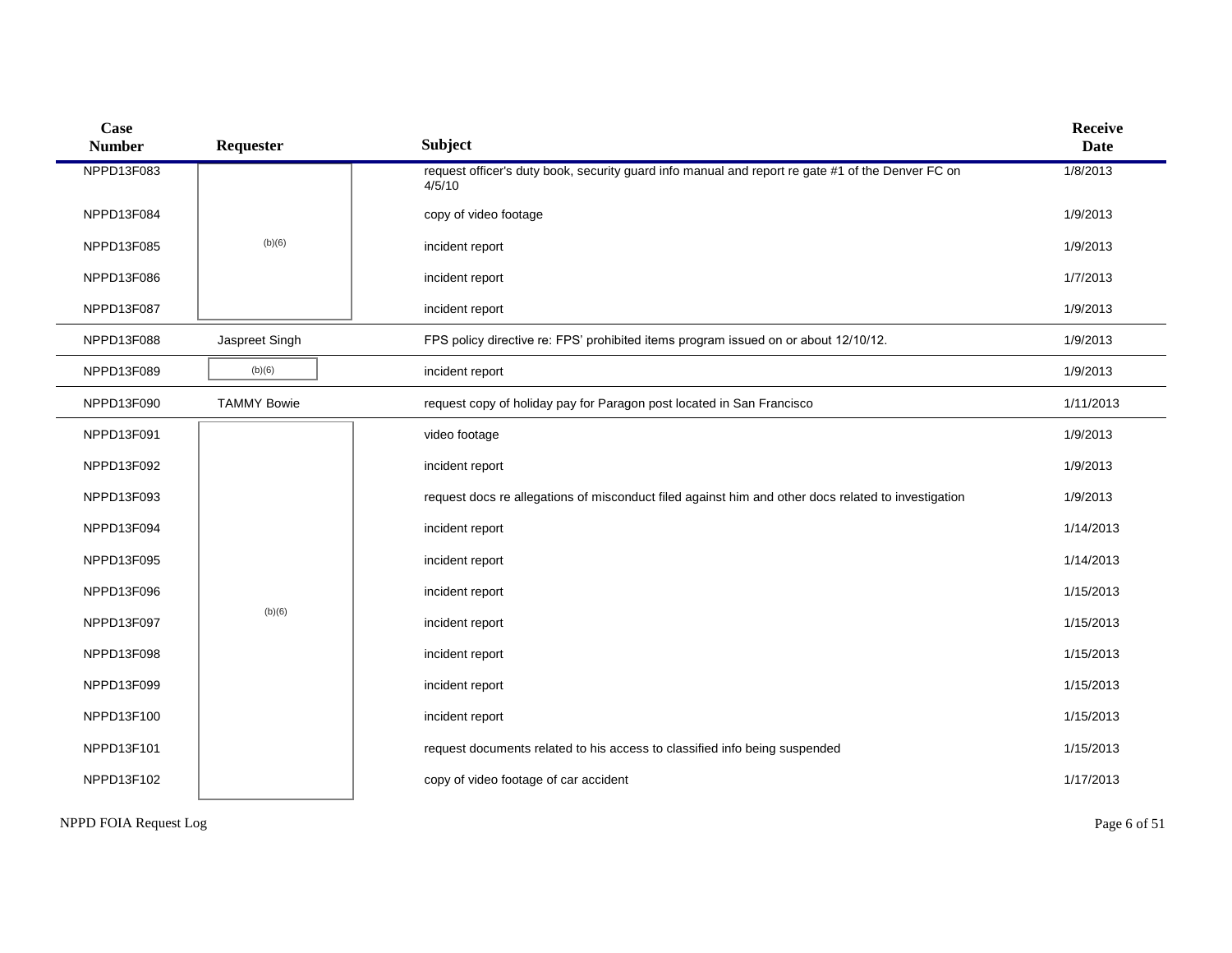| <b>Case</b><br><b>Number</b> | Requester                     | <b>Subject</b>                                                                                                                                                                                                                                                                                                                      | <b>Receive</b><br>Date |
|------------------------------|-------------------------------|-------------------------------------------------------------------------------------------------------------------------------------------------------------------------------------------------------------------------------------------------------------------------------------------------------------------------------------|------------------------|
| NPPD13F103                   | Jason Lepold                  | documents including threat assessments related to the TEA PARTY                                                                                                                                                                                                                                                                     | 1/4/2013               |
| NPPD13F104                   |                               | copy of incident report                                                                                                                                                                                                                                                                                                             | 1/31/2013              |
| NPPD13F106                   |                               | incident report                                                                                                                                                                                                                                                                                                                     | 1/22/2013              |
| NPPD13F107                   | (b)(6)                        | incident report                                                                                                                                                                                                                                                                                                                     | 1/22/2013              |
| NPPD13F108                   |                               | incident report                                                                                                                                                                                                                                                                                                                     | 1/23/2013              |
| NPPD13F109                   | Shannon Henry                 | copy of video footage (third party)                                                                                                                                                                                                                                                                                                 | 1/23/2013              |
| NPPD13F110                   |                               | info fom his FPS personnel file and/or FPS policies during my employment with this agency from<br>2003 to 2010                                                                                                                                                                                                                      | 1/17/2013              |
| NPPD13F111                   | (b)(6)                        | record concerning the registration or attendance of a "Supervisory Physical Security Specialist",<br>"LESO" or "Law Enforcement and Security Officer" from<br>Region 8                                                                                                                                                              | 1/23/2013              |
| NPPD13F112                   | <b>Brad Racino</b>            | a memo sent by DHS in December 2011 to either the North County Transit District, Metropolitan<br>Transit System or Heritage Security Services (all in San Diego, CA) regarding patrolling the train<br>tracks for improvised explosive devices. As well as, use search terms "IED," "Improvised Explosive<br>Device," and "SANDAG." | 1/24/2013              |
| NPPD13F113                   | <b>Bernice Aucoin-Thiemes</b> | documents for the sale and purchase of International Biometric Group (IBG) now known as<br>International Biometric Group, A Novetta Solutions Company                                                                                                                                                                               | 1/16/2013              |
| NPPD13F114                   |                               | incident report                                                                                                                                                                                                                                                                                                                     | 1/26/2013              |
| NPPD13F115                   | (b)(6)                        | incident report                                                                                                                                                                                                                                                                                                                     | 1/29/2013              |
| NPPD13F116                   |                               | incident report                                                                                                                                                                                                                                                                                                                     | 1/29/2013              |
| NPPD13F117                   | Stephen Janis                 | records pertaining to the payment of parking tickets, speeding tickets, red light camera citations,<br>speed camera citations and other moving violations paid for fiscal years 2010, 2011, 2012                                                                                                                                    | 1/25/2013              |
| NPPD13F118                   | (b)(6)                        | A copy of the security video for the Norris Cotton Building, procedures when performing building<br>access security screenings                                                                                                                                                                                                      | 1/30/2013              |
| NPPD13F119                   | Dan Handschin                 | request selectee for announcement #FS-792304-MD13                                                                                                                                                                                                                                                                                   | 1/30/2013              |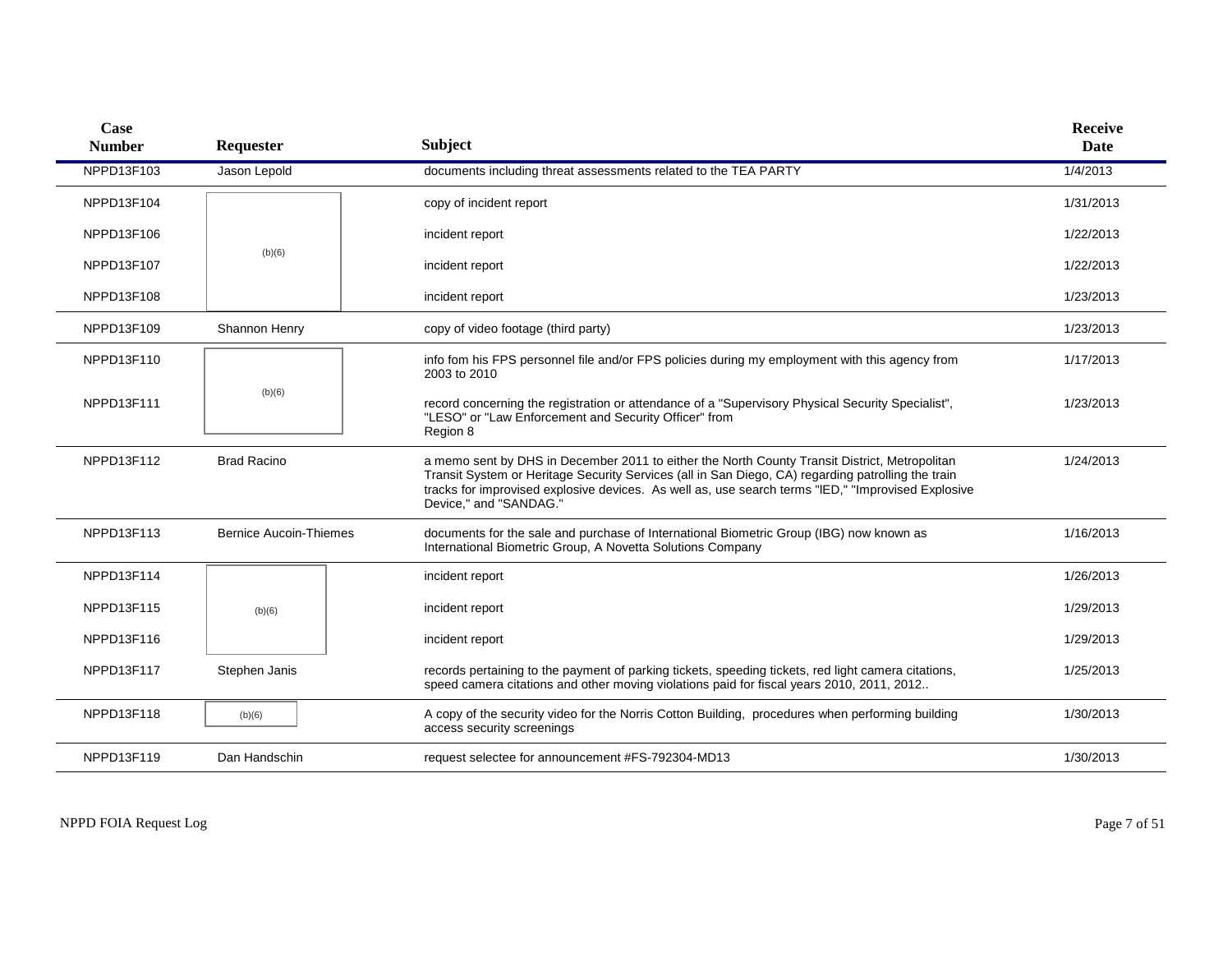| Case<br><b>Number</b> | Requester           | <b>Subject</b>                                                                                                                                                                                                                                                                        | <b>Receive</b><br><b>Date</b> |
|-----------------------|---------------------|---------------------------------------------------------------------------------------------------------------------------------------------------------------------------------------------------------------------------------------------------------------------------------------|-------------------------------|
| NPPD13F120            |                     | request Report No. B13000113                                                                                                                                                                                                                                                          | 1/31/2013                     |
| NPPD13F121            |                     | incident report                                                                                                                                                                                                                                                                       | 2/4/2013                      |
| NPPD13F123            | (b)(6)              | incident report                                                                                                                                                                                                                                                                       | 2/4/2013                      |
| NPPD13F124            |                     | information releated to 3 terminated employee's                                                                                                                                                                                                                                       | 2/4/2013                      |
| NPPD13F125            | <b>Richard Gage</b> | request copy of contract between FPS and JFC                                                                                                                                                                                                                                          | 2/4/2013                      |
| NPPD13F126            |                     | incident report/video footage, names of FPS officers                                                                                                                                                                                                                                  | 2/4/2013                      |
| NPPD13F126            | (b)(6)              | incident report                                                                                                                                                                                                                                                                       | 2/5/2013                      |
| NPPD13F127            | andy Medici         | collected number of federal incidents at all FPS-covered facilities in fiscal year 2012 by building code,<br>type and response.                                                                                                                                                       | 2/5/2013                      |
| NPPD13F128            |                     | incident report                                                                                                                                                                                                                                                                       | 2/6/2013                      |
| NPPD13F129            | (b)(6)              | CVI certificate                                                                                                                                                                                                                                                                       | 2/5/2013                      |
| NPPD13F130            |                     | incident report                                                                                                                                                                                                                                                                       | 2/7/2013                      |
| NPPD13F131            |                     | incident report                                                                                                                                                                                                                                                                       | 2/7/2013                      |
| NPPD13F132            | Dan Handschin       | the resumes that were submitted by the personnel that were selected for the position. Announcement<br>Number: FS-792304-MD13 and the matrix that was used for their selection                                                                                                         | 2/6/2013                      |
| NPPD13F133            | Scott MacFarlane    | Copies of all communications between your agency's staffers and operators/employees of the<br>Superdome in New Orleans, LA on February 2, 2013, February 3, 2013, February 4, 2013 and<br>February 5, 2013 regarding Super Bowl XLVII and/or the facility's electrical/ power system. | 2/7/2013                      |
| NPPD13F134            |                     | copies of two incident reports                                                                                                                                                                                                                                                        | 2/11/2013                     |
| NPPD13F135            | (b)(6)              | copy of video footage of car accident                                                                                                                                                                                                                                                 | 2/11/2013                     |
| NPPD13F136            | <b>Wynter Allen</b> | records pertaining to<br>(b)(6)<br>third party request)                                                                                                                                                                                                                               | 2/11/2013                     |
| NPPD13F137            | Nicolette Templer   | incident report (third party request)                                                                                                                                                                                                                                                 | 2/12/2013                     |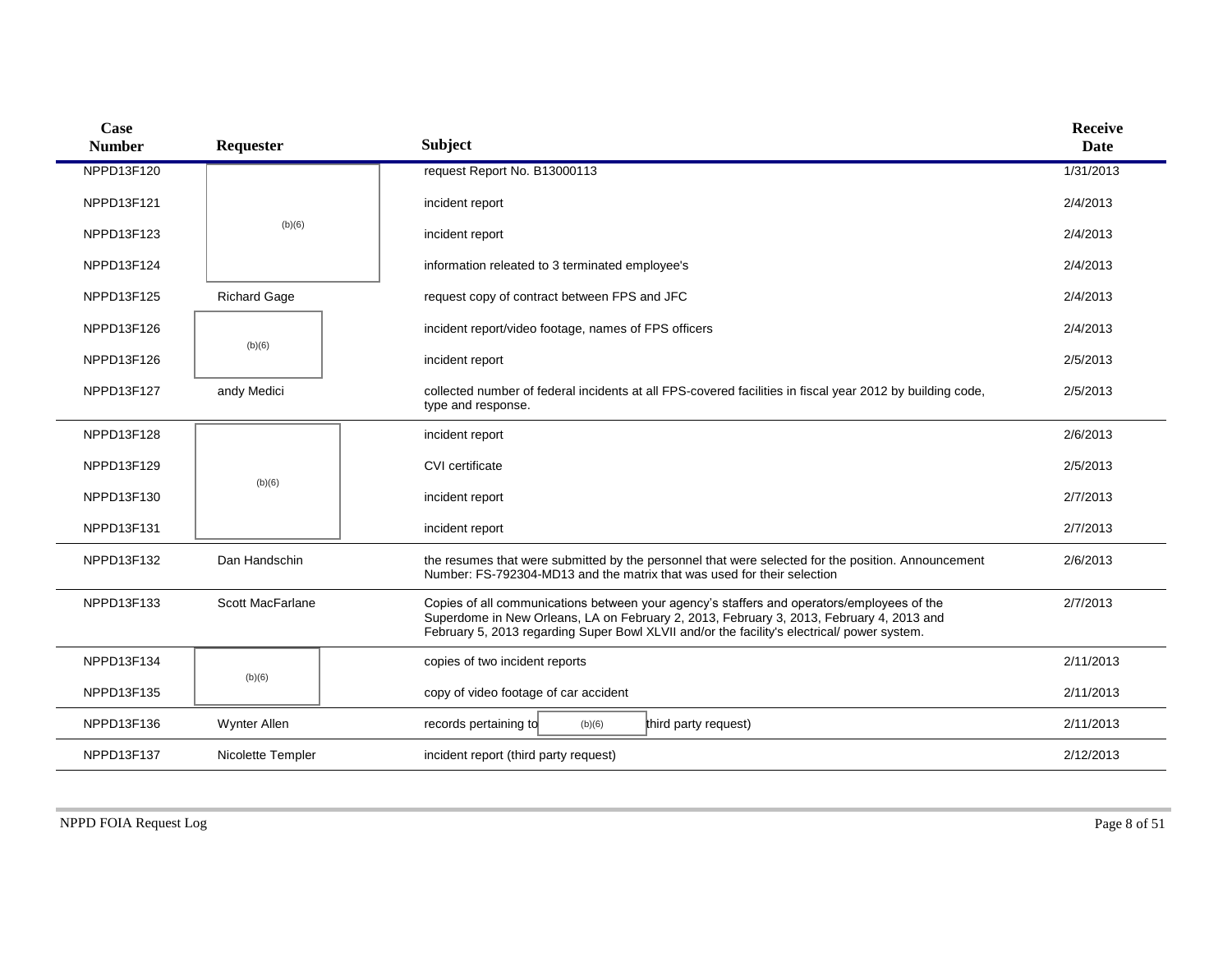| Case<br><b>Number</b> | Requester             | <b>Subject</b>                                                                                                   | <b>Receive</b><br><b>Date</b> |
|-----------------------|-----------------------|------------------------------------------------------------------------------------------------------------------|-------------------------------|
| NPPD13F138            | (b)(6)                | video footage and incident report                                                                                | 2/12/2013                     |
| NPPD13F139            | Kyle Johnson          | incident report (third party)                                                                                    | 2/13/2013                     |
| NPPD13F140            |                       | copy of video footage                                                                                            | 2/13/2013                     |
| NPPD13F141            |                       | incident report                                                                                                  | 2/14/2013                     |
| NPPD13F142            |                       | incident report/copy of video footage                                                                            | 2/14/2013                     |
| NPPD13F143            |                       | incident report                                                                                                  | 2/19/2013                     |
| NPPD13F144            | (b)(6)                | incident report                                                                                                  | 2/19/2013                     |
| NPPD13F145            |                       | incident report                                                                                                  | 2/19/2013                     |
| NPPD13F146            |                       | request Protective Services Case Number is: 1300-3582.                                                           | 2/12/2013                     |
| NPPD13F147            |                       | incident reports regarding himself                                                                               | 2/21/2013                     |
| NPPD13F148            |                       | copies of 2 incident reports                                                                                     | 2/19/2013                     |
| NPPD13F149            | <b>Steven Miller</b>  | records relating to the active-shooter video                                                                     | 2/21/2013                     |
| NPPD13F150            |                       | Incident report - via OIG via S1 via OSC                                                                         | 2/20/2013                     |
| NPPD13F151            | (b)(6)                | requests copies of five incident reports concerning himself                                                      | 2/22/2013                     |
| NPPD13F152            | Kevin Hadden          | request all investigative material and other records concerning<br>(third party)<br>(b)(6)                       | 2/28/2013                     |
| NPPD13F153            | (b)(6)                | Security Guard Post Assignment Records for Gate # 1 of the Denver Federal Center on the date of<br>April 5, 2010 | 2/21/2013                     |
| NPPD13F154            | <b>TAMMY Niko</b>     | incident report (third party request)                                                                            | 2/26/2013                     |
| NPPD13F155            | Frank Chilli          | request Statement of Work for contract HSHQDC08F00094                                                            | 2/26/2013                     |
| NPPD13F156            | <b>Christine Cook</b> | incident report (third party)                                                                                    | 3/4/2013                      |
| NPPD13F157            | <b>Ted Bridis</b>     | referred from DOD - documents re Cyber exercise in 2006                                                          | 2/26/2013                     |

NPPD FOIA Request Log Page 9 of 51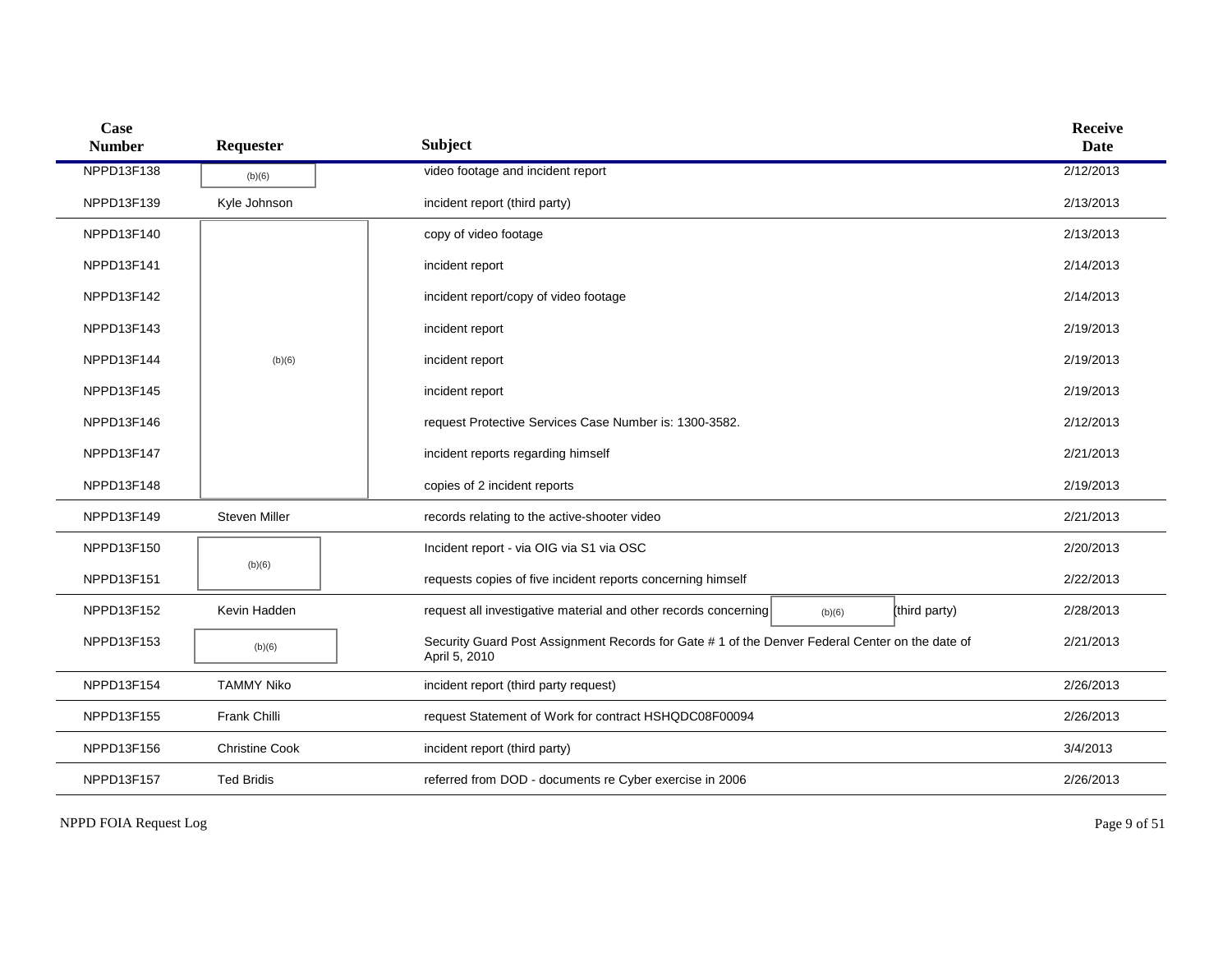| Case<br><b>Number</b> | Requester            | <b>Subject</b>                                                                                                                               | <b>Receive</b><br><b>Date</b> |
|-----------------------|----------------------|----------------------------------------------------------------------------------------------------------------------------------------------|-------------------------------|
| NPPD13F158            | Penny Saites         | A copy of the contract HSCEC5-09-A-0003 for Security Guard Services throughout the State of<br>Indiana.                                      | 2/26/2013                     |
| NPPD13F159            | Megan Diotte         | Accounting reports for funds due                                                                                                             | 2/26/2013                     |
| NPPD13F160            | (b)(6)               | documents containing my name for physical badge inspections performed by my agency from 2004 to<br>2009                                      | 2/25/2013                     |
| NPPD13F161            | Rose Santos          | requested contract # HSHQDC08F00094                                                                                                          | 2/27/2013                     |
| NPPD13F162            | Nicole H'orvath      | request Solicitation No. HSHQE1-12R-00001,                                                                                                   | 2/27/2013                     |
| NPPD13F163            |                      | incident report                                                                                                                              | 3/4/2013                      |
| NPPD13F164            |                      | incident report                                                                                                                              | 3/5/2013                      |
| NPPD13F165            | (b)(6)               | incident report                                                                                                                              | 3/5/2013                      |
| NPPD13F166            |                      | incident report                                                                                                                              | 3/5/2013                      |
| NPPD13F167            | Colin Freeze         | how DHS agencies responded to a massive advanced and persistent cyberattack targeting Canadian<br>government agencies in the winter of 2011. | 3/5/2013                      |
| NPPD13F168            | (b)(6)               | incident report                                                                                                                              | 3/7/2013                      |
| NPPD13F169            | Christopher Pipa     | list of all copies responding to bid HSHQE2-13-R-00002                                                                                       | 3/8/2013                      |
| NPPD13F170            | (b)(6)               | incident report                                                                                                                              | 3/8/2013                      |
| NPPD13F171            | <b>Ronald Bruzas</b> | request HSHQE4-12-R-00004 or award # HSHQE4-12-D-00005                                                                                       | 3/5/2013                      |
| NPPD13F172            |                      | incident report                                                                                                                              | 3/12/2013                     |
| NPPD13F173            | (b)(6)               | incident report                                                                                                                              | 3/12/2013                     |
| NPPD13F174            | Ron Ewart            | Ammo and gun purchased by DHS                                                                                                                | 3/4/2013                      |
| NPPD13F175            | Jane Wang            | copy of solicitation HSHQE2-13-Q-00002                                                                                                       | 3/12/2013                     |
| NPPD13F176            | Chris Strohm         | request MOA with Lockheed and Raytheon                                                                                                       | 3/15/2013                     |

NPPD FOIA Request Log Page 10 of 51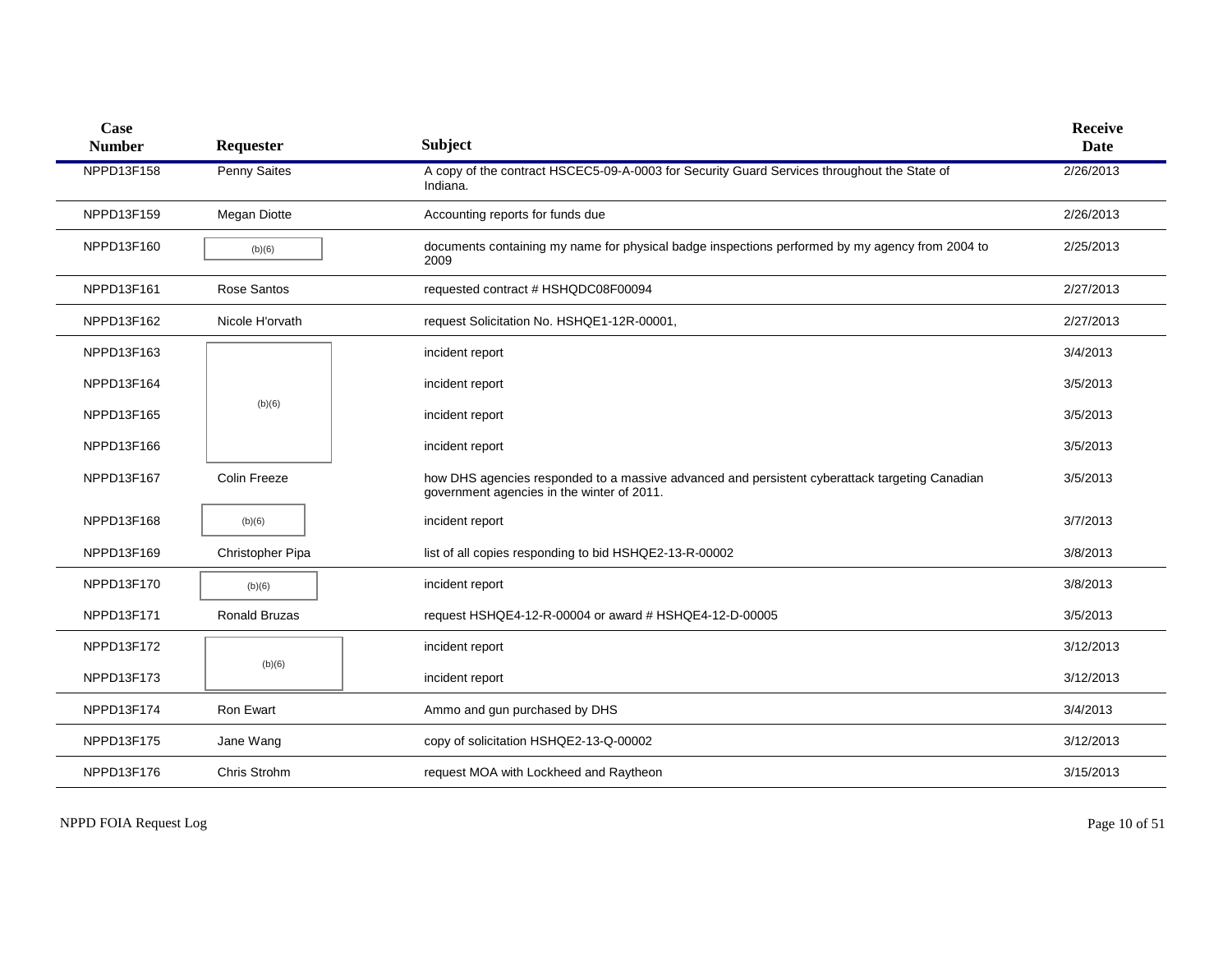| Case<br><b>Number</b> | Requester          | <b>Subject</b>                                                                                                                                                     | <b>Receive</b><br>Date |
|-----------------------|--------------------|--------------------------------------------------------------------------------------------------------------------------------------------------------------------|------------------------|
| NPPD13F178            | <b>HQ PRIV</b>     | review of EPIC materials for litigation                                                                                                                            | 3/11/2013              |
| NPPD13F179            | <b>NRC</b>         | review of documents                                                                                                                                                | 3/15/2013              |
| NPPD13F180            | Kacee Jackson      | buyer information for any buyers, contracting officers, or credit card holders that have purchased<br>products or services within your agency within the last year | 3/14/2013              |
| NPPD13F181            |                    | when/if he will be reinstated back to work at JFC Security FPS Houston                                                                                             | 3/18/2013              |
| NPPD13F182            | (b)(6)             | incident report                                                                                                                                                    | 3/19/2013              |
| NPPD13F183            |                    | incident report                                                                                                                                                    | 3/19/2013              |
| NPPD13F184            | <b>Talia Reves</b> | contracts & sub-contracts doing business under Universal Services of America,                                                                                      | 3/20/2013              |
| NPPD13F185            | <b>DHS Privacy</b> | Review of pages applicable to NPPD re Lost/Stolen Property Listings                                                                                                | 3/19/2013              |
| NPPD13F186            | Lester Monroe      | incident report (third party)                                                                                                                                      | 3/22/2013              |
| NPPD13F187            | (b)(6)             | incident report                                                                                                                                                    | 3/22/2013              |
| NPPD13F188            | Penny Saites       | a copy of contract HSCEE4-08-A-00008                                                                                                                               | 3/20/2013              |
| NPPD13F189            |                    | incident report                                                                                                                                                    | 3/25/2013              |
| NPPD13F190            | (b)(6)             | request investigation re guards at SSA, Miami Gardens, FL                                                                                                          | 3/26/2013              |
| NPPD13F191            | Adam CRUMP         | request contract #HSCEE308A00003                                                                                                                                   | 3/26/2013              |
| NPPD13F192            |                    | incident report                                                                                                                                                    | 3/27/2013              |
| NPPD13F193            |                    | incident report                                                                                                                                                    | 3/27/2013              |
| NPPD13F194            | (b)(6)             | copy of requester last two paystubs and W2s for years 2010, 2011 and 2012                                                                                          | 3/22/2013              |
| NPPD13F195            |                    | Copies of any FPS records on the requester regarding employment suspension                                                                                         | 3/21/2013              |
| NPPD13F196            |                    | incident report                                                                                                                                                    | 3/28/2013              |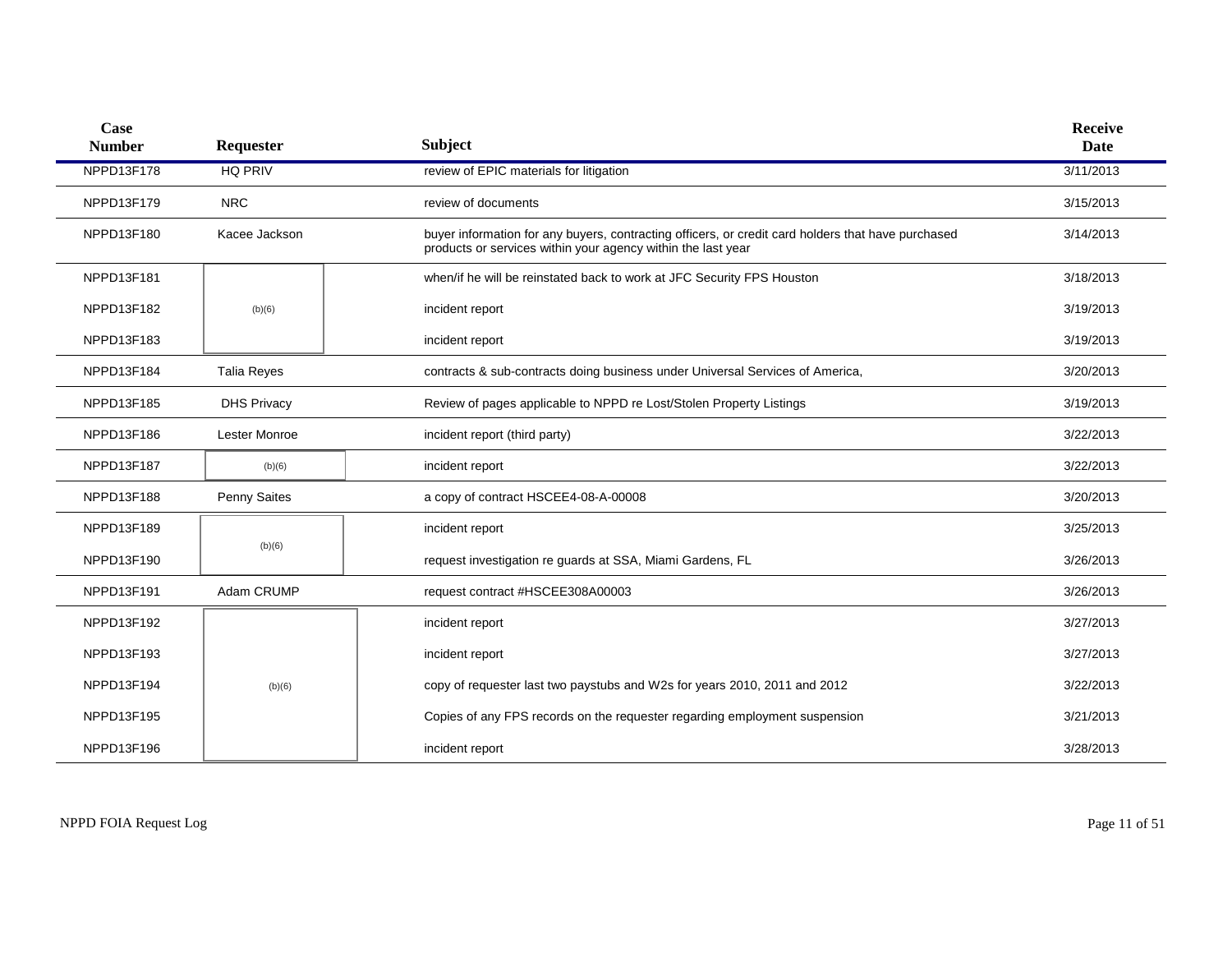| Case<br><b>Number</b> | Requester              | <b>Subject</b>                                                                                                                                                                                                       | <b>Receive</b><br><b>Date</b> |
|-----------------------|------------------------|----------------------------------------------------------------------------------------------------------------------------------------------------------------------------------------------------------------------|-------------------------------|
| NPPD13F197            | <b>Charlie Speight</b> | correspondences, notes, minutes of meetings, briefings, email and mail regarding, addressing,<br>mentioning, referring to and/or otherwise relevant to requests, inquiries or questions (heretofore<br>known as RFI) | 3/28/2013                     |
| NPPD13F198            |                        | copy of video footage                                                                                                                                                                                                | 4/3/2013                      |
| NPPD13F199            | (b)(6)                 | copy of incident report                                                                                                                                                                                              | 4/3/2013                      |
| NPPD13F200            |                        | copy of incident report                                                                                                                                                                                              | 4/3/2013                      |
| NPPD13F201            | <b>PRIV Office</b>     | final review of redacted document                                                                                                                                                                                    | 4/2/2013                      |
| NPPD13F202            | Kevin Lynch            | request contracts HSHQEC-12-R-00015 and HSHQE2-13-D-00001                                                                                                                                                            | 4/4/2013                      |
| NPPD13F203            | Sedina Banks           | request docs re Stege Pistol Range and FPS                                                                                                                                                                           | 4/8/2013                      |
| NPPD13F204            |                        | copy of incident report                                                                                                                                                                                              | 4/9/2013                      |
| NPPD13F205            | (b)(6)                 | copy of incident/video footage (third party request)                                                                                                                                                                 | 4/9/2013                      |
| NPPD13F206            |                        | Review of documents for potential distribution outside of FPS                                                                                                                                                        | 4/5/2013                      |
| NPPD13F207            | <b>Nate Stewart</b>    | cyber security breaches or cyber infrastructure attacks in North Carolina                                                                                                                                            | 4/9/2013                      |
| NPPD13F208            | (b)(6)                 | copy of incident report                                                                                                                                                                                              | 4/11/2013                     |
| NPPD13F209            | <b>Rachel Keast</b>    | request info on client<br>(b)(6)                                                                                                                                                                                     | 4/11/2013                     |
| NPPD13F210            | Yagya Nepal            | request on behalf of client<br>(b)(6)                                                                                                                                                                                | 4/11/2013                     |
| NPPD13F211            | (b)(6)                 | request "A" file                                                                                                                                                                                                     | 4/11/2013                     |
| NPPD13F212            | Steve Chang            | request on behalf of client                                                                                                                                                                                          | 4/11/2013                     |
| NPPD13F213            | SHUTING CHEN           | (b)(6)<br>request on behalf of client                                                                                                                                                                                | 4/11/2013                     |
| NPPD13F214            | <b>Howard Davis</b>    | request on behalf of<br>(b)(6)                                                                                                                                                                                       | 4/11/2013                     |
| NPPD13F215            | Yagya Nepal            | request on behalf of client<br>(b)(6)                                                                                                                                                                                | 4/11/2013                     |

NPPD FOIA Request Log Page 12 of 51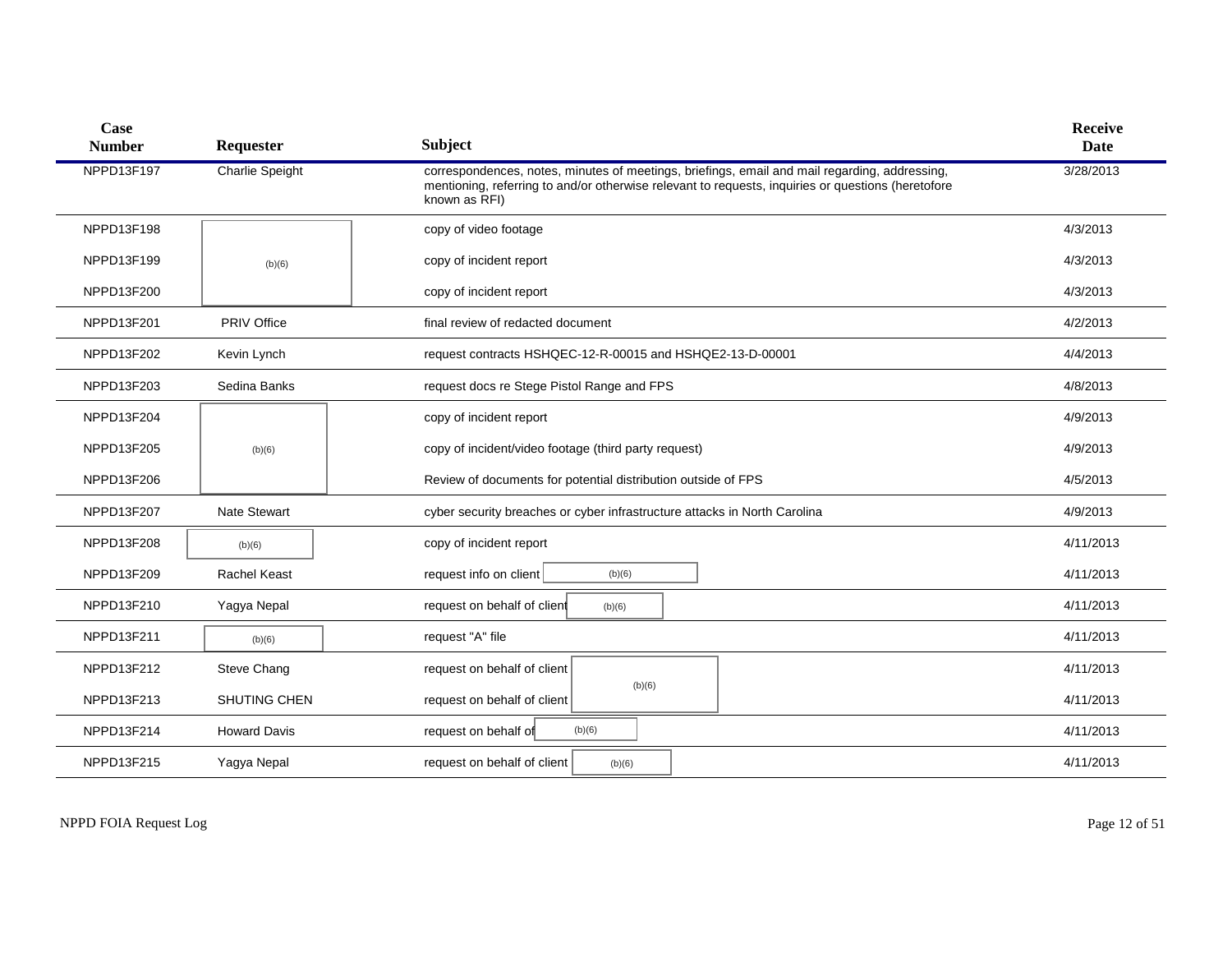| Case<br><b>Number</b> | Requester              | <b>Subject</b>              |        |  | <b>Receive</b><br>Date |
|-----------------------|------------------------|-----------------------------|--------|--|------------------------|
| NPPD13F216            | Lawrence Davis         | request on behalf of client |        |  | 4/11/2013              |
| NPPD13F217            | ALEX C. BRAVO          | request on behalf of client | (b)(6) |  | 4/11/2013              |
| NPPD13F218            | ANDERS Johnson         | request on behalf of client |        |  | 4/11/2013              |
| NPPD13F219            | Lawrence RUSHTON       | request on behalf of client |        |  | 4/11/2013              |
| NPPD13F220            | <b>SHAWN MEADE</b>     | request on behalf of clien  |        |  | 4/11/2013              |
| NPPD13F221            | <b>DEBORAH DYSON</b>   | request on behalf of clien  |        |  | 4/11/2013              |
| NPPD13F222            | <b>IVONE GARCIA</b>    | request on behalf of clien  |        |  | 4/11/2013              |
| NPPD13F223            | <b>MEER RAHMAN</b>     | request on behalf of clien  |        |  | 4/11/2013              |
| NPPD13F224            | <b>EDUARDO PAREDES</b> | request on behalf of clien  |        |  | 4/11/2013              |
| NPPD13F225            | <b>MARIA SEIFE</b>     | request on behalf of clien  |        |  | 4/11/2013              |
| NPPD13F226            | THALASSA KINGSNORTH    | request on behalf of clien  |        |  | 4/11/2013              |
| NPPD13F227            | <b>LAUREN DASSE</b>    | request on behalf of clien  |        |  | 4/11/2013              |
| NPPD13F228            | Christine HERNANDEZ    | request on behalf of clien  | (b)(6) |  | 4/11/2013              |
| NPPD13F229            | Daniel CAUDILLO        | request on behalf of clien  |        |  | 4/11/2013              |
| NPPD13F230            | Katherine LEWIS        | request on behalf of clien  |        |  | 4/11/2013              |
| NPPD13F231            | CLAUDIA HERNANDEZ      | request on behalf of clien  |        |  | 4/11/2013              |
| NPPD13F232            | <b>WAYNE BENOS</b>     | request on behalf of clien  |        |  | 4/11/2013              |
| NPPD13F233            | David KOLKO            | request on behalf of clien  |        |  | 4/11/2013              |
| NPPD13F234            | Mark CHRISTOPHER       | request on behalf of clien  |        |  | 4/11/2013              |
| NPPD13F235            | <b>KIERAN BOTH</b>     | request on behalf of clien  |        |  | 4/11/2013              |

NPPD FOIA Request Log Page 13 of 51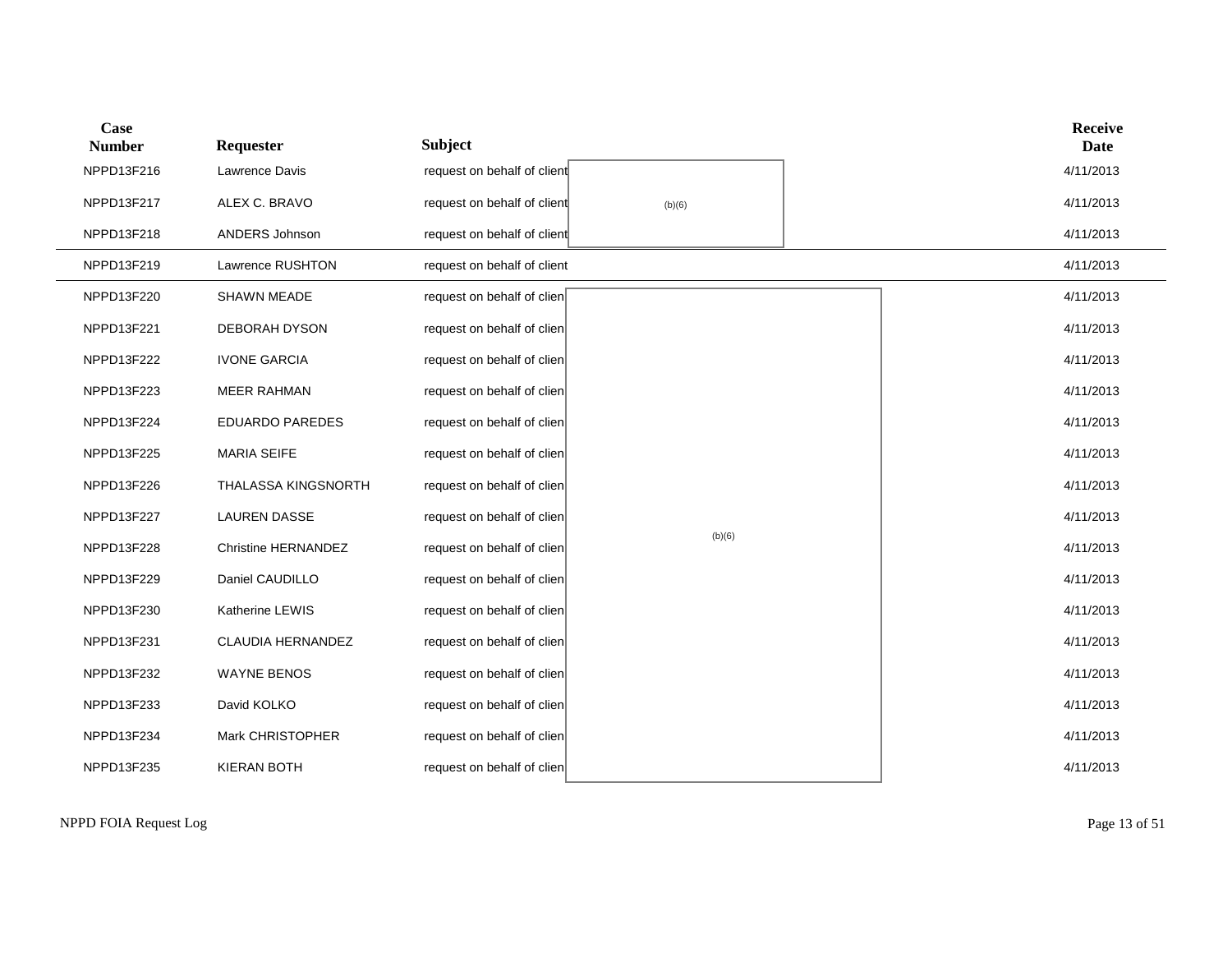| Case<br><b>Number</b> | Requester                | <b>Subject</b>             |        |           | <b>Receive</b><br><b>Date</b> |
|-----------------------|--------------------------|----------------------------|--------|-----------|-------------------------------|
| NPPD13F236            | AGGIE DOLINSKA           | request on behalf of clien | (b)(6) |           | 4/11/2013                     |
| NPPD13F237            | (b)(6)                   | incident report            |        |           | 4/15/2013                     |
| NPPD13F238            | <b>MARIA Aparicio</b>    | request info on client     |        |           | 4/10/2013                     |
| NPPD13F239            | Thomas TARIGO            | request info on client     |        |           | 4/10/2013                     |
| NPPD13F240            | Consuelo DE LA OSSA-MAGI | request info on client     |        |           | 4/10/2013                     |
| NPPD13F241            | Raul GARCIA              | request info on client     |        |           | 4/10/2013                     |
| NPPD13F242            | JUAN CARLOS RODRIGUEZ    | request info on client     | (b)(6) |           | 4/10/2013                     |
| NPPD13F243            | Andrew NIETOR            | request info on client     |        |           | 4/10/2013                     |
| NPPD13F244            | Gail Seeram              | request info on client     |        | 4/10/2013 |                               |
| NPPD13F245            | Jessenia MOORMAN         | request info on client     |        |           | 4/10/2013                     |
| NPPD13F246            | (b)(6)                   | request info on HERSELF    |        |           | 4/10/2013                     |
| NPPD13F247            | Alexander Segal          | request info on clien      |        |           | 4/10/2013                     |
| NPPD13F248            | ARNOLD Jaffe             | request info on clien      |        |           | 4/10/2013                     |
| NPPD13F249            | NATALIYA GAVLIN          | request info on clien      |        |           | 4/10/2013                     |
| NPPD13F250            | <b>SAM HADDAD</b>        | request info on clien      | (b)(6) |           | 4/10/2013                     |
| NPPD13F251            | <b>BURHAN NOMANI</b>     | request info on clien      |        |           | 4/10/2013                     |
| NPPD13F252            | NATALIYA GAVLIN          | request info on clien      |        |           | 4/10/2013                     |
| NPPD13F253            | <b>ELLSABETH Clayton</b> | request info on clien      |        |           | 4/10/2013                     |
| NPPD13F254            | <b>Matthew MILES</b>     | request info on clien      |        |           | 4/10/2013                     |
| NPPD13F255            | (b)(6)                   | request info on HIMSELF    |        |           | 4/10/2013                     |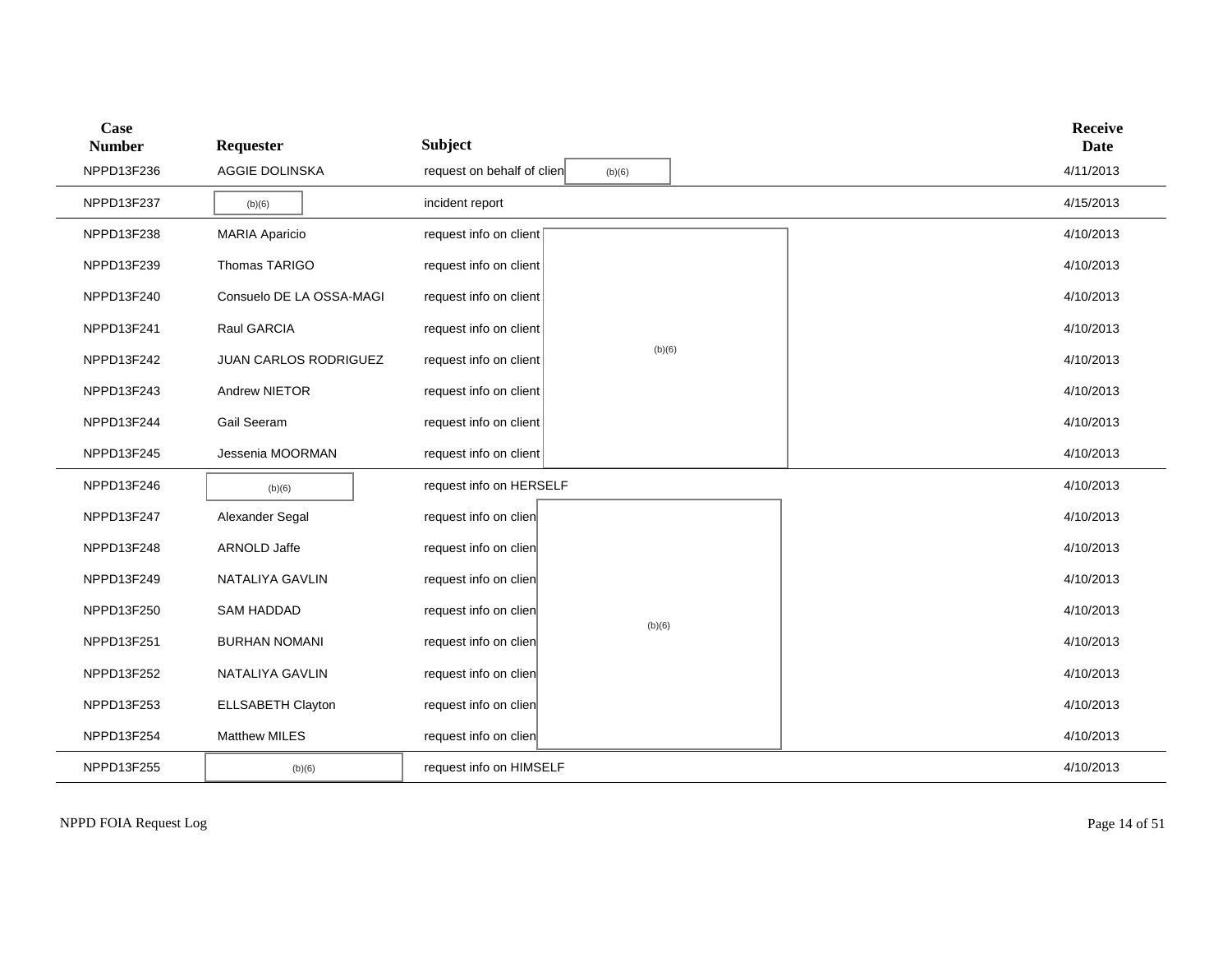| <b>Case</b><br><b>Number</b> | Requester                | <b>Subject</b>                   | <b>Receive</b><br><b>Date</b> |
|------------------------------|--------------------------|----------------------------------|-------------------------------|
| NPPD13F256                   | <b>KULDIP DHARIWAL</b>   | request info on client           | 4/10/2013                     |
| NPPD13F257                   | Kim HUNTER               | (b)(6)<br>request info on client | 4/10/2013                     |
| NPPD13F258                   |                          | request info on HIMSELF          | 4/10/2013                     |
| NPPD13F259                   | (b)(6)                   | request info on HIMSELF          | 4/10/2013                     |
| NPPD13F260                   | MINDY RODNEY             | request info on client           | 4/10/2013                     |
| NPPD13F261                   | ZHOU Wang                | (b)(6)<br>request info on client | 4/10/2013                     |
| NPPD13F262                   | (b)(6)                   | request info on HERSELF          | 4/10/2013                     |
| NPPD13F263                   | <b>SAM HADDAD</b>        | request info on client           | 4/10/2013                     |
| NPPD13F264                   | DOMNA ANTONIADIS         | request info on client           | 4/10/2013                     |
| NPPD13F265                   | RICHARD MENDEZ           | request info on client           | 4/10/2013                     |
| NPPD13F266                   | <b>JOUBIN NASSERI</b>    | request info on client           | 4/10/2013                     |
| NPPD13F267                   | Ronald HABER             | request info on client           | 4/10/2013                     |
| NPPD13F268                   | Robert JOBE              | request info on client           | 4/10/2013                     |
| NPPD13F269                   | <b>ANDRES Ortiz</b>      | (b)(6)<br>request info on client | 4/10/2013                     |
| NPPD13F270                   | <b>ARIEL Brown</b>       | request info on client           | 4/10/2013                     |
| NPPD13F271                   | Joseph Martinez          | request info on client           | 4/10/2013                     |
| NPPD13F272                   | KAVEENA Singh            | request info on client           | 4/10/2013                     |
| NPPD13F273                   | CHARLA HAAS              | request info on client           | 4/10/2013                     |
| NPPD13F274                   | Marcus JARVIS            | request info on client           | 4/10/2013                     |
| NPPD13F275                   | <b>TEODULO HENRIQUEZ</b> | request info on client           | 4/10/2013                     |

NPPD FOIA Request Log Page 15 of 51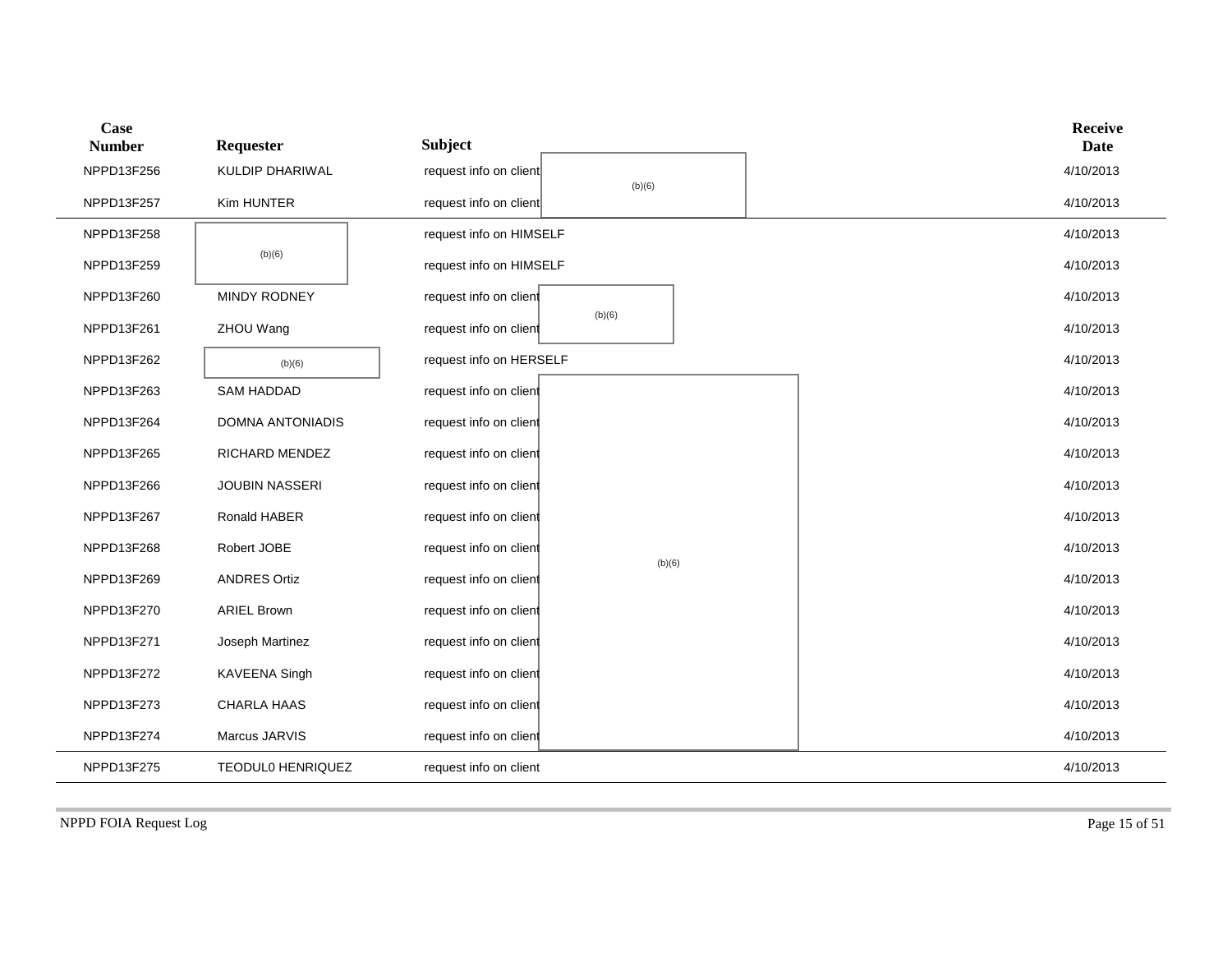| Case<br><b>Number</b> | Requester                 | <b>Subject</b>                   |        |        |  | <b>Receive</b><br><b>Date</b> |  |
|-----------------------|---------------------------|----------------------------------|--------|--------|--|-------------------------------|--|
| NPPD13F276            |                           | request info on HIMSELF          |        |        |  | 4/10/2013                     |  |
| NPPD13F277            | (b)(6)                    | request info on HIMSELF          |        |        |  | 4/10/2013                     |  |
| NPPD13F278            | <b>HECTOR Ortega</b>      | request info on client           |        |        |  | 4/10/2013                     |  |
| NPPD13F279            | Y HELEN WON               | request info on client           | (b)(6) |        |  | 4/10/2013                     |  |
| NPPD13F280            | RODDY BOLANOS             | request info on client           |        |        |  | 4/10/2013                     |  |
| NPPD13F281            | (b)(6)                    | request info on HIMSELF          |        |        |  | 4/10/2013                     |  |
| NPPD13F282            | Jessica RODRIGUEZ BELL    | request info on clien            |        |        |  | 4/10/2013                     |  |
| NPPD13F283            | <b>VICKY DOBRIN</b>       | request info on clien            |        |        |  | 4/10/2013                     |  |
| NPPD13F284            | <b>Anthony Matulewicz</b> | request info on clien            |        | (b)(6) |  |                               |  |
| NPPD13F285            | JENNIFER SUET LIM         | request info on clien            |        |        |  | 4/10/2013                     |  |
| NPPD13F286            | (b)(6)                    | request info on HIMSELF          |        |        |  | 4/10/2013                     |  |
| NPPD13F287            | <b>ARTEM Sarian</b>       | request info on clien            | (b)(6) |        |  | 4/10/2013                     |  |
| NPPD13F288            | (b)(6)                    | request info on HERSELF          |        |        |  | 4/10/2013                     |  |
| NPPD13F289            | Margaret Wong             | request info on clien            | (b)(6) |        |  | 4/15/2013                     |  |
| NPPD13F290            | Socheat Chea              | request info on client           | (b)(6) |        |  | 4/16/2013                     |  |
| NPPD13F291            | Yvonne Floyd-Mayers       | request info on behalf of client | (b)(6) |        |  | 4/16/2013                     |  |
| NPPD13F292            | Jorge Rivera              | request info on behalf of client |        |        |  | 4/16/2013                     |  |
| NPPD13F293            | Neil LEWIS                | request info on client           |        |        |  | 4/16/2013                     |  |
| NPPD13F294            | Rosa Saavedra-Vanacore    | request info on client           | (b)(6) |        |  | 4/16/2013                     |  |
| NPPD13F295            | Lance Curtright           | request info on client           |        |        |  | 4/16/2013                     |  |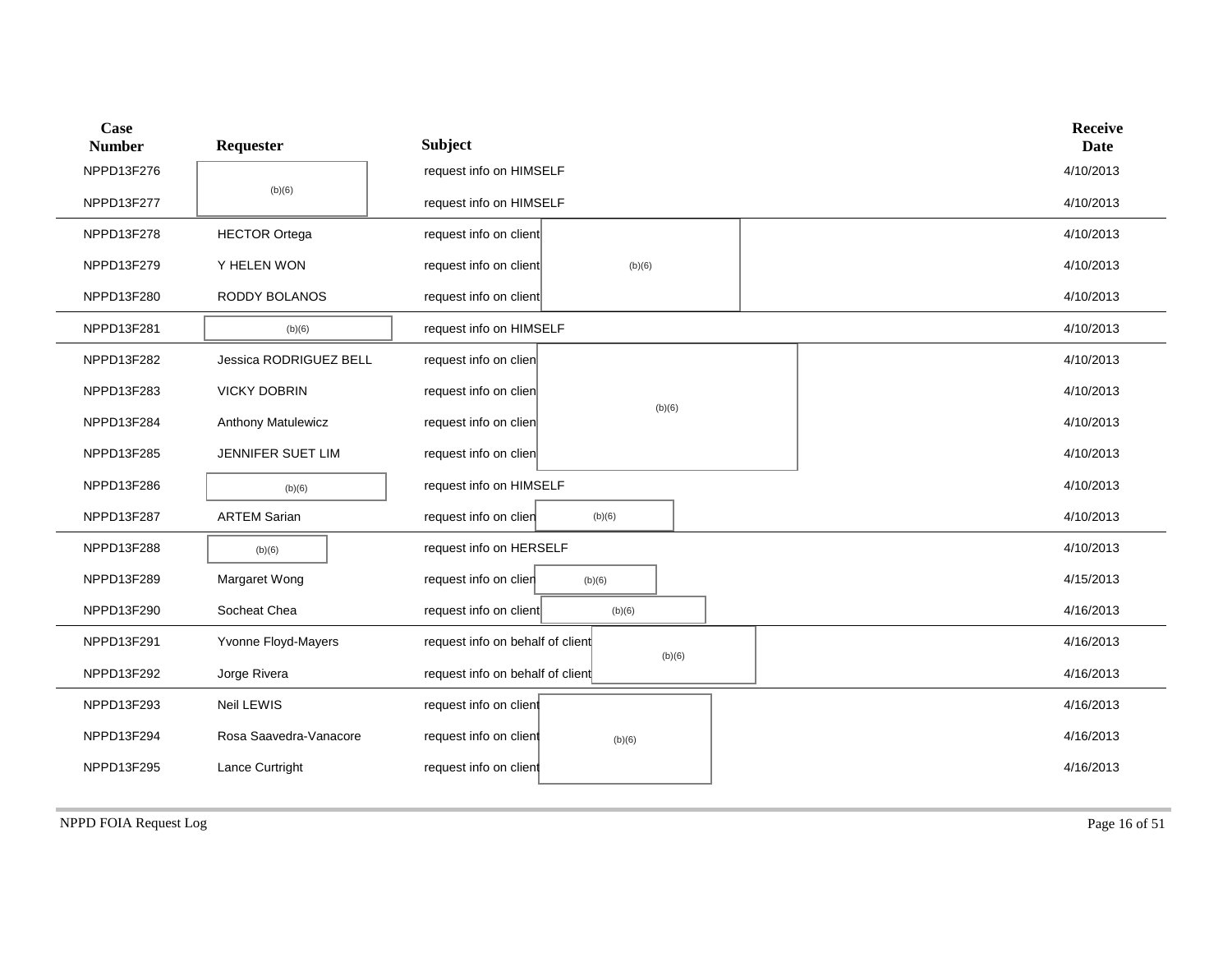| Case<br><b>Number</b> | Requester               | <b>Subject</b>                       | <b>Receive</b><br><b>Date</b> |
|-----------------------|-------------------------|--------------------------------------|-------------------------------|
| NPPD13F296            | Joanna Gustafson        | request info on client               | 4/16/2013                     |
| NPPD13F297            | Olivia Cassin           | request info on client<br>(b)(6)     | 4/16/2013                     |
| NPPD13F298            | Johnny Poon             | request info on client               | 4/16/2013                     |
| NPPD13F299            | (b)(6)                  | request info on himself              | 4/16/2013                     |
| NPPD13F300            | Daniel Lopez            | request info on client               | 4/16/2013                     |
| NPPD13F301            | Paul Kaplan             | request info on client               | 4/16/2013                     |
| NPPD13F302            | Michelle Gonzalez       | request info on client               | 4/16/2013                     |
| NPPD13F303            | Jed Wasserman           | request info on client               | 4/16/2013                     |
| NPPD13F304            | Irina Kameristy         | request info on client               | 4/16/2013                     |
| NPPD13F305            | Ruben Montejo           | request info on client<br>(b)(6)     | 4/16/2013                     |
| NPPD13F306            | Sukum Sai-Ngarm         | request info on client               | 4/16/2013                     |
| NPPD13F307            | Simon Mikhael           | request info on client               | 4/16/2013                     |
| NPPD13F308            | Thelma GARCIA           | request info on client               | 4/16/2013                     |
| NPPD13F309            | Alexander Segal         | request info on client               | 4/16/2013                     |
| NPPD13F310            | Rachael Keast           | request info on client               | 4/16/2013                     |
| NPPD13F311            | (b)(6)                  | request info on self                 | 4/16/2013                     |
| NPPD13F312            | Thomas Hendrickson III  | request info on client<br>(b)(6)     | 4/16/2013                     |
| NPPD13F313            | (b)(6)                  | request info on self                 | 4/16/2013                     |
| NPPD13F314            | <b>Blake Pennington</b> | request info on client<br>(b)(6)     | 4/16/2013                     |
| NPPD13F315            | Jorge GUTTLEIN          | REQUEST ON BEHALF OF CLIEN<br>(b)(6) | 4/12/2013                     |
|                       |                         |                                      |                               |

NPPD FOIA Request Log Page 17 of 51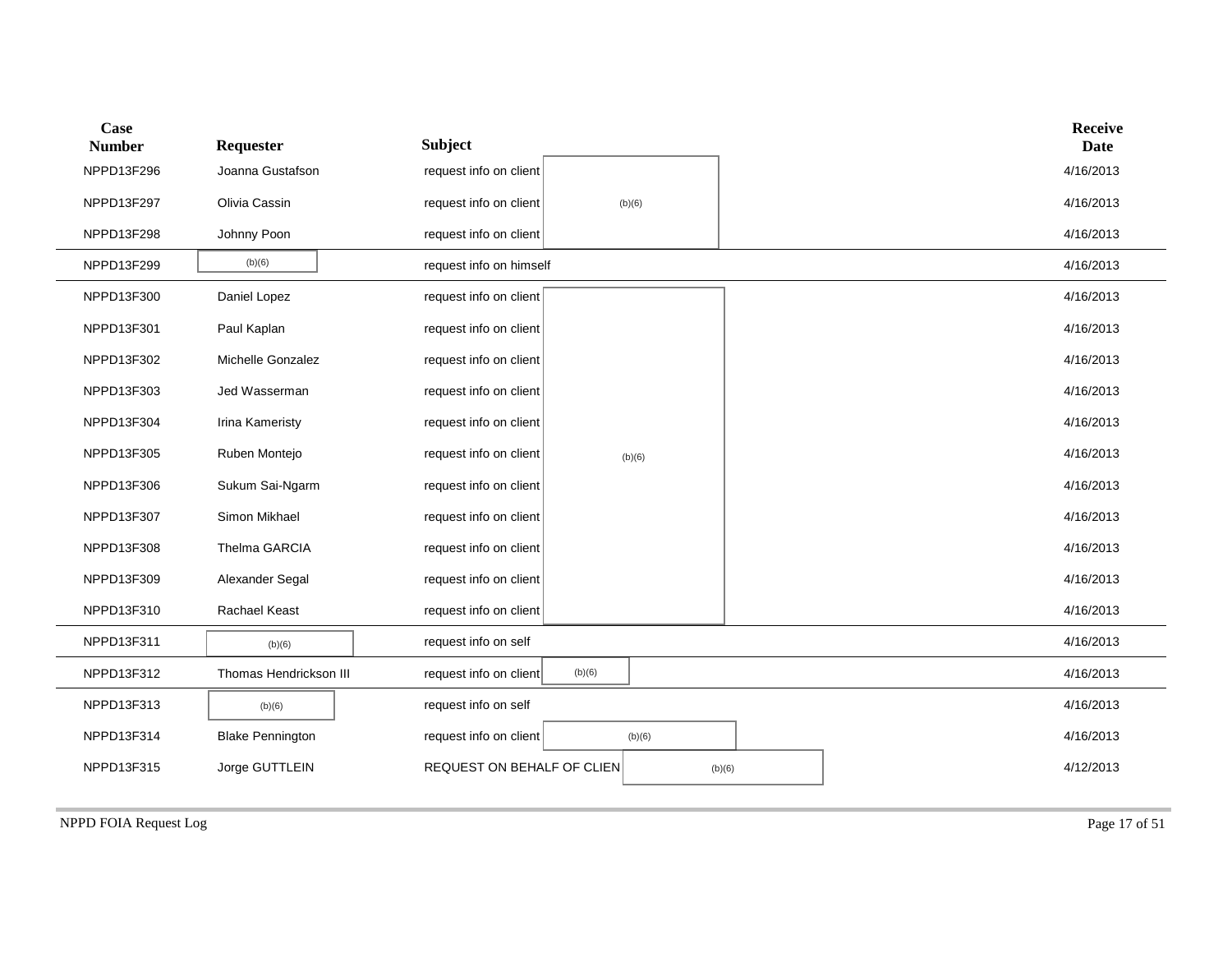| Case<br><b>Number</b> | Requester              | <b>Subject</b>                                                                                                                    |           |  |  | <b>Receive</b><br><b>Date</b> |
|-----------------------|------------------------|-----------------------------------------------------------------------------------------------------------------------------------|-----------|--|--|-------------------------------|
| NPPD13F316            | RITA ALTMAN            | REQUEST ON BEHALF OF CLIEN                                                                                                        | (b)(6)    |  |  | 4/12/2013                     |
| NPPD13F317            |                        | <b>REQUEST DOCS RE HIMSELF</b>                                                                                                    |           |  |  | 4/12/2013                     |
| NPPD13F318            | (b)(6)                 | REQUEST DOCS RE HIMSELF                                                                                                           |           |  |  | 4/12/2013                     |
| NPPD13F319            | MEHRAN MOHAMMED        | REQUEST ON BEHALF OF CLIEN                                                                                                        | (b)(6)    |  |  | 4/12/2013                     |
| NPPD13F320            | (b)(6)                 | REQUEST DOCS RE HERSELF                                                                                                           |           |  |  | 4/12/2013                     |
| NPPD13F321            | KULDIP DHARIWAL        | REQUEST ON BEHALF OF CLIENT                                                                                                       |           |  |  | 4/12/2013                     |
| NPPD13F322            | Daniel Lopez           | REQUEST ON BEHALF OF CLIENT                                                                                                       | (b)(6)    |  |  | 4/12/2013                     |
| NPPD13F323            | George MAROUN          | REQUEST ON BEHALF OF CLIENT                                                                                                       |           |  |  | 4/12/2013                     |
| NPPD13F324            | <b>NRC</b>             | request review of docs (47 pgs) re screening analysis report for the proposed generic issue on<br>flooding of nuclear power plant | 4/12/2013 |  |  |                               |
| NPPD13F325            | Jeffrey DEVORE         | REQUEST ON BEHALF OF CLIENT                                                                                                       |           |  |  | 4/12/2013                     |
| NPPD13F326            | <b>MARCO GARZON</b>    | REQUEST ON BEHALF OF CLIENT                                                                                                       |           |  |  | 4/12/2013                     |
| NPPD13F327            | <b>GIACCHINO RUSSO</b> | REQUEST ON BEHALF OF CLIENT                                                                                                       | (b)(6)    |  |  | 4/12/2013                     |
| NPPD13F328            | Anthony MATULEWICZ     | REQUEST ON BEHALF OF CLIENT                                                                                                       |           |  |  | 4/12/2013                     |
| NPPD13F329            | <b>INDERA Singh</b>    | REQUEST ON BEHALF OF CLIENT                                                                                                       |           |  |  | 4/12/2013                     |
| NPPD13F330            | (b)(6)                 | REQUEST RE HIMSELF                                                                                                                |           |  |  | 4/12/2013                     |
| NPPD13F331            | <b>KIERAN BOTH</b>     | REQUEST ON BEHALF OF CLIENT                                                                                                       |           |  |  | 4/12/2013                     |
| NPPD13F332            | Lynn GARFINKEL         | REQUEST ON BEHALF OF CLIENT                                                                                                       |           |  |  | 4/12/2013                     |
| NPPD13F333            | Jonathan Kaufman       | REQUEST ON BEHALF OF CLIENT                                                                                                       | (b)(6)    |  |  | 4/12/2013                     |
| NPPD13F334            | CHRISTIAN DE OLIVAS    | REQUEST ON BEHALF OF CLIENT                                                                                                       |           |  |  | 4/12/2013                     |
| NPPD13F335            | <b>GARISH SARIN</b>    | <b>REQUEST ON BEHALF OF CLIENT</b>                                                                                                |           |  |  | 4/12/2013                     |
|                       |                        |                                                                                                                                   |           |  |  |                               |

NPPD FOIA Request Log Page 18 of 51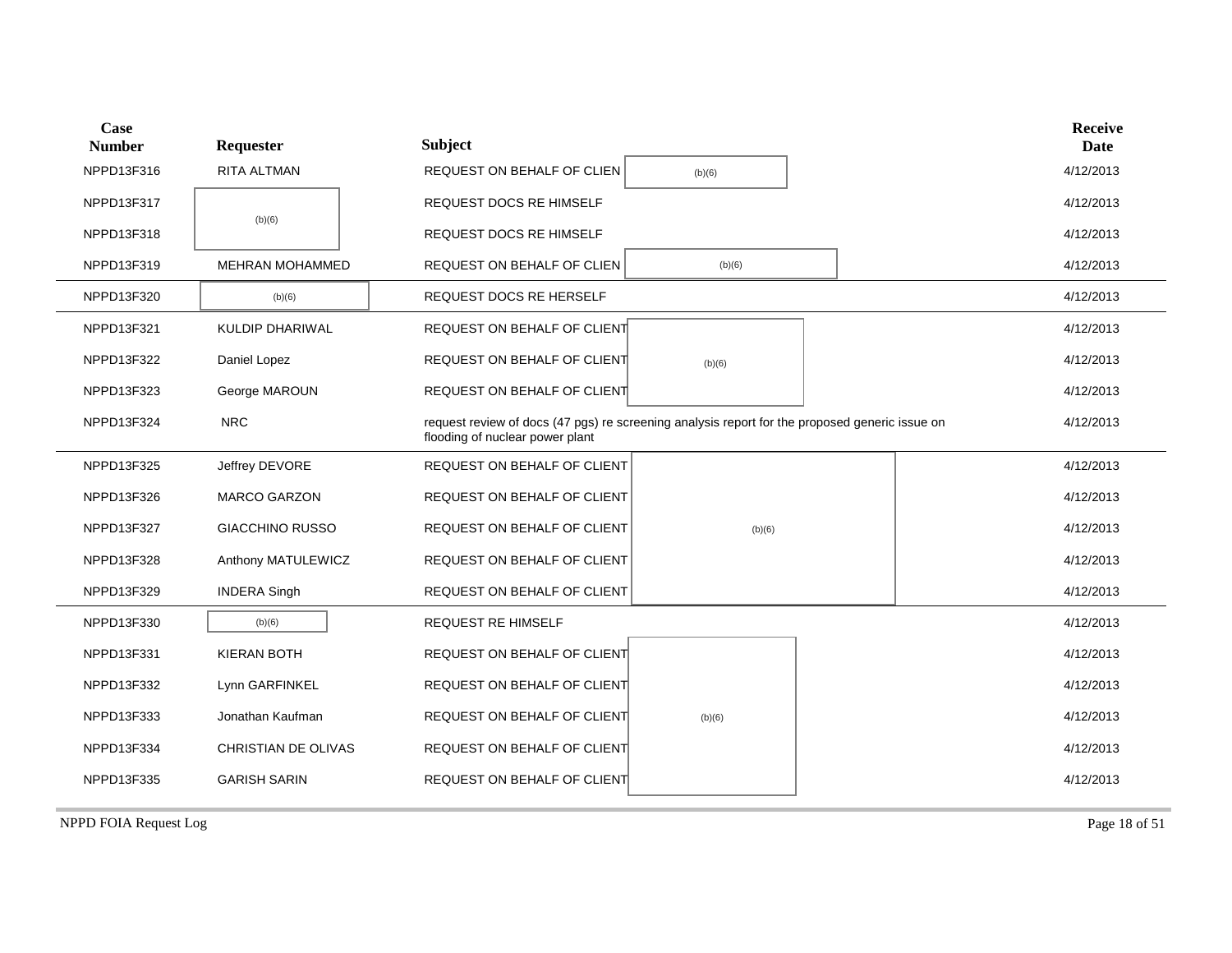| Case<br><b>Number</b> | Requester                | <b>Subject</b>              |        |        |        |  | <b>Receive</b><br><b>Date</b> |
|-----------------------|--------------------------|-----------------------------|--------|--------|--------|--|-------------------------------|
| NPPD13F336            | OFELIA CALDERON          | REQUEST ON BEHALF OF CLIENT |        |        |        |  | 4/12/2013                     |
| NPPD13F337            | <b>GURPATWANT PANNUN</b> | REQUEST ON BEHALF OF CLIENT |        |        |        |  | 4/12/2013                     |
| NPPD13F338            | <b>BEN LOVEMAN</b>       | REQUEST ON BEHALF OF CLIENT |        |        | (b)(6) |  | 4/12/2013                     |
| NPPD13F339            | <b>ELSA Martinez</b>     | REQUEST ON BEHALF OF CLIENT |        |        |        |  | 4/12/2013                     |
| NPPD13F340            | Linda KENEPASKE          | REQUEST ON BEHALF OF CLIENT |        |        |        |  | 4/12/2013                     |
| NPPD13F341            | Shan Potts               | REQUEST ON BEHALF OF CLIENT |        |        |        |  | 4/12/2013                     |
| NPPD13F342            | Kevin Kwong              | request info on clien       | (b)(6) |        |        |  | 4/16/2013                     |
| NPPD13F344            | Shan Potts               | REQUEST ON BEHALF OF CLIENT |        | (b)(6) |        |  | 4/12/2013                     |
| NPPD13F345            | (b)(6)                   | request info on HIMSELF     |        |        |        |  | 4/16/2013                     |
| NPPD13F346            | <b>Judy LONDON</b>       | request info on client      |        |        |        |  | 4/16/2013                     |
| NPPD13F347            | Johnny Poon              | request info on client      |        | (b)(6) |        |  | 4/16/2013                     |
| NPPD13F348            | Sean LEWIS               | request info on client      |        |        |        |  | 4/16/2013                     |
| NPPD13F349            | <b>BERTHA HAMAL</b>      | request info on client      |        |        |        |  | 4/16/2013                     |
| NPPD13F350            | (b)(6)                   | REQUEST DOCS ON HIMSELF     |        |        |        |  | 4/16/2013                     |
| NPPD13F351            | <b>BHUPINDER Gill</b>    | request info on client      |        |        |        |  | 4/16/2013                     |
| NPPD13F352            | <b>CINDY KIM</b>         | request info on client      |        |        |        |  | 4/16/2013                     |
| NPPD13F353            | <b>JENNY TSAI</b>        | request info on client      | (b)(6) |        |        |  | 4/16/2013                     |
| NPPD13F354            | NATALIYA GAVLIN          | request info on client      |        |        |        |  | 4/16/2013                     |
| NPPD13F355            | <b>ELSA Martinez</b>     | request info on client      |        |        |        |  | 4/16/2013                     |
| NPPD13F356            | (b)(6)                   | REQUEST DOCS ON HIMSELF     |        |        |        |  | 4/16/2013                     |

NPPD FOIA Request Log Page 19 of 51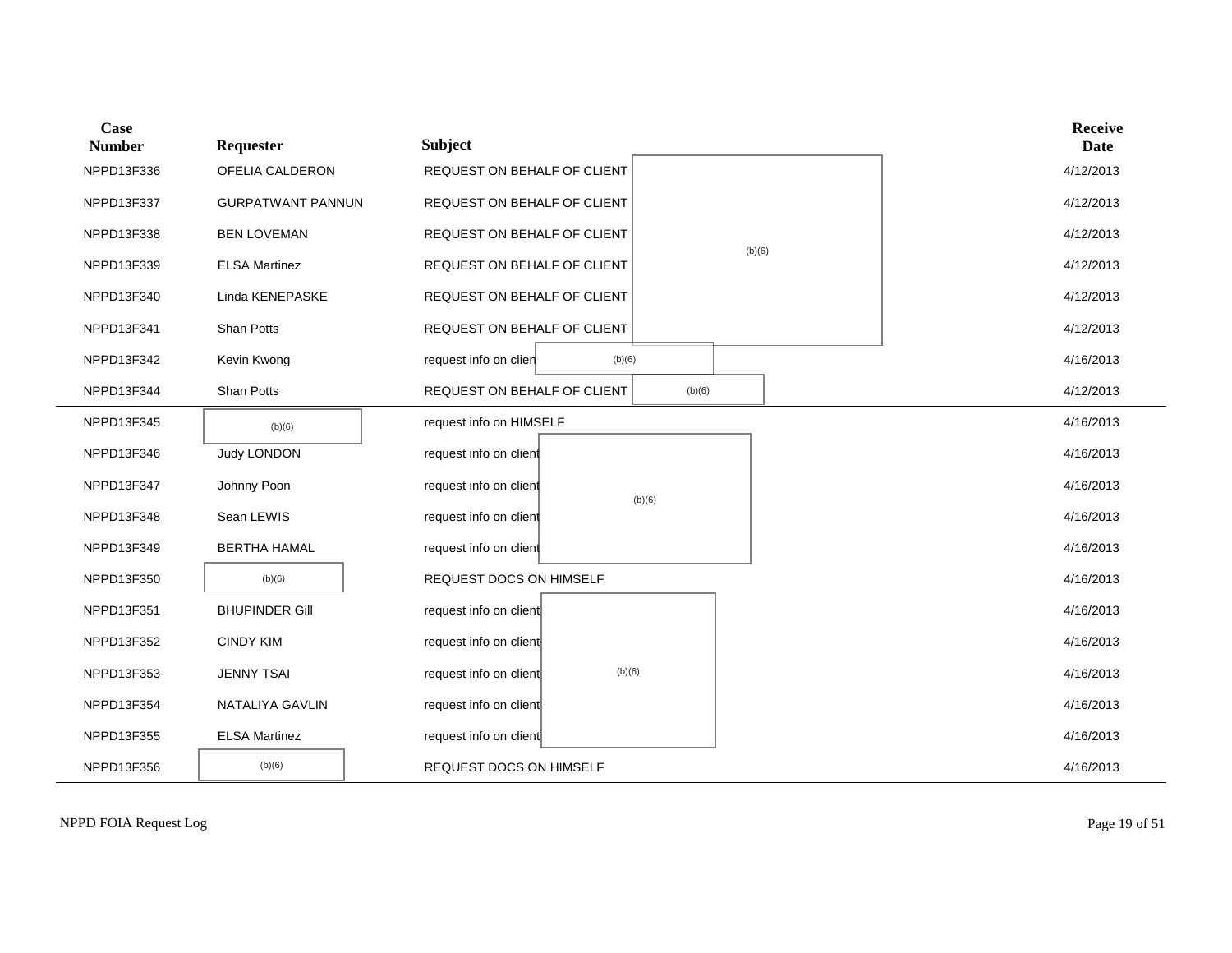| <b>Case</b><br><b>Number</b> | Requester                | <b>Subject</b>                       | <b>Receive</b><br><b>Date</b> |
|------------------------------|--------------------------|--------------------------------------|-------------------------------|
| NPPD13F357                   | Chris POOLEY             | (b)(6)<br>request info on clien      | 4/16/2013                     |
| NPPD13F358                   | (b)(6)                   | REQUEST DOCS ON HIMSELF              | 4/16/2013                     |
| NPPD13F359                   | <b>ELAINE CHEUNG</b>     | request info on client               | 4/16/2013                     |
| NPPD13F360                   | <b>VICTORIA ARGUMEDO</b> | request info on client               | 4/16/2013                     |
| NPPD13F361                   | Sarah FAVILLE            | request info on client<br>(b)(6)     | 4/16/2013                     |
| NPPD13F362                   | Thomas Hayes             | request info on client               | 4/16/2013                     |
| NPPD13F363                   | <b>VICTOR RAMIREZ</b>    | request info on client               | 4/16/2013                     |
| NPPD13F364                   | (b)(6)                   | REQUEST DOCS ON HIMSELF              | 4/16/2013                     |
| NPPD13F365                   | Daniel SHANFIELD         | request info on client<br>(b)(6)     | 4/16/2013                     |
| NPPD13F366                   | (b)(6)                   | REQUEST DOCS ON HERSELF              | 4/16/2013                     |
| NPPD13F367                   | Robert JOBE              | request info on client<br>(b)(6)     | 4/16/2013                     |
| NPPD13F368                   | (b)(6)                   | REQUEST DOCS ON HIMSELF              | 4/16/2013                     |
| NPPD13F369                   | Benjamin Wang            | request info on client               | 4/16/2013                     |
| NPPD13F370                   | James WAGNER             | (b)(6)<br>request info on client     | 4/16/2013                     |
| NPPD13F371                   | (b)(6)                   | REQUEST DOCS ON HERSELF              | 4/16/2013                     |
| NPPD13F372                   | Carolyn MIKOLA           | request info on client               | 4/16/2013                     |
| NPPD13F373                   | <b>HARDEEP RAI</b>       | (b)(6)<br>request info on client     | 4/16/2013                     |
| NPPD13F374                   | Christopher Stender      | request records for client           | 4/17/2013                     |
| NPPD13F375                   | Jessenia Concepcion      | request records for client<br>(b)(6) | 4/17/2013                     |
| NPPD13F376                   | David Cleveland          | request records for client           | 4/17/2013                     |

NPPD FOIA Request Log Page 20 of 51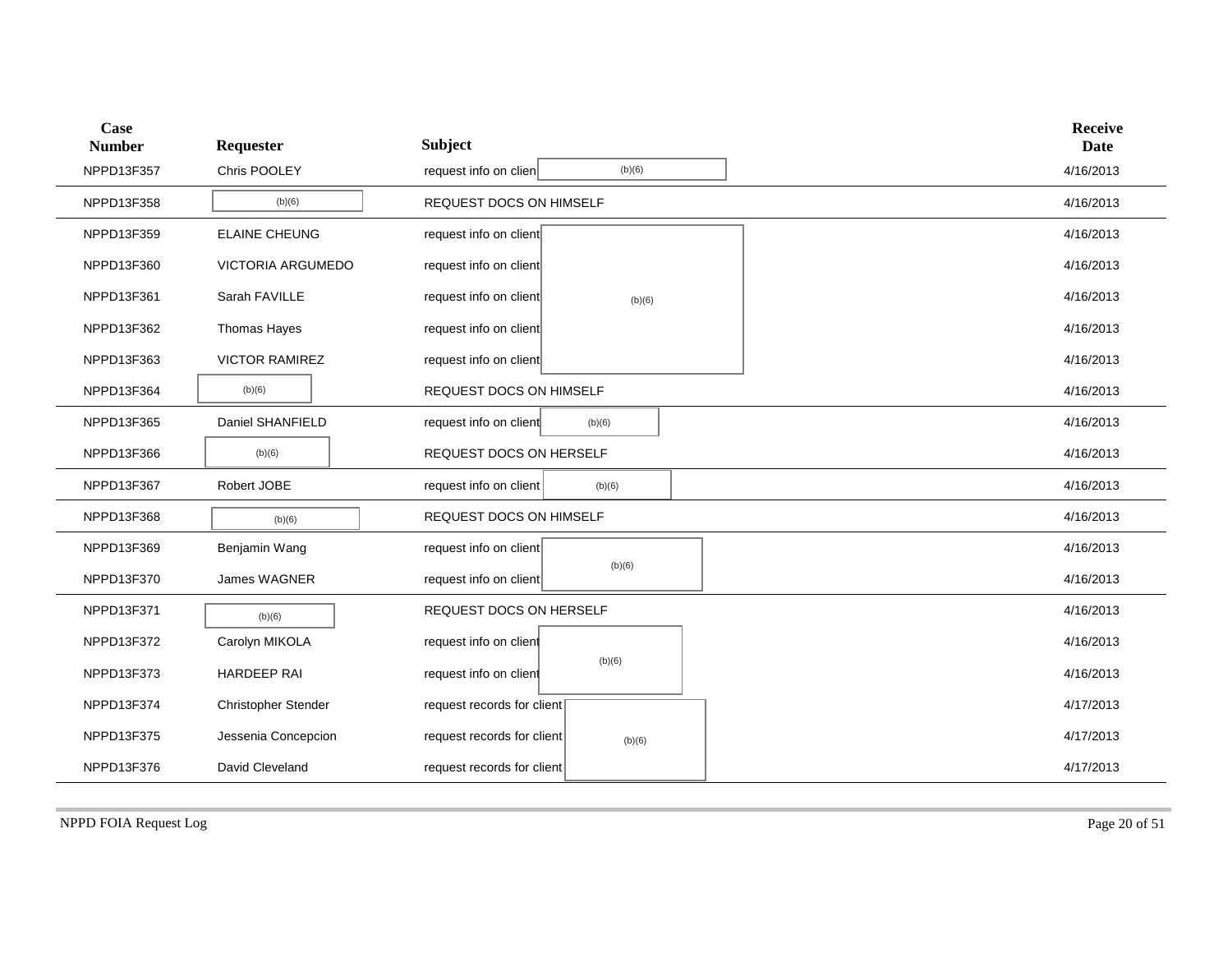| Case<br><b>Number</b> | Requester               | <b>Subject</b>                                |        |  | <b>Receive</b><br><b>Date</b> |
|-----------------------|-------------------------|-----------------------------------------------|--------|--|-------------------------------|
| NPPD13F377            | Albion Manellari        | request info for client                       | (b)(6) |  | 4/17/2013                     |
| NPPD13F378            | (b)(6)                  | request info on self                          |        |  | 4/17/2013                     |
| NPPD13F379            | Maria Aparicio          | request in on client                          | (b)(6) |  | 4/17/2013                     |
| NPPD13F380            | Engeni Sverdlov         | request info on client                        | (b)(6) |  | 4/17/2013                     |
| NPPD13F381            | (b)(6)                  | request records for self                      |        |  | 4/17/2013                     |
| NPPD13F382            | <b>Barry Cattadoris</b> | request info on client                        |        |  | 4/17/2013                     |
| NPPD13F383            | Maria Askary            | request info on client                        |        |  | 4/17/2013                     |
| NPPD13F384            | Liu Yu                  | request info on client                        |        |  | 4/17/2013                     |
| NPPD13F385            | NATALIYA Gavin          | request info on client                        |        |  | 4/17/2013                     |
| NPPD13F386            | <b>Martin Amador</b>    | request info for client                       |        |  | 4/17/2013                     |
| NPPD13F387            | Lorena Gutierrez        | request info on client                        | (b)(6) |  | 4/17/2013                     |
| NPPD13F388            | Thomas Lappin           | request info on client                        |        |  | 4/17/2013                     |
| NPPD13F389            | Carmen Abarca           | request info on client                        |        |  | 4/17/2013                     |
| NPPD13F390            | Fernando Romo           | request info for client                       |        |  | 4/17/2013                     |
| NPPD13F391            | Gail Seeram             | request info on client                        |        |  | 4/17/2013                     |
| NPPD13F392            | Thelma GARCIA           | request info on client                        |        |  | 4/17/2013                     |
| NPPD13F393            |                         | copy of incident report                       |        |  | 4/19/2013                     |
| NPPD13F394            | (b)(6)                  | copy of incident report                       |        |  | 4/19/2013                     |
| NPPD13F395            | Thomas Clark            | request copy of incident report (third party) |        |  | 4/19/2013                     |
| NPPD13F396            | (b)(6)                  | request copy of SF50 and peformance eval      |        |  | 4/17/2013                     |
|                       |                         |                                               |        |  |                               |

NPPD FOIA Request Log Page 21 of 51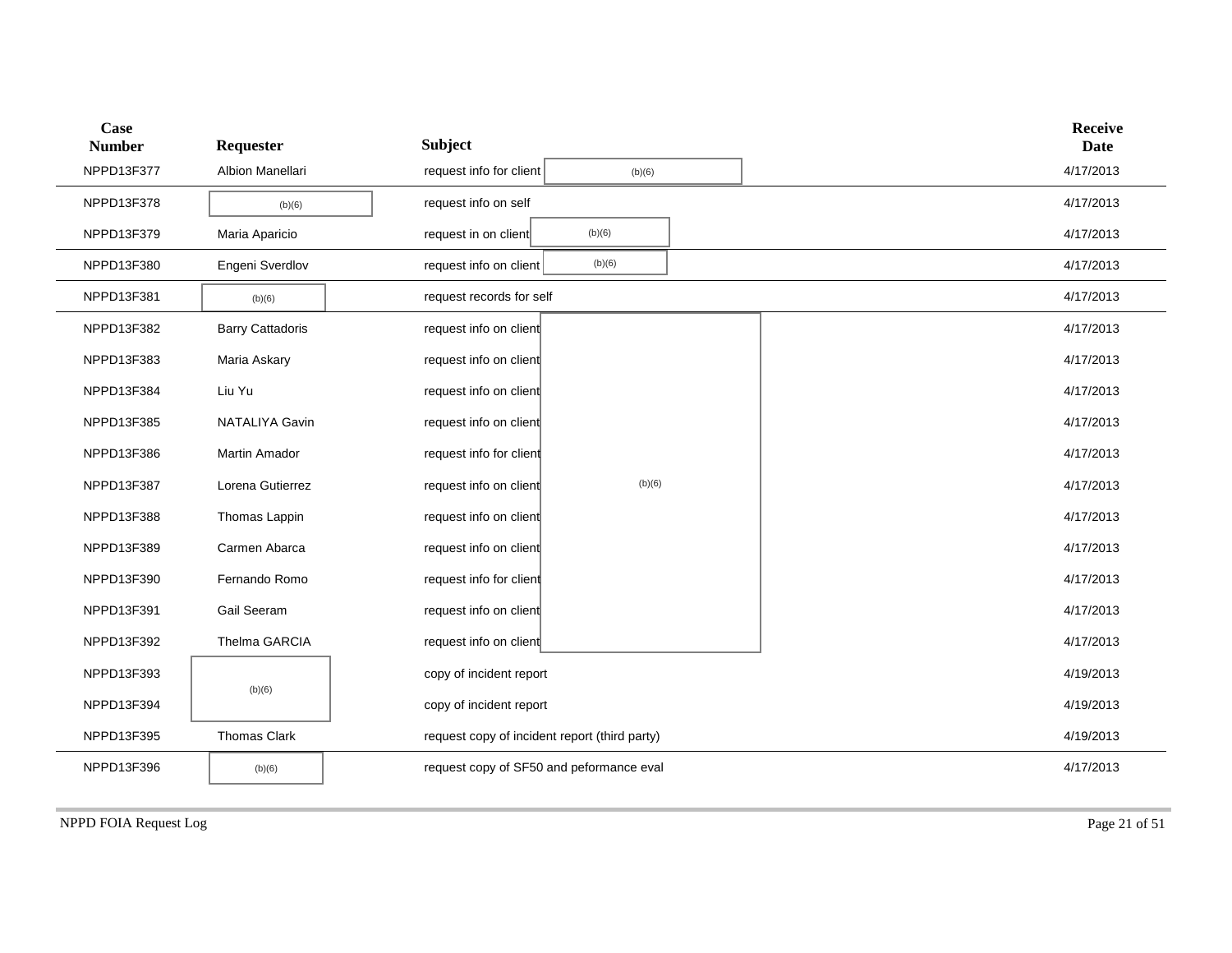| Case<br><b>Number</b> | Requester                  | <b>Subject</b>                                                                                                                                                                                                                                                      | <b>Receive</b><br><b>Date</b> |
|-----------------------|----------------------------|---------------------------------------------------------------------------------------------------------------------------------------------------------------------------------------------------------------------------------------------------------------------|-------------------------------|
| NPPD13F397            | Rose Santos                | request contract HSHQDC09J00490                                                                                                                                                                                                                                     | 4/22/2013                     |
| NPPD13F398            | (b)(6)                     | incident report                                                                                                                                                                                                                                                     | 4/23/2013                     |
| NPPD13F399            | Lye Linda                  | records pertaining to the federal government's use of mobile tracking technology commonly known as<br>a StingRay but more generically known as an IMSI Catcher, in reference to the International Mobile<br>Subscriber Identity number unique to each mobile device | 4/19/2013                     |
| NPPD13F400            | (b)(6)                     | copy of incident report                                                                                                                                                                                                                                             | 4/24/2013                     |
| NPPD13F401            | <b>Gabriel CARRERA</b>     | incident reports, video footage, and training reports on employee from Alutiiq Guard Services on<br>behalf of client<br>(b)(6)                                                                                                                                      | 4/19/2013                     |
| NPPD13F402            | (b)(6)                     | request info on HIMSELF                                                                                                                                                                                                                                             | 4/12/2013                     |
| NPPD13F403            | <b>LABI AKERE</b>          | request info on client<br>(b)(6)                                                                                                                                                                                                                                    | 4/12/2013                     |
| NPPD13F404            |                            | request info on HIMSELF                                                                                                                                                                                                                                             | 4/12/2013                     |
| NPPD13F405            | (b)(6)                     | request info on HERSELF                                                                                                                                                                                                                                             | 4/12/2013                     |
| NPPD13F406            | <b>DIECELIS ESCANO</b>     | request info on clien                                                                                                                                                                                                                                               | 4/12/2013                     |
| NPPD13F407            | <b>TROY CAHILL</b>         | request info on clien                                                                                                                                                                                                                                               | 4/12/2013                     |
| NPPD13F408            | <b>Christopher Stender</b> | request info on clien                                                                                                                                                                                                                                               | 4/12/2013                     |
| NPPD13F409            | Robert JOBE                | request info on clien                                                                                                                                                                                                                                               | 4/12/2013                     |
| NPPD13F410            | <b>KAREN ELLINGSON</b>     | (b)(6)<br>request info on clien                                                                                                                                                                                                                                     | 4/12/2013                     |
| NPPD13F411            | <b>GERI KAHN</b>           | request info on clien                                                                                                                                                                                                                                               | 4/12/2013                     |
| NPPD13F412            | <b>SAM HADDAD</b>          | request info on clien                                                                                                                                                                                                                                               | 4/12/2013                     |
| NPPD13F413            | Daniel OITIZ II            | request info on clien                                                                                                                                                                                                                                               | 4/12/2013                     |
| NPPD13F414            | (b)(6)                     | request info on HIMSELF                                                                                                                                                                                                                                             | 4/12/2013                     |
| NPPD13F415            | Ruben SALAZAR              | request info on clien<br>(b)(6)                                                                                                                                                                                                                                     | 4/12/2013                     |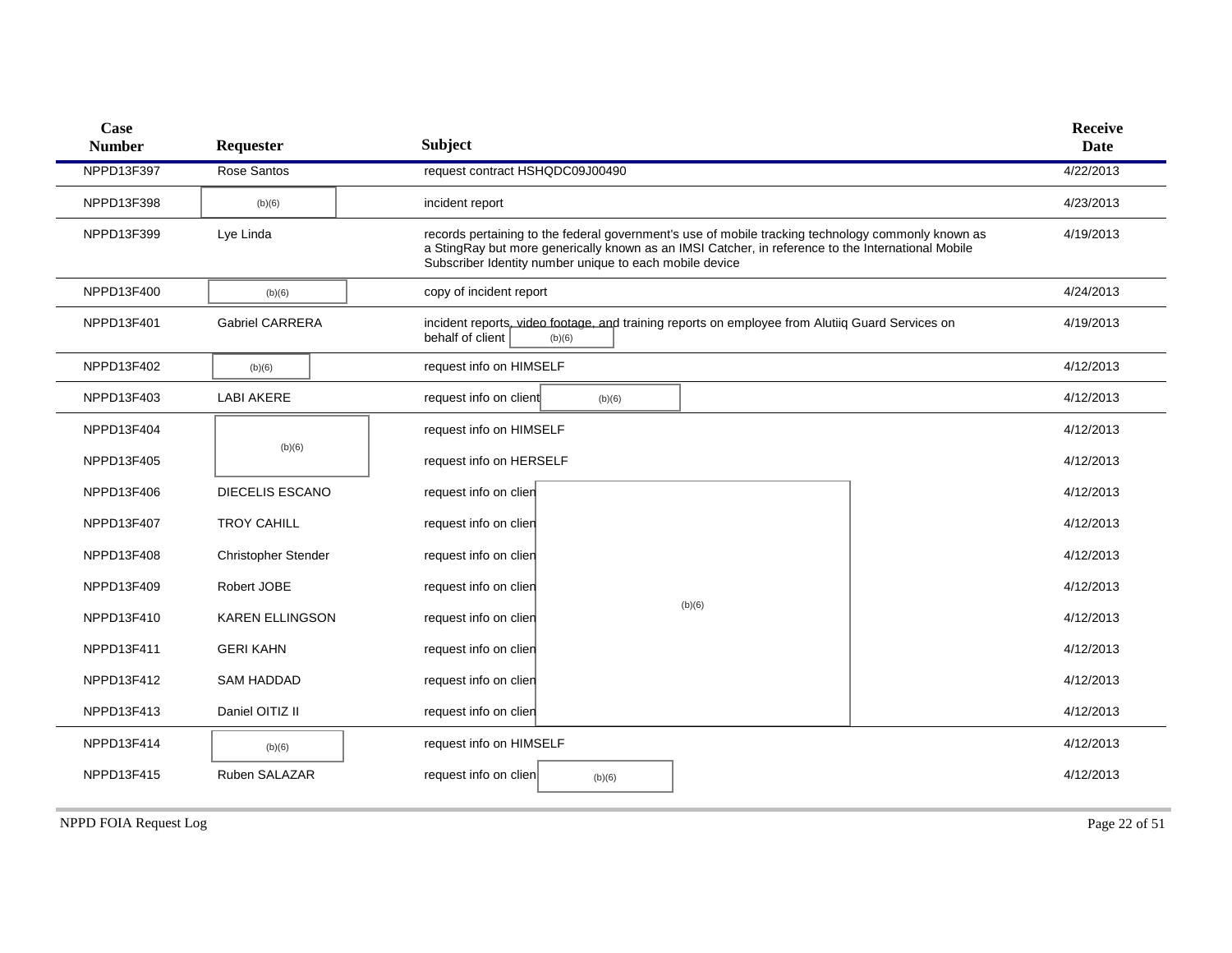| Case<br><b>Number</b> | Requester              | <b>Subject</b>                   |        | <b>Receive</b><br><b>Date</b> |
|-----------------------|------------------------|----------------------------------|--------|-------------------------------|
| NPPD13F416            | (b)(6)                 | request info on HIMSELF          |        | 4/12/2013                     |
| NPPD13F417            | Richard MENDEZ         | request info on client           |        | 4/12/2013                     |
| NPPD13F418            | Ruben Montejo          | (b)(6)<br>request info on client |        | 4/12/2013                     |
| NPPD13F419            |                        | request info on HERSELF          |        | 4/12/2013                     |
| NPPD13F420            | (b)(6)                 | request info on HIMSELF          |        | 4/12/2013                     |
| NPPD13F421            | MARCO PIGNONE III      | request info on clien            |        | 4/12/2013                     |
| NPPD13F422            | Jack HERZIG            | request info on clien            |        | 4/12/2013                     |
| NPPD13F423            | Jeremy Anderson        | request info on clien            |        | 4/12/2013                     |
| NPPD13F424            | Thelma GARCIA          | request info on clien            |        | 4/12/2013                     |
| NPPD13F425            | Kate ASCHENBRENNER     | request info on clien            |        | 4/12/2013                     |
| NPPD13F426            | <b>OLUMIDE OBAYEMI</b> | request info on clien            |        | 4/12/2013                     |
| NPPD13F427            | Yagya Nepal            | request info on clien            |        | 4/12/2013                     |
| NPPD13F428            | Robert AHIGREN         | request info on clien            | (b)(6) | 4/16/2013                     |
| NPPD13F429            | <b>HEIDI Meyers</b>    | request info on clien            |        | 4/16/2013                     |
| NPPD13F430            | XAVIER GONZALES        | request info on clien            |        | 4/16/2013                     |
| NPPD13F431            | MARTHA CORDOBA         | request info on clien            |        | 4/16/2013                     |
| NPPD13F432            | EDWARD FARWELL         | request info on clien            |        | 4/16/2013                     |
| NPPD13F433            | Joseph PORTA           | request info on clien            |        | 4/16/2013                     |
| NPPD13F434            | <b>GEORGIA Thomas</b>  | request info on clien            |        | 4/16/2013                     |
| NPPD13F435            | NATALIYA GAVLIN        | request info on clien            |        | 4/16/2013                     |

NPPD FOIA Request Log Page 23 of 51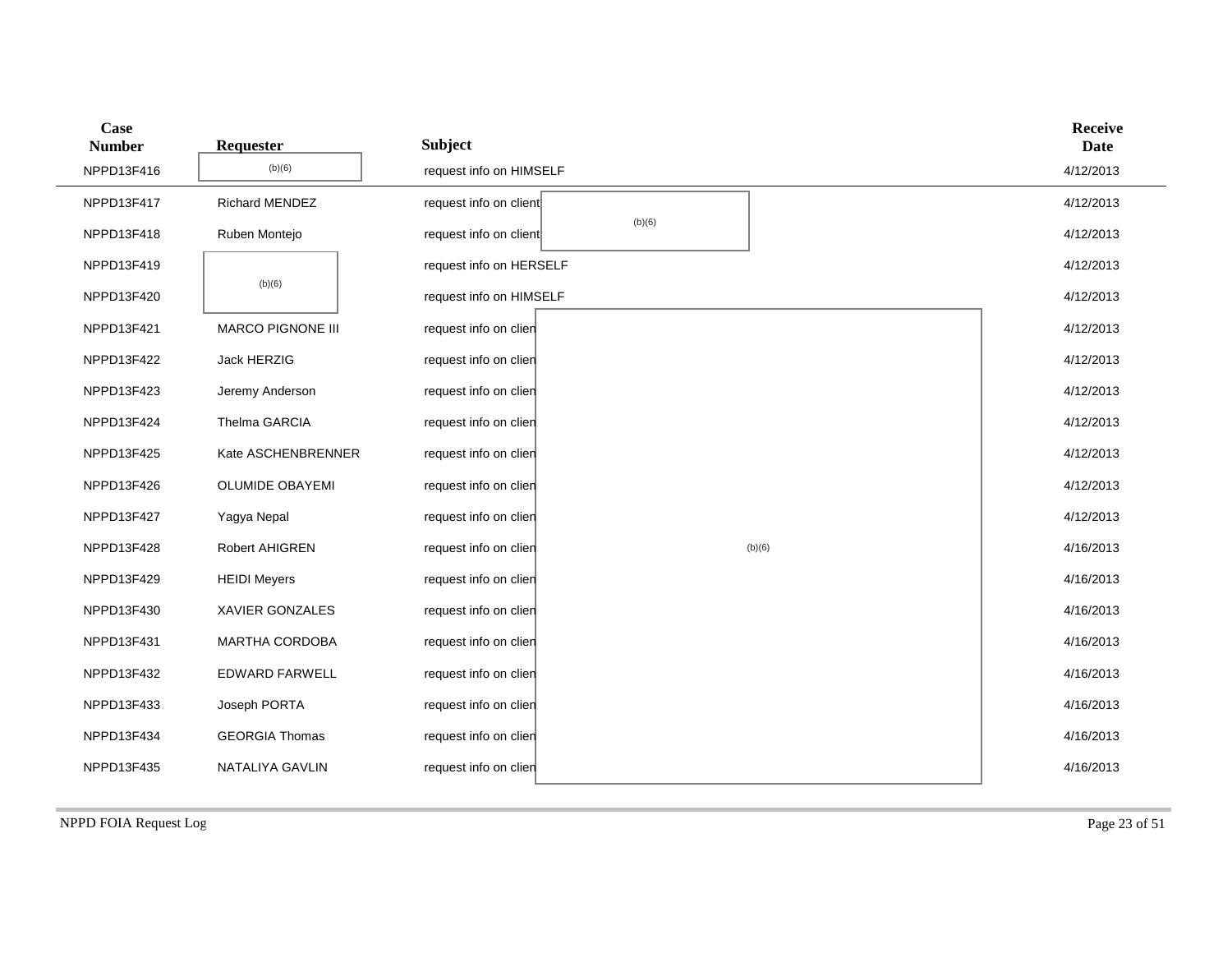| Case<br><b>Number</b> | Requester               | <b>Subject</b>          |        |  | <b>Receive</b><br><b>Date</b> |
|-----------------------|-------------------------|-------------------------|--------|--|-------------------------------|
| NPPD13F436            | (b)(6)                  | request info on HIMSELF |        |  | 4/16/2013                     |
| NPPD13F437            | <b>ISAIAS TORRES</b>    | request info on client  |        |  | 4/16/2013                     |
| NPPD13F438            | <b>LEA MCDERMID</b>     | request info on client  | (b)(6) |  | 4/16/2013                     |
| NPPD13F439            | (b)(6)                  | request info on HIMSELF |        |  | 4/16/2013                     |
| NPPD13F440            | Carlos SPECTOR          | request info on client  |        |  | 4/16/2013                     |
| NPPD13F441            | XIUMIN CHEN             | request info on client  | (b)(6) |  | 4/16/2013                     |
| NPPD13F442            | <b>Matthew MCCALIP</b>  | request info on client  |        |  | 4/16/2013                     |
| NPPD13F443            | (b)(6)                  | request info on HIMSELF |        |  | 4/16/2013                     |
| NPPD13F444            | Michael BERGER          | request info on clien   |        |  | 4/16/2013                     |
| NPPD13F445            | <b>CATHERINE DAVIES</b> | request info on clien   |        |  | 4/16/2013                     |
| NPPD13F446            | Mark CITRIN             | request info on clien   |        |  | 4/16/2013                     |
| NPPD13F447            | Kate ASCHENBRENNER      | request info on clien   |        |  | 4/16/2013                     |
| NPPD13F448            | <b>MURRAY HILTS</b>     | request info on clien   |        |  | 4/16/2013                     |
| NPPD13F449            | Arturo RIOS             | request info on clien   |        |  | 4/16/2013                     |
| NPPD13F450            | <b>OLUMIDE OBAYEMI</b>  | request info on clien   | (b)(6) |  | 4/16/2013                     |
| NPPD13F451            | Robert FERRETTI         | request info on clien   |        |  | 4/16/2013                     |
| NPPD13F452            | <b>ELIHU MASSEL</b>     | request info on clien   |        |  | 4/16/2013                     |
| NPPD13F453            | <b>LAMAR PECKHAM</b>    | request info on clien   |        |  | 4/16/2013                     |
| NPPD13F454            | VICTORIA ARGUMEDO       | request info on clien   |        |  | 4/16/2013                     |
| NPPD13F455            | Yagya Nepal             | request info on clien   |        |  | 4/16/2013                     |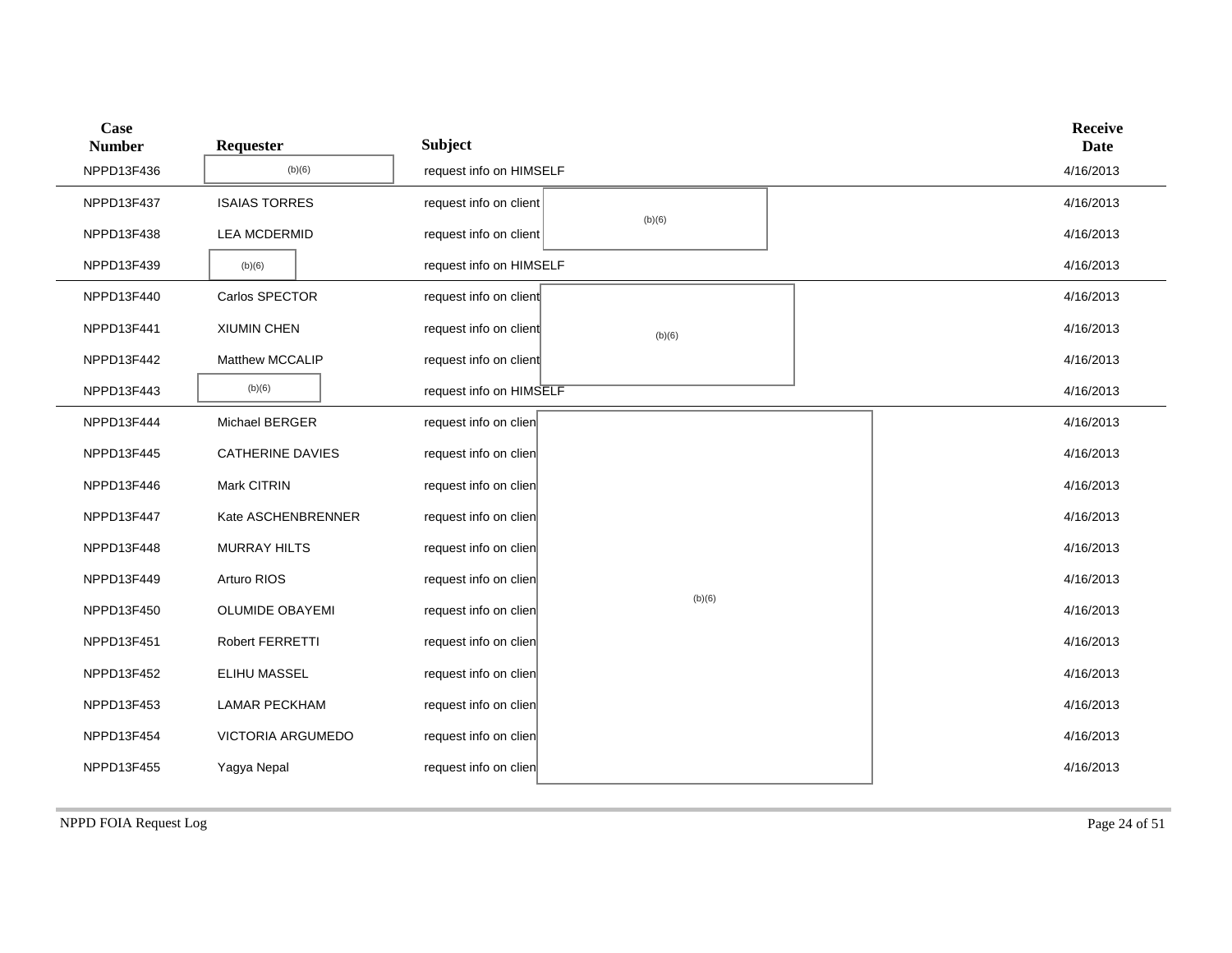| Case<br><b>Number</b> | Requester                | <b>Subject</b>                     |        | <b>Receive</b><br><b>Date</b> |
|-----------------------|--------------------------|------------------------------------|--------|-------------------------------|
| NPPD13F456            | PHILIPPE DWELSHAUVERS    | request info on client             | (b)(6) | 4/16/2013                     |
| NPPD13F457            | (b)(6)                   | request info on HIMSELF            |        | 4/16/2013                     |
| NPPD13F458            | <b>HELIODORO MORENO</b>  | request info on client             | (b)(6) | 4/24/2013                     |
| NPPD13F459            | ABIOLA ADESIOYE          | request info on client             |        | 4/24/2013                     |
| NPPD13F460            | (b)(6)                   | request info PERTAINING TO HIMSELF |        | 4/24/2013                     |
| NPPD13F461            | Tina GALVAN              | request info on clien              | (b)(6) | 4/24/2013                     |
| NPPD13F462            | (b)(6)                   | request info PERTAINING TO HERSELF |        | 4/24/2013                     |
| NPPD13F463            | Andrea FERRARA           | request info on client             |        | 4/24/2013                     |
| NPPD13F464            | <b>REYNA YANIV</b>       | request info on client             | (b)(6) | 4/24/2013                     |
| NPPD13F465            | Jose MENDEZ              | request info on client             |        | 4/24/2013                     |
| NPPD13F466            | <b>TETYANA GAPONENKO</b> | request info on client             |        | 4/24/2013                     |
| NPPD13F467            | (b)(6)                   | request info PERTAINING TO HIMSELF |        | 4/24/2013                     |
| NPPD13F468            | CLAUDIA HERNANDEZ        | request info on clien              |        | 4/24/2013                     |
| NPPD13F469            | Mark CITRIN              | request info on clien              | (b)(6) | 4/24/2013                     |
| NPPD13F470            | (b)(6)                   | request PERTAINING TO HIMSELF      |        | 4/24/2013                     |
| NPPD13F471            | <b>EDITH GARCIA</b>      | request info on client             |        | 4/24/2013                     |
| NPPD13F472            | Julie SOININEN           | request info on client             | (b)(6) | 4/24/2013                     |
| NPPD13F473            |                          | request info PERTAINING TO HERSELF |        | 4/24/2013                     |
| NPPD13F474            | (b)(6)                   | request info PERTAINING TO HIMSELF |        | 4/24/2013                     |
| NPPD13F475            | Paul SHONK               | request info on client             | (b)(6) | 4/24/2013                     |

NPPD FOIA Request Log Page 25 of 51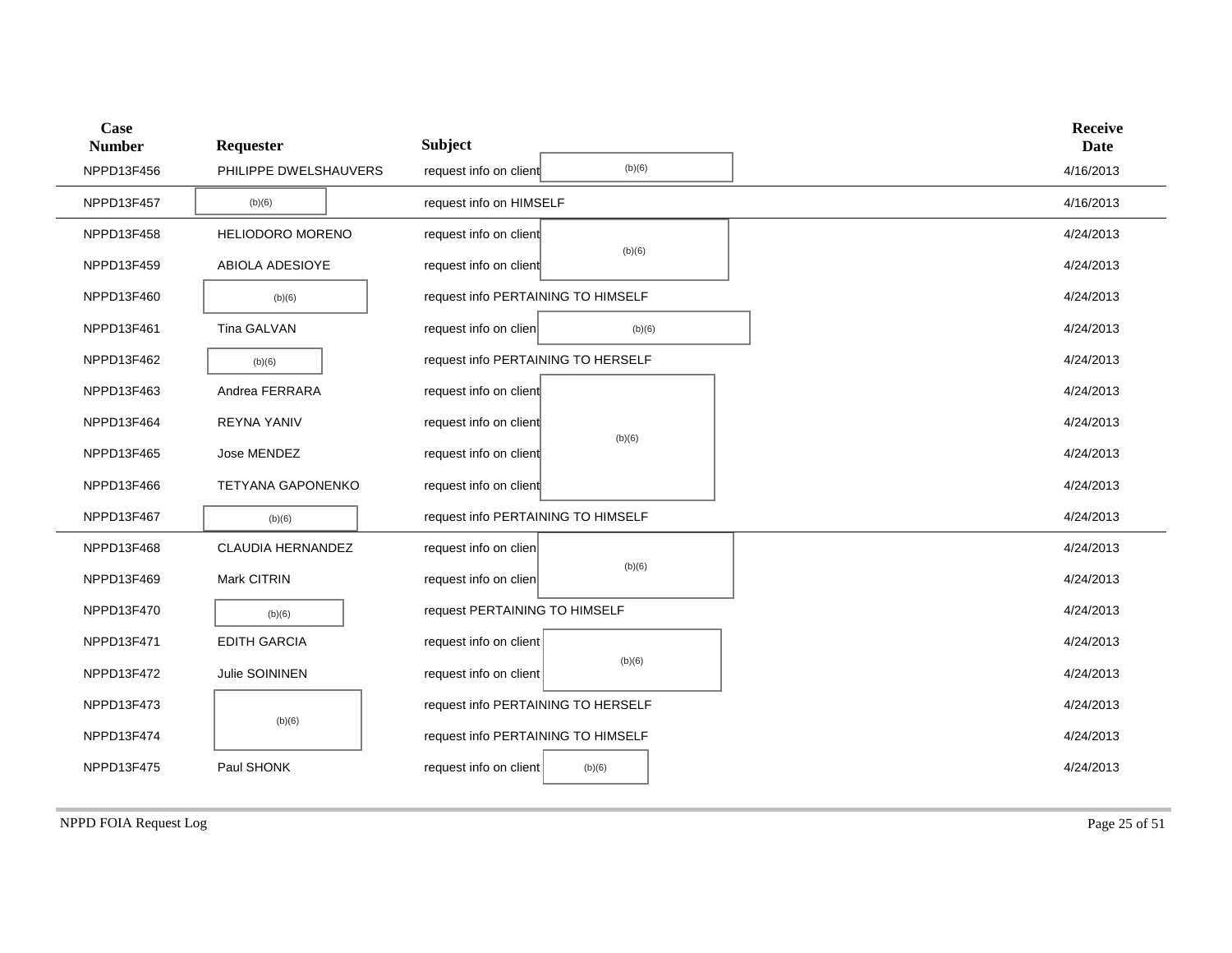| Case<br><b>Number</b> | Requester             | <b>Subject</b>                   | <b>Receive</b><br><b>Date</b> |  |
|-----------------------|-----------------------|----------------------------------|-------------------------------|--|
| NPPD13F476            | <b>IRWIN BEROWITZ</b> | request info on client           | 4/24/2013                     |  |
| NPPD13F477            | <b>MIKE LAFRANCE</b>  | request info on client           | 4/24/2013                     |  |
| NPPD13F478            | Samuel SMITH          | request info on client           | 4/24/2013                     |  |
| NPPD13F479            | Jeffrey MARTINS       | request info on client           | 4/24/2013                     |  |
| NPPD13F480            | Niels Frenzen         | request info on client           | 4/24/2013                     |  |
| NPPD13F481            | Carlos Montoya        | request info on client           | 4/24/2013                     |  |
| NPPD13F482            | <b>Howard BRILL</b>   | request info on client           | 4/24/2013                     |  |
| NPPD13F483            | James SCARFONE        | (b)(6)<br>request info on client | 4/24/2013                     |  |
| NPPD13F484            | <b>Timothy NUTTER</b> | request info on client           | 4/24/2013                     |  |
| NPPD13F485            | KIMBERLY HUNTER       | request info on client           | 4/24/2013                     |  |
| NPPD13F486            | Steven REDGATE        | request info on client           | 4/24/2013                     |  |
| NPPD13F487            | Daniel CASHMAN        | request info on client           | 4/24/2013                     |  |
| NPPD13F488            | Paul PRESTIA          | request info on client           | 4/24/2013                     |  |
| NPPD13F489            | MURRAY HILTS          | request info on client           | 4/24/2013                     |  |
| NPPD13F490            | ZHOU Wang             | request info for client          | 4/30/2013                     |  |
| NPPD13F490            | ZHOU Wang             | records for clien<br>(b)(6)      | 4/25/2013                     |  |
| NPPD13F491            | Lance Wells           | records for clien                | 4/25/2013                     |  |
| NPPD13F491            | Lance Wells           | info for client<br>(b)(6)        | 4/30/2013                     |  |
| NPPD13F492            | (b)(6)                | info on himself                  | 4/30/2013                     |  |
| NPPD13F492            | (b)(6)                | records for<br>(b)(6)            | 4/25/2013                     |  |

NPPD FOIA Request Log Page 26 of 51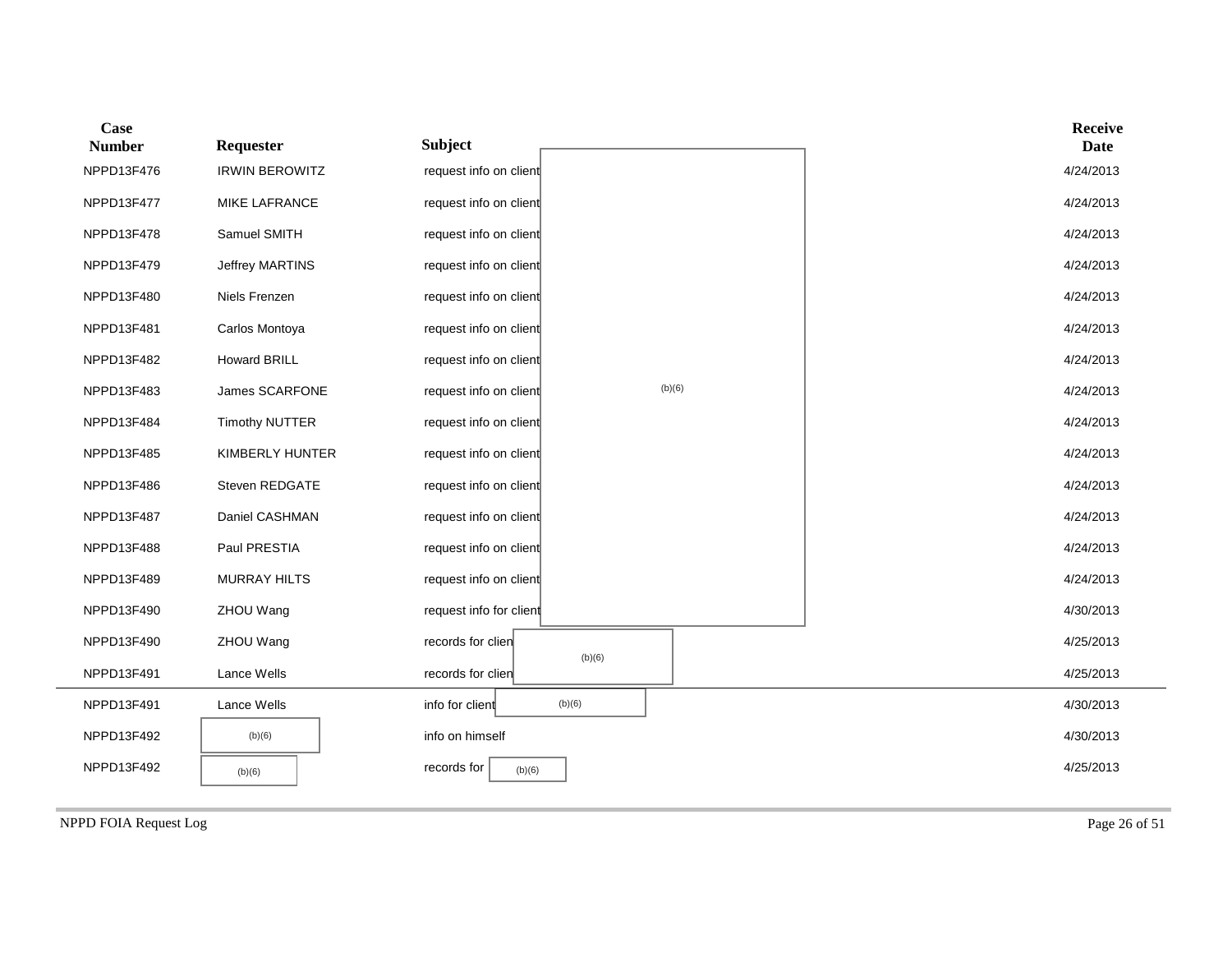| Case<br><b>Number</b> | Requester               | <b>Subject</b>               |        |  | <b>Receive</b><br><b>Date</b> |
|-----------------------|-------------------------|------------------------------|--------|--|-------------------------------|
| NPPD13F493            | (b)(6)                  | info on himself              |        |  | 4/30/2013                     |
| NPPD13F494            | Anthony Matulewicz      | info on client               |        |  | 4/30/2013                     |
| NPPD13F495            | John Garkowski          | info on client               |        |  | 4/30/2013                     |
| NPPD13F496            | Thomas TARIGO           | (b)(6)<br>info on client     |        |  | 4/30/2013                     |
| NPPD13F497            | Olusegun Asekun         | info on client               |        |  | 4/30/2013                     |
| NPPD13F498            | Devin Connolly          | records for clien            |        |  | 4/25/2013                     |
| NPPD13F499            | <b>Bashist Sharma</b>   | records for clien            |        |  | 4/25/2013                     |
| NPPD13F500            | Flomy Diza              | records for clien            |        |  | 4/25/2013                     |
| NPPD13F501            | David Fullmer           | records for clien            |        |  | 4/25/2013                     |
| NPPD13F502            | Alexandra Gomez-Jimenez | records for clien            | (b)(6) |  | 4/25/2013                     |
| NPPD13F503            | NATALIYA GAVLIN         | records for clien            |        |  | 4/25/2013                     |
| NPPD13F504            | Donald Schlemmer        | records for clien            |        |  | 4/25/2013                     |
| NPPD13F505            | Michaelangelo Rosario   | records for clien            |        |  | 4/25/2013                     |
| NPPD13F506            | Marcela Gyires          | records for clien            |        |  | 4/25/2013                     |
| NPPD13F507            | (b)(6)                  | records for himself          |        |  | 4/25/2013                     |
| NPPD13F508            | Theodore Murphy         | records for client           |        |  | 4/25/2013                     |
| NPPD13F509            | <b>Miguel Santos</b>    | (b)(6)<br>records for client |        |  | 4/25/2013                     |
| NPPD13F510            | (b)(6)                  | records on herself           |        |  | 4/25/2013                     |
| NPPD13F511            | Socheat Chea            | records for client           |        |  | 4/25/2013                     |
| NPPD13F512            | Cecilia Candia          | records for client           | (b)(6) |  | 4/25/2013                     |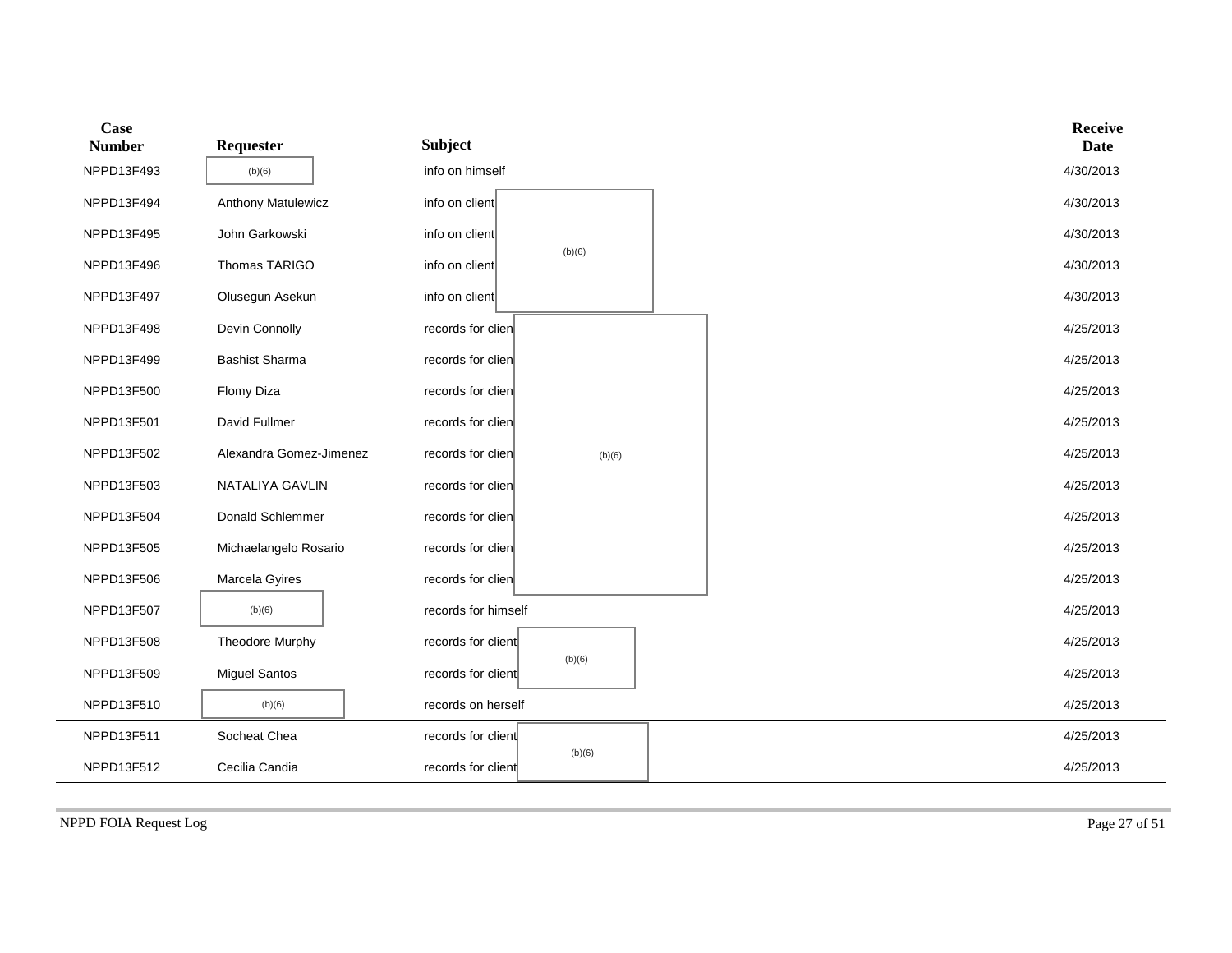| Case<br><b>Number</b> | Requester             | <b>Subject</b>                             | <b>Receive</b><br><b>Date</b> |
|-----------------------|-----------------------|--------------------------------------------|-------------------------------|
| NPPD13F513            | CHARLA HAAS           | records for client<br>(b)(6)               | 4/25/2013                     |
| NPPD13F514            | Gary Finn             | records for client                         | 4/25/2013                     |
| NPPD13F515            | Ignacio Jimenez-Soto  | records for<br>(b)(6)                      | 4/25/2013                     |
| NPPD13F516            | Allison Wright        | records for client                         | 4/25/2013                     |
| NPPD13F517            | Priscilla Forsyth     | records for client                         | 4/25/2013                     |
| NPPD13F518            | Priscilla Forsyth     | records for client<br>(b)(6)               | 4/25/2013                     |
| NPPD13F519            | Arturo HERNANDEZ      | records for client                         | 4/25/2013                     |
| NPPD13F520            | RICHARD MENDEZ        | records for client                         | 4/25/2013                     |
| NPPD13F521            | (b)(6)                | records on himself                         | 4/25/2013                     |
| NPPD13F522            | Jesus Cachuya, Jr.    | (b)(6)<br>records for client               | 4/25/2013                     |
| NPPD13F523            | (b)(6)                | records for husband<br>(b)(6)              | 4/25/2013                     |
| NPPD13F524            | <b>Ashley Burgess</b> | copy of incident report (third party)      | 4/25/2013                     |
| NPPD13F525            | <b>TERESA Daniel</b>  | REQUEST COPY OF CONTRACT HSHQE5-13-R-00003 | 4/24/2013                     |
| NPPD13F526            | <b>TERESA DANIEL</b>  | REQUEST COPY OF CONTRACT HSHQE4-13-R-00002 | 4/24/2013                     |
| NPPD13F527            | Carlos Montoya        | request records on his clie                | 4/24/2013                     |
| NPPD13F528            | Niels Frenzen         | (b)(6)<br>Request on behalf of client      | 4/24/2013                     |
| NPPD13F529            |                       | copy of incident report                    | 4/29/2013                     |
| NPPD13F530            | (b)(6)                | copy of incident report                    | 4/29/2013                     |
| NPPD13F531            |                       | incident report                            | 4/30/2013                     |
| NPPD13F532            | <b>DHS Privacy</b>    | EPIC SOP 303                               | 4/30/2013                     |

NPPD FOIA Request Log Page 28 of 51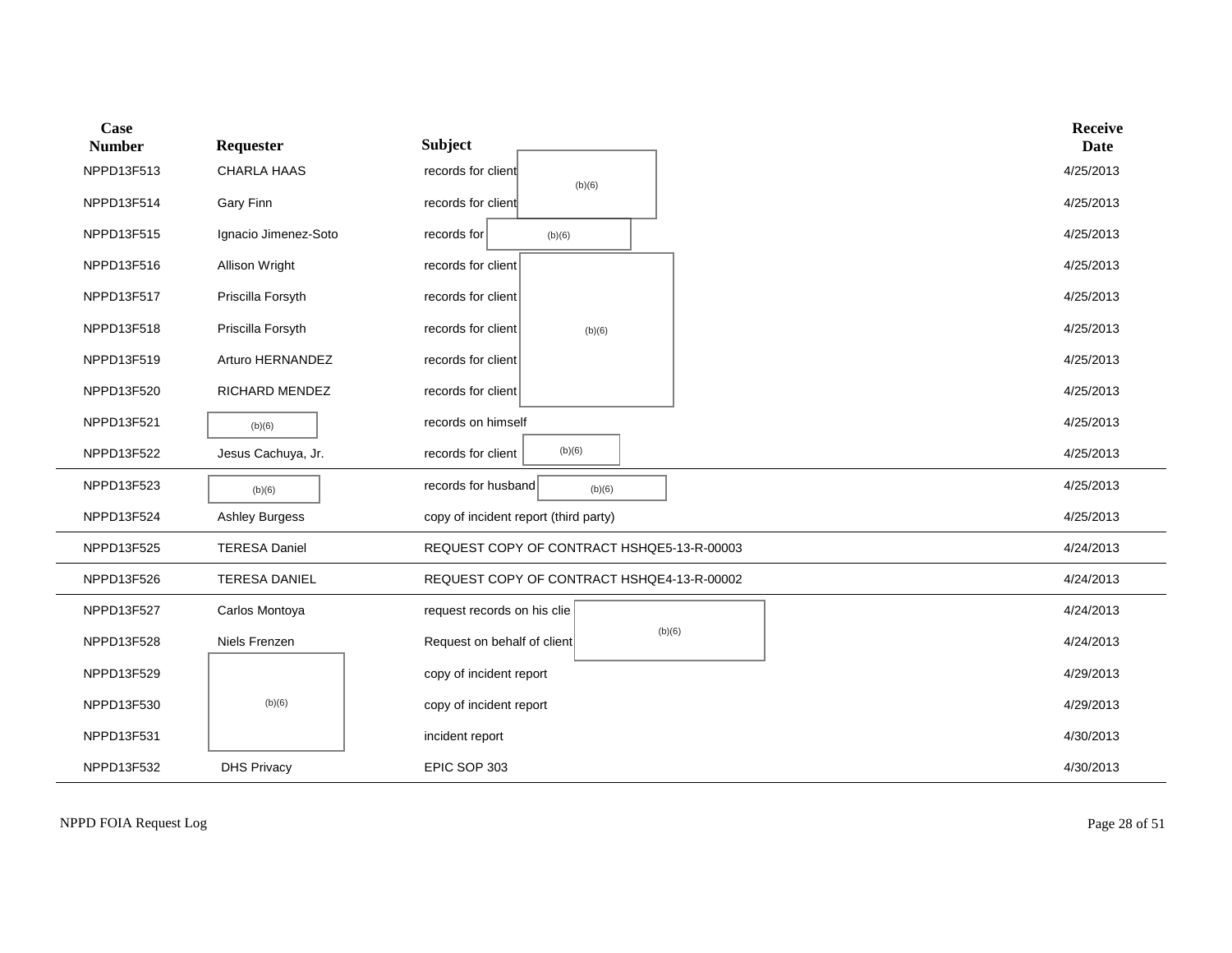| Case<br><b>Number</b> | Requester                | <b>Subject</b>                                                       |        |                                                                                                      | <b>Receive</b><br><b>Date</b> |
|-----------------------|--------------------------|----------------------------------------------------------------------|--------|------------------------------------------------------------------------------------------------------|-------------------------------|
| NPPD13F533            | (b)(6)                   | copy of incident report                                              |        |                                                                                                      | 4/30/2013                     |
| NPPD13F534            | Michael RAVNITZKY        | NPPD operations and functions.                                       |        | A copy of the memo(s) and document(s) describing the impact of federal budget sequestration upon     | 4/29/2013                     |
| NPPD13F535            | <b>DANIEL GILBERT</b>    | Facility Anti-Terrorism Standards for the most recent year available |        | The names of all entities required to report their storage of hazardous chemicals under the Chemical | 4/25/2013                     |
| NPPD13F536            |                          | copy of incident report                                              |        |                                                                                                      | 5/2/2013                      |
| <b>NPPD13F537</b>     |                          | copy of incident report                                              |        |                                                                                                      | 5/3/2013                      |
| NPPD13F538            | (b)(6)                   | copy of incident report                                              |        |                                                                                                      | 5/3/2013                      |
| NPPD13F539            |                          | copy of incident report                                              |        |                                                                                                      | 5/3/2013                      |
| NPPD13F540            | Joe Longley              | list of every ammonium nitrate facility registered in TX             |        |                                                                                                      | 5/3/2013                      |
| NPPD13F541            | RALPH QUICHOCHO          | Request docs re selection of positioin                               |        |                                                                                                      | 5/2/2013                      |
| NPPD13F542            | (b)(6)                   | incident report                                                      |        |                                                                                                      | 5/7/2013                      |
| NPPD13F543            | (b)(6)                   | <b>REQUEST INFO ON HIMSEL</b>                                        | (b)(6) |                                                                                                      | 5/3/2013                      |
| NPPD13F544            | Chris ROSS               | REQUEST INFO ON CLIENT                                               |        |                                                                                                      | 5/3/2013                      |
| NPPD13F545            | Annigje Buwalda          | REQUEST INFO ON CLIENT                                               |        |                                                                                                      | 5/3/2013                      |
| NPPD13F546            | <b>NYASA HICKEY</b>      | REQUEST INFO ON CLIENT                                               |        |                                                                                                      | 5/3/2013                      |
| NPPD13F547            | <b>HADLEY BAJRAMOVIC</b> | REQUEST INFO ON CLIENT                                               |        |                                                                                                      | 5/3/2013                      |
| NPPD13F548            | NADEEM MAKADA            | REQUEST INFO ON CLIENT                                               | (b)(6) |                                                                                                      | 5/3/2013                      |
| NPPD13F549            | Jorge GUTTLEIN           | REQUEST INFO ON CLIENT                                               |        |                                                                                                      | 5/3/2013                      |
| NPPD13F550            | Luis SALGADO             | REQUEST INFO ON CLIENT                                               |        |                                                                                                      | 5/3/2013                      |
| NPPD13F551            | <b>CINDY LIOU</b>        | REQUEST INFO ON CLIENT                                               |        |                                                                                                      | 5/3/2013                      |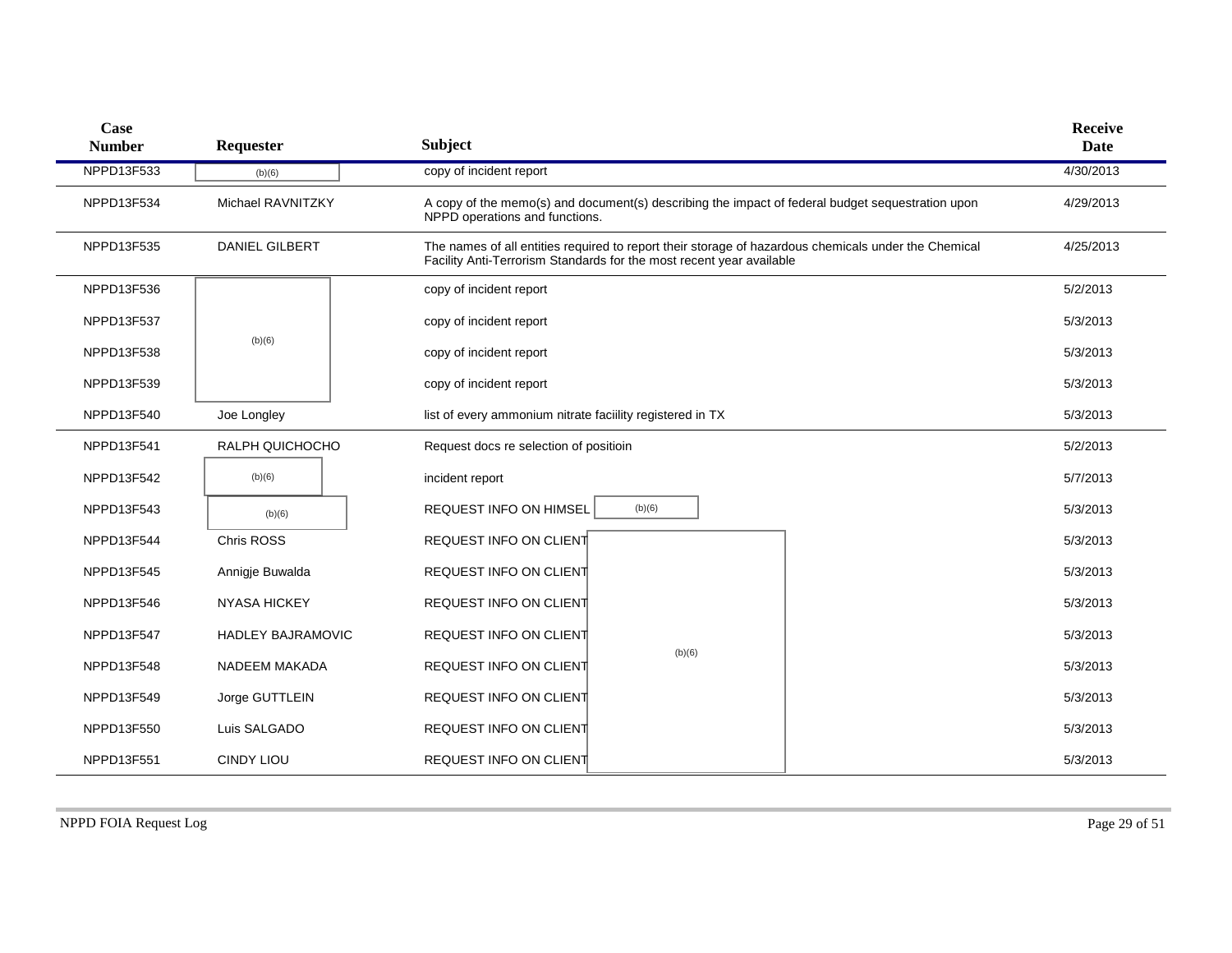| Case<br><b>Number</b> | Requester                 | <b>Subject</b>                 |        |  | <b>Receive</b><br><b>Date</b> |
|-----------------------|---------------------------|--------------------------------|--------|--|-------------------------------|
| NPPD13F552            | <b>Scott MESSINGER</b>    | <b>REQUEST INFO ON CLIENT</b>  |        |  | 5/3/2013                      |
| NPPD13F553            | <b>Gloria CARDENAS</b>    | REQUEST INFO ON CLIENT         | (b)(6) |  | 5/3/2013                      |
| NPPD13F554            | <b>Alexis TORRES</b>      | REQUEST INFO ON CLIENT         |        |  | 5/3/2013                      |
| NPPD13F555            | Patrick VALDEZ            | REQUEST INFO ON CLIENT         |        |  | 5/3/2013                      |
| NPPD13F556            | (b)(6)                    | <b>REQUEST INFO ON HIMSELF</b> | (b)(6) |  | 5/3/2013                      |
| NPPD13F557            | <b>RAED Gonzalez</b>      | <b>REQUEST INFO ON CLIENT</b>  |        |  | 5/3/2013                      |
| NPPD13F558            | David Kaplan              | REQUEST INFO ON CLIENT         |        |  | 5/3/2013                      |
| NPPD13F559            | <b>Dustin BANKSTON</b>    | REQUEST INFO ON CLIENT         |        |  | 5/3/2013                      |
| NPPD13F560            | SONDRA MILLER-WEIN        | REQUEST INFO ON CLIENT         |        |  | 5/3/2013                      |
| NPPD13F561            | KULDIP DHARIWAL           | <b>REQUEST INFO ON CLIENT</b>  |        |  | 5/3/2013                      |
| NPPD13F562            | <b>Anthony Matulewicz</b> | REQUEST INFO ON CLIENT         |        |  | 5/3/2013                      |
| NPPD13F563            | Martin VAN HOUZEN         | <b>REQUEST INFO ON CLIENT</b>  |        |  | 5/3/2013                      |
| NPPD13F564            | RAYMOND LAHOUD            | REQUEST INFO ON CLIENT         | (b)(6) |  | 5/3/2013                      |
| NPPD13F565            | Jorge GUTTLEIN            | <b>REQUEST INFO ON CLIENT</b>  |        |  | 5/3/2013                      |
| NPPD13F566            | <b>VICTORIA ARGUMEDO</b>  | <b>REQUEST INFO ON CLIENT</b>  |        |  | 5/3/2013                      |
| NPPD13F567            | Luis HINOJOSA             | <b>REQUEST INFO ON CLIENT</b>  |        |  | 5/3/2013                      |
| NPPD13F568            | PABLO ZAMORA              | REQUEST INFO ON CLIENT         |        |  | 5/3/2013                      |
| NPPD13F569            | <b>LETICIA MORENO</b>     | <b>REQUEST INFO ON CLIENT</b>  |        |  | 5/3/2013                      |
| NPPD13F570            | <b>GUY GRANDE</b>         | <b>REQUEST INFO ON CLIENT</b>  |        |  | 5/3/2013                      |
| NPPD13F571            | (b)(6)                    | <b>REQUEST INFO ON HIMSEL</b>  |        |  | 5/3/2013                      |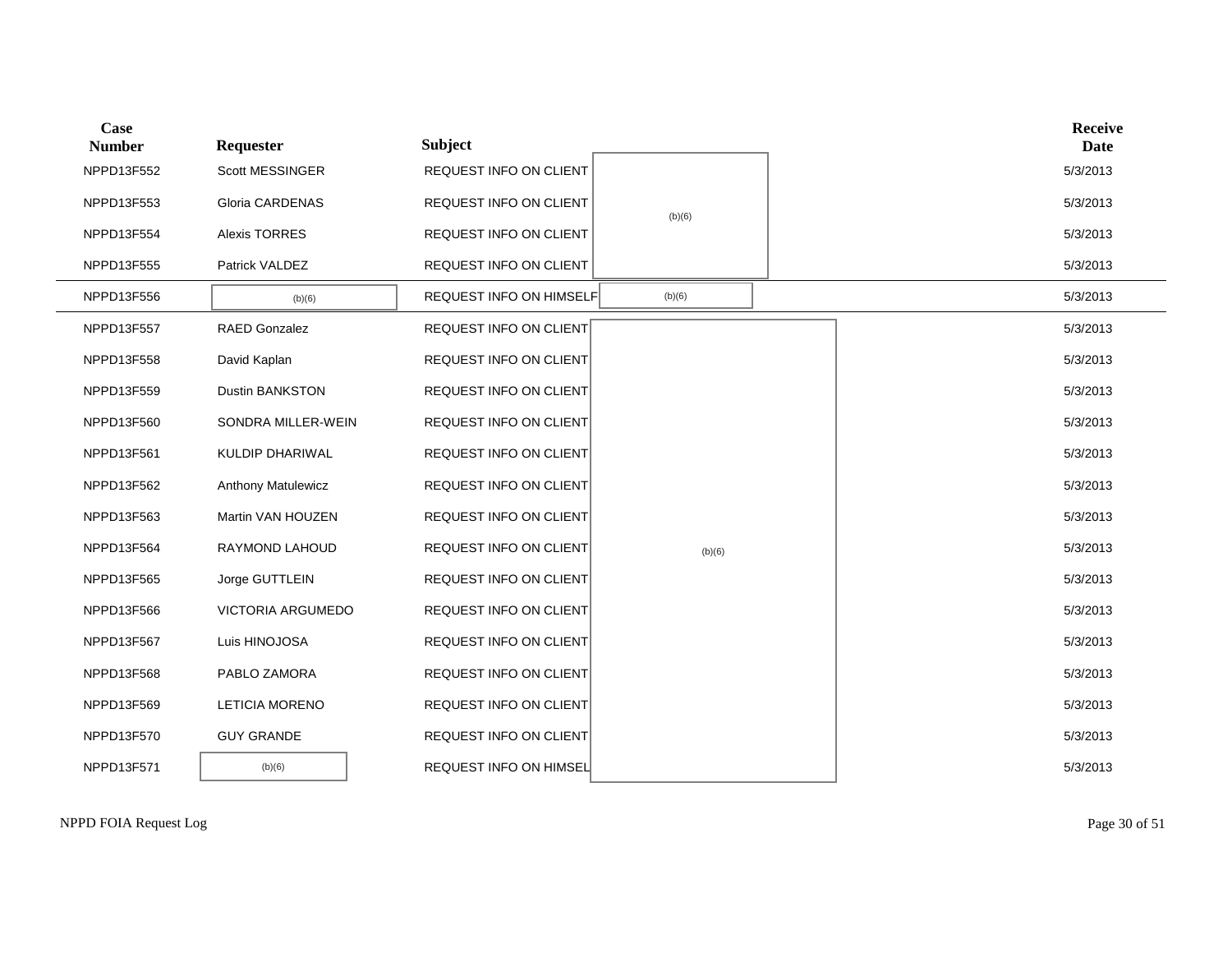| Case<br><b>Number</b> | Requester                | <b>Subject</b>                                     |                                                                                              | <b>Receive</b><br>Date |
|-----------------------|--------------------------|----------------------------------------------------|----------------------------------------------------------------------------------------------|------------------------|
| NPPD13F572            | <b>ROGELIO MORALES</b>   | REQUEST INFO ON CLIENT                             |                                                                                              | 5/3/2013               |
| NPPD13F573            | <b>LUANNE SANTELISES</b> | REQUEST INFO ON CLIENT                             |                                                                                              | 5/3/2013               |
| NPPD13F574            | <b>RODDY BOLANOS</b>     | REQUEST INFO ON CLIENT                             |                                                                                              | 5/3/2013               |
| NPPD13F575            | <b>VICTORIA BEZMAN</b>   | REQUEST INFO ON CLIENT                             |                                                                                              | 5/3/2013               |
| NPPD13F576            | Janet BASTAWROS          | REQUEST INFO ON CLIENT                             |                                                                                              | 5/3/2013               |
| NPPD13F577            | Wendy MALDONADO          | REQUEST INFO ON CLIENT                             |                                                                                              | 5/3/2013               |
| NPPD13F578            | Robert JOBE              | REQUEST INFO ON CLIENT                             |                                                                                              | 5/3/2013               |
| NPPD13F579            | RAI HARDEEP              | REQUEST INFO ON CLIENT                             |                                                                                              | 5/3/2013               |
| NPPD13F580            | (b)(6)                   | REQUEST INFO ON HIMSE                              | (b)(6)                                                                                       | 5/3/2013               |
| NPPD13F581            | Patrick KOLASINSKI       | REQUEST INFO ON CLIENT                             |                                                                                              | 5/3/2013               |
| NPPD13F582            | <b>LAMAR PECKHAM</b>     | REQUEST INFO ON CLIENT                             |                                                                                              | 5/3/2013               |
| NPPD13F583            | (b)(6)                   | <b>REQUEST INFO ON HERSE</b>                       |                                                                                              | 5/3/2013               |
| NPPD13F584            | Kevin CRABTREE           | REQUEST INFO ON CLIENT                             |                                                                                              | 5/3/2013               |
| NPPD13F585            | John MIOTKE              | REQUEST INFO ON CLIENT                             |                                                                                              | 5/3/2013               |
| NPPD13F586            | Robert AHIGREN           | REQUEST INFO ON CLIENT                             |                                                                                              | 5/3/2013               |
| NPPD13F587            | <b>FELIPE MILLAN</b>     | REQUEST INFO ON CLIENT                             |                                                                                              | 5/3/2013               |
| NPPD13F588            | HARMONY MANCINO          | REQUEST INFO ON CLIENT                             |                                                                                              | 5/3/2013               |
| NPPD13F589            | Alison KAMHI             | REQUEST INFO ON CLIENT                             |                                                                                              | 5/3/2013               |
| NPPD13F590            |                          |                                                    | copies of exhibits and certifications concerning his employment as a contract guard with FPS | 5/8/2013               |
| NPPD13F591            | (b)(6)                   | copy of DVD showing vehicular hit and run accident |                                                                                              | 5/8/2013               |

NPPD FOIA Request Log Page 31 of 51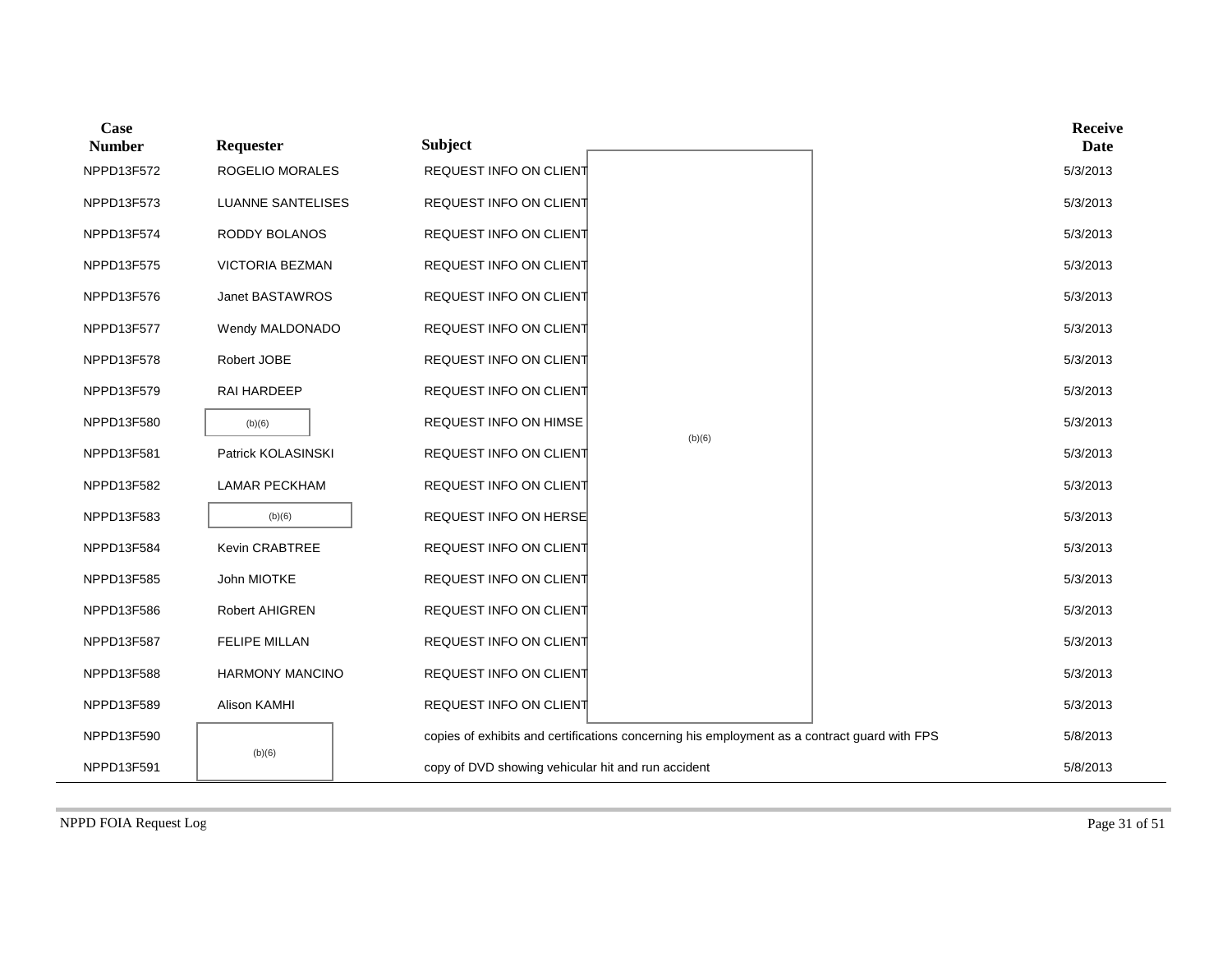| Case<br><b>Number</b> | Requester                       | <b>Subject</b>                        | <b>Receive</b><br><b>Date</b> |
|-----------------------|---------------------------------|---------------------------------------|-------------------------------|
| NPPD13F593            | Judith Sporn                    | request records for                   | 5/9/2013                      |
| NPPD13F594            | DIECELIS ESCANO                 | request info for clie                 | 5/9/2013                      |
| NPPD13F595            | Annigje Buwalda                 | request info for clie                 | 5/9/2013                      |
| NPPD13F596            | Elona Kerleshi                  | request info for clie<br>(b)(6)       | 5/9/2013                      |
| NPPD13F597            | Gloria Cardens                  | request info for clie                 | 5/9/2013                      |
| NPPD13F598            | Neil LEWIS                      | request info on clie                  | 5/9/2013                      |
| NPPD13F599            | <b>Christine Silvera-Finney</b> | request info on clie                  | 5/9/2013                      |
| NPPD13F600            | Inderjit Ahluwalia              | request info on clie                  | 5/9/2013                      |
| NPPD13F601            | (b)(6)                          | request records on himself            | 5/9/2013                      |
| NPPD13F602            | Sharon Dulberg                  | request records for client<br>(b)(6)  | 5/9/2013                      |
| NPPD13F603            | (b)(6)                          | request records on himself            | 5/9/2013                      |
| NPPD13F604            | Nicole Murad Rothstein          | request info for client               | 5/9/2013                      |
| NPPD13F605            | Rebecca Kelly                   | request info for client               | 5/9/2013                      |
| NPPD13F606            | Leena Khandwala                 | request records for cli<br>(b)(6)     | 5/9/2013                      |
| NPPD13F607            | Nick Avila                      | request info for client               | 5/9/2013                      |
| NPPD13F608            | <b>MARTHA Arias</b>             | request records for cli               | 5/9/2013                      |
| NPPD13F609            | (b)(6)                          | request info for himself              | 5/9/2013                      |
| NPPD13F610            | <b>KULDIP Dhariwal</b>          | request records for cliente<br>(b)(6) | 5/9/2013                      |
| NPPD13F611            | James Lombardi                  | request info for clie<br>(b)(6)       | 5/9/2013                      |
| NPPD13F612            | (b)(6)                          | request records for himself           | 5/9/2013                      |

NPPD FOIA Request Log - Page 32 of 51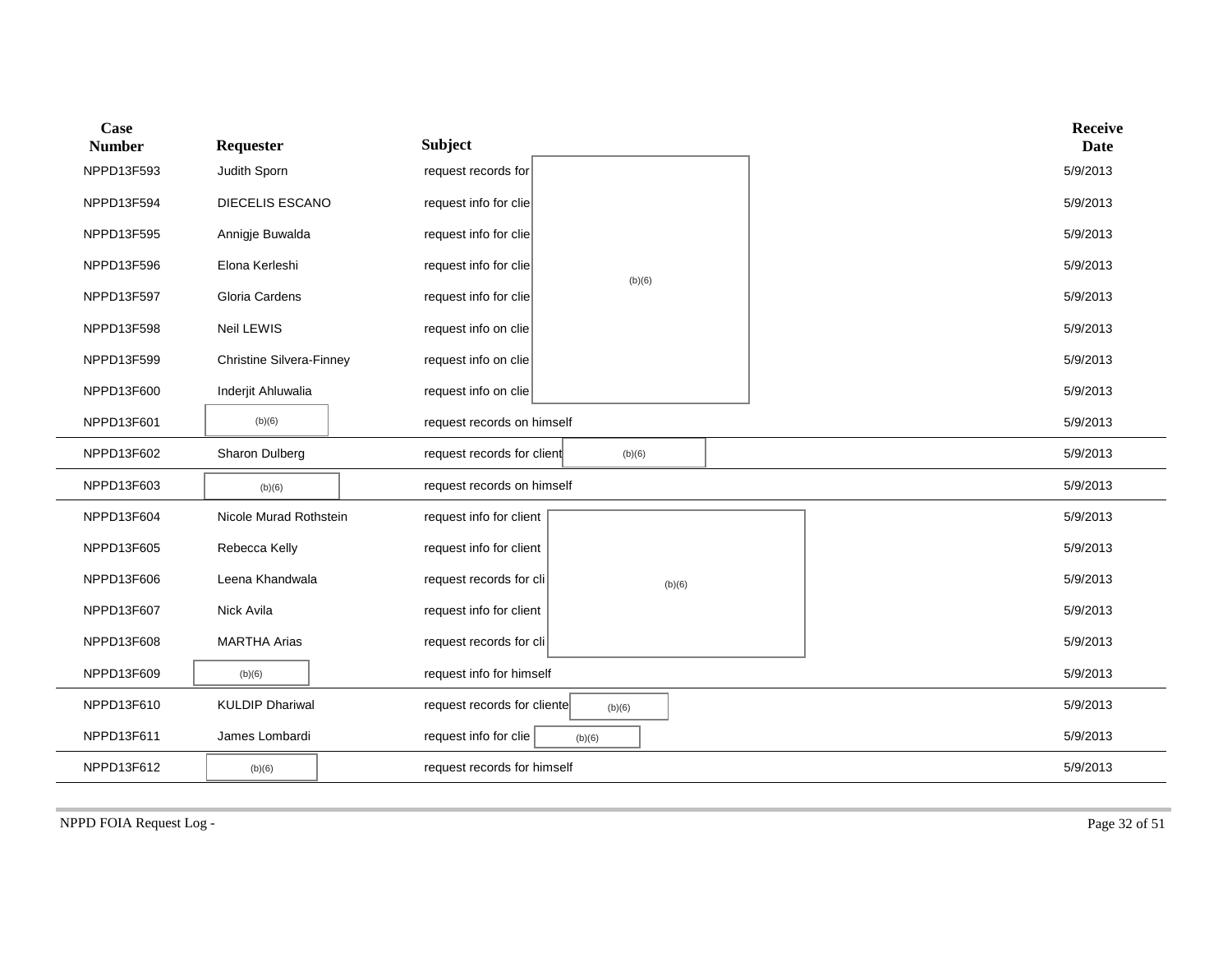| Case<br><b>Number</b> | Requester                | Subject                                                                                                                                                                                                                                  | <b>Receive</b><br><b>Date</b> |
|-----------------------|--------------------------|------------------------------------------------------------------------------------------------------------------------------------------------------------------------------------------------------------------------------------------|-------------------------------|
| NPPD13F613            | (b)(6)                   | request records for himself                                                                                                                                                                                                              | 5/9/2013                      |
| NPPD13F614            | <b>Bridgette Bennett</b> | request records for client<br>(b)(6)                                                                                                                                                                                                     | 5/9/2013                      |
| NPPD13F615            | <b>RICHARD Mendez</b>    | request info for client<br>(b)(6)                                                                                                                                                                                                        | 5/9/2013                      |
| NPPD13F616            | (b)(6)                   | request info on herself                                                                                                                                                                                                                  | 5/9/2013                      |
| NPPD13F617            | Jose Massas              | request records for client<br>(b)(6)                                                                                                                                                                                                     | 5/9/2013                      |
| NPPD13F618            | R. Scott Oswald          | request info for client<br>(b)(6)                                                                                                                                                                                                        | 5/9/2013                      |
| NPPD13F619            | Timothy Keohane          | request records for client<br>(b)(6)                                                                                                                                                                                                     | 5/9/2013                      |
| NPPD13F620            | Daniel McCarthy          | any and all records regarding a shooting incident involving DECO Security Services employee,<br>(b)(6)<br>and decedent,<br>which occurred on August 26,<br>(b)(6)<br>(b)(6)<br>2011 at 10201 W. Seven Mile Road, Detroit, Michigan 48221 | 5/8/2013                      |
| NPPD13F623            | Vilma Guerrero           | Search of IDENT for records pertaining to clie                                                                                                                                                                                           | 5/1/2013                      |
| NPPD13F624            | <b>CHARLES Martinez</b>  | (b)(6)<br>Search of IDENT for records relating to client                                                                                                                                                                                 | 4/30/2013                     |
| NPPD13F625            |                          | Request search of IDENT for records pertaining to client<br>(b)(6)                                                                                                                                                                       | 4/30/2013                     |
| NPPD13F626            | (b)(6)                   | REFERRAL FROM ICE RE TORT CLAIM                                                                                                                                                                                                          | 5/7/2013                      |
| NPPD13F627            | Jorge Rivera             | request info for client                                                                                                                                                                                                                  | 5/3/2013                      |
| NPPD13F628            | Mark RUSSO               | request info for client                                                                                                                                                                                                                  | 5/3/2013                      |
| NPPD13F629            | <b>TATIANA ARISTOVA</b>  | (b)(6)<br>request info for client                                                                                                                                                                                                        | 5/3/2013                      |
| NPPD13F630            | NATALIYA GAVLIN          | request info for client                                                                                                                                                                                                                  | 5/3/2013                      |
| NPPD13F631            | John RICCI               | request info for client                                                                                                                                                                                                                  | 5/3/2013                      |
| NPPD13F632            |                          | request info for HERSELF                                                                                                                                                                                                                 | 5/3/2013                      |
| NPPD13F633            | (b)(6)                   | request info for HIMSELF                                                                                                                                                                                                                 | 5/3/2013                      |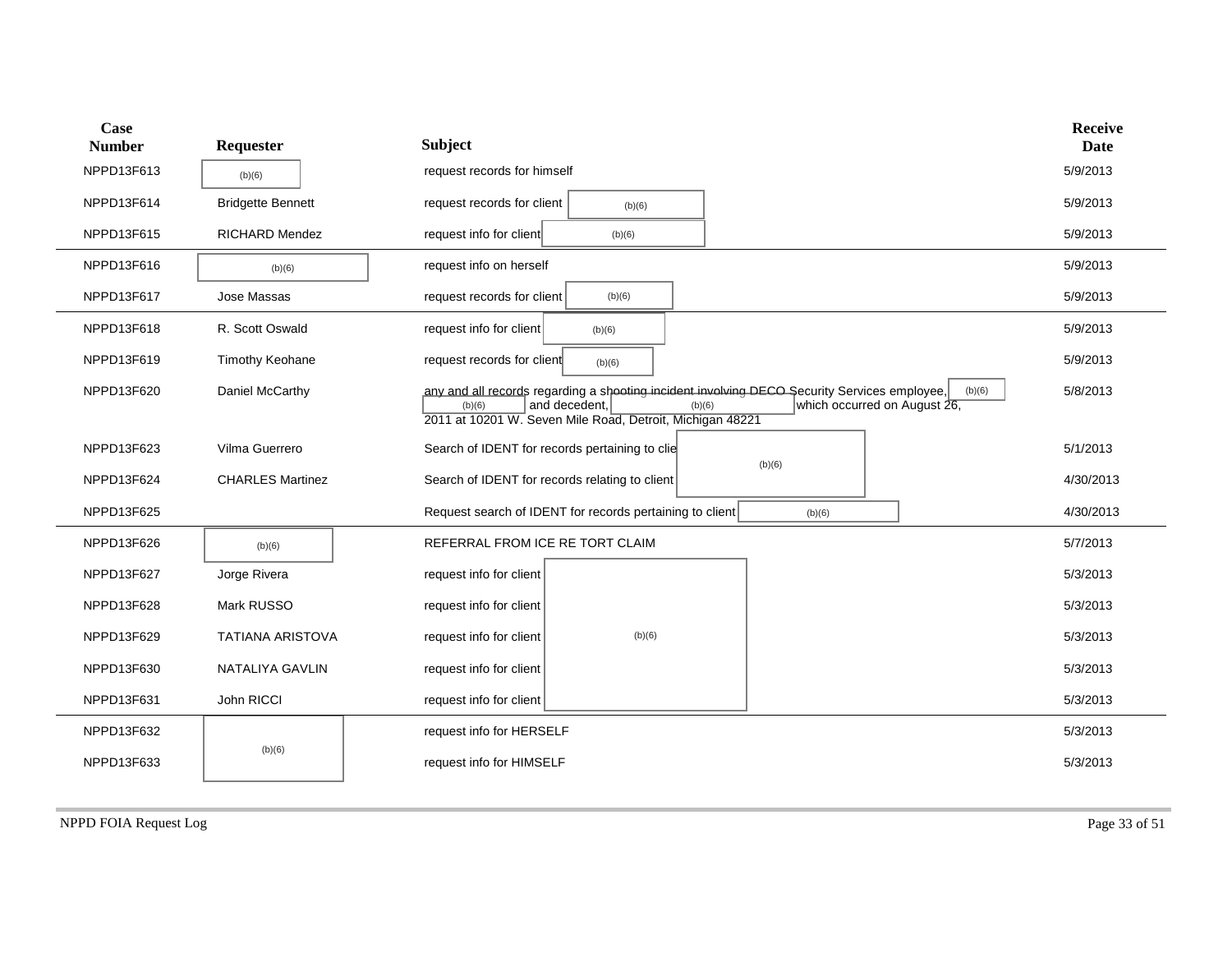| Case<br><b>Number</b> | Requester                  | <b>Subject</b>           |        | <b>Receive</b><br><b>Date</b> |
|-----------------------|----------------------------|--------------------------|--------|-------------------------------|
| NPPD13F634            | Sid BAHENA                 | request info for client  |        | 5/3/2013                      |
| NPPD13F635            | NATALIYA GAVLIN            | request info for client  |        | 5/3/2013                      |
| NPPD13F636            | ALBERT LEFKOWITZ           | request info for client  |        | 5/3/2013                      |
| NPPD13F637            | ALBERT LEFKOWITZ           | request info for client  |        | 5/3/2013                      |
| NPPD13F638            | RODDY BOLANOS              | request info for client  |        | 5/3/2013                      |
| NPPD13F639            | ALBERT LEFKOWITZ           | request info for client  | (b)(6) | 5/3/2013                      |
| NPPD13F640            | <b>LESLEY HAUSER</b>       | request info for client  |        | 5/3/2013                      |
| NPPD13F641            | <b>B. ISABEL RODRIGUEZ</b> | request info for client  |        | 5/3/2013                      |
| NPPD13F642            | NATALIYA GAVLIN            | request info for client  |        | 5/3/2013                      |
| NPPD13F643            | JAY LEE                    | request info for client  |        | 5/3/2013                      |
| NPPD13F644            | Anthony SCARPATI           | request info for client  |        | 5/3/2013                      |
| NPPD13F645            | (b)(6)                     | request info for HERSELF |        | 5/3/2013                      |
| NPPD13F646            |                            | request info for HIMSELF |        | 5/3/2013                      |
| NPPD13F647            | <b>JIN KIM</b>             | request info for client  |        | 5/3/2013                      |
| NPPD13F648            | OLGA BADILLA               | request info for client  |        | 5/3/2013                      |
| NPPD13F649            | Sean LEWIS                 | request info for client  |        | 5/3/2013                      |
| NPPD13F650            | LIZBETH GALDAMEZ           | request info for client  | (b)(6) | 5/3/2013                      |
| NPPD13F651            | PHILIPPE MARTINENT         | request info for client  |        | 5/3/2013                      |
| NPPD13F652            | Steven MALM                | request info for client  |        | 5/3/2013                      |
| NPPD13F653            | Jonathan Kaufman           | request info for client  |        | 5/3/2013                      |

NPPD FOIA Request Log Page 34 of 51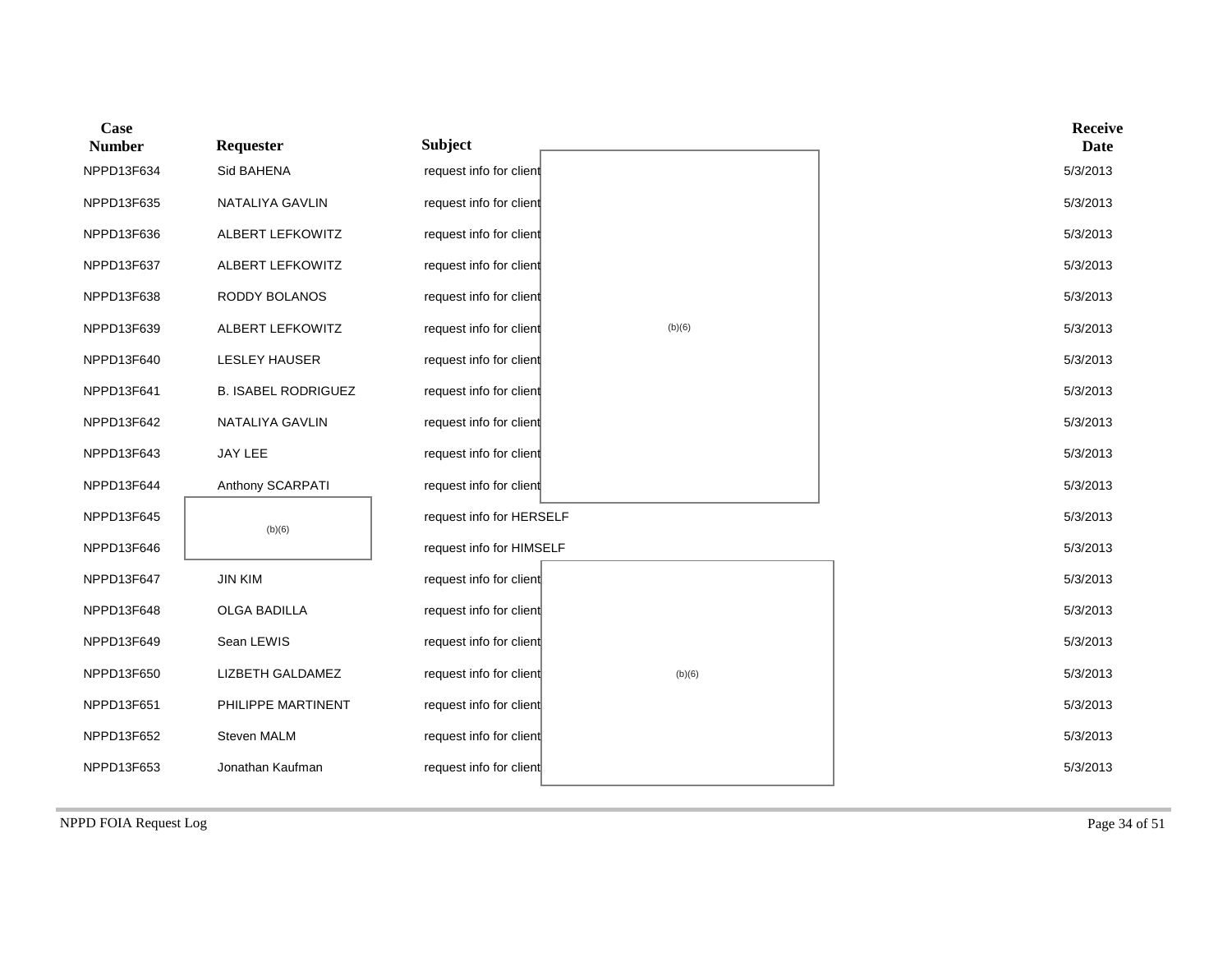| <b>Case</b><br><b>Number</b> | Requester                | <b>Subject</b>           |        |  | <b>Receive</b><br>Date |
|------------------------------|--------------------------|--------------------------|--------|--|------------------------|
| NPPD13F654                   | <b>NOLAN CHENG</b>       | request info for client  |        |  | 5/3/2013               |
| NPPD13F655                   | <b>DEREK LIM</b>         | request info for client  |        |  | 5/3/2013               |
| NPPD13F656                   | Michael DIRAIMONDO       | request info for client  |        |  | 5/3/2013               |
| NPPD13F657                   | <b>GURPATWANT PANNUN</b> | request info for client  | (b)(6) |  | 5/3/2013               |
| NPPD13F658                   | NATALIYA GAVLIN          | request info for client  |        |  | 5/3/2013               |
| NPPD13F659                   | <b>GRISELLE GARCIA</b>   | request info for client  |        |  | 5/3/2013               |
| NPPD13F660                   | KULDIP DHARIWAL          | request info for client  |        |  | 5/3/2013               |
| NPPD13F661                   | (b)(6)                   | request info for HIMSELF |        |  | 5/3/2013               |
| NPPD13F662                   | Katherine LEWIS          | request info for client  |        |  | 5/3/2013               |
| NPPD13F663                   | REGINA JACOBSON          | request info for client  |        |  | 5/3/2013               |
| NPPD13F664                   | Joseph LONERGAN          | request info for client  | (b)(6) |  | 5/3/2013               |
| NPPD13F665                   | MANPREET GAHRA           | request info for client  |        |  | 5/3/2013               |
| NPPD13F666                   | NATALIYA GAVLIN          | request info for client  |        |  | 5/3/2013               |
| NPPD13F667                   | (b)(6)                   | request info for HERSELF |        |  | 5/3/2013               |
| NPPD13F668                   | Linda CRISTELLO          | request info for client  |        |  | 5/3/2013               |
| NPPD13F669                   | NATALIYA GAVLIN          | request info for client  |        |  | 5/3/2013               |
| NPPD13F670                   | <b>MARINA GONZALES</b>   | request info for client  |        |  | 5/3/2013               |
| NPPD13F671                   | KULDIP DHARIWAL          | request info for client  | (b)(6) |  | 5/3/2013               |
| NPPD13F672                   | Jennifer PEYTON          | request info for client  |        |  | 5/3/2013               |
| NPPD13F673                   | <b>NORA Gutierrez</b>    | request info for client  |        |  | 5/3/2013               |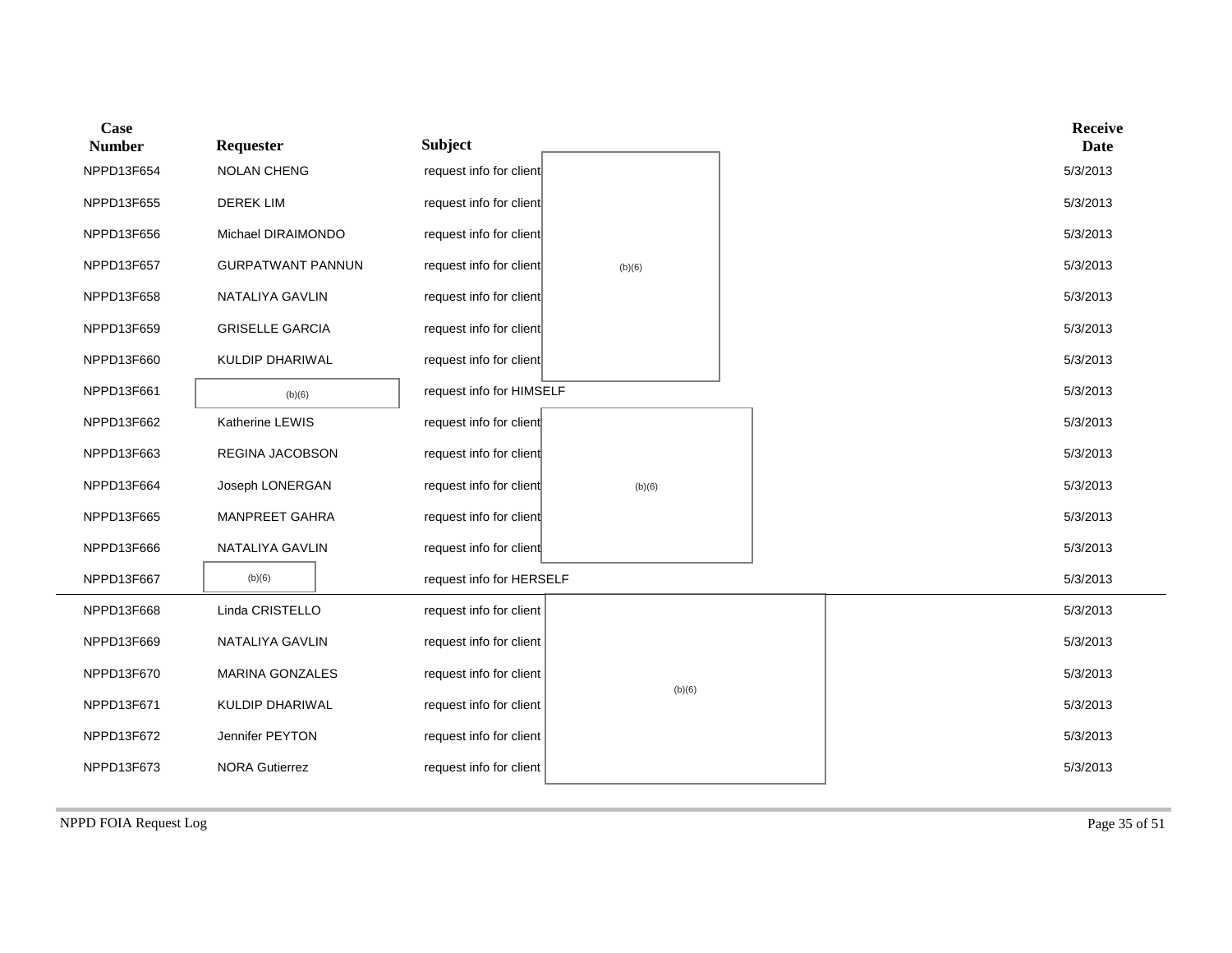| Case<br><b>Number</b> | Requester              | <b>Subject</b>                                                   | <b>Receive</b><br><b>Date</b> |
|-----------------------|------------------------|------------------------------------------------------------------|-------------------------------|
| NPPD13F674            | <b>GLENN FORMICA</b>   | request info for client                                          | 5/3/2013                      |
| NPPD13F675            | Socheat Chea           | request info for client                                          | 5/3/2013                      |
| NPPD13F676            | Yagya NEPAL            | request info for client                                          | 5/3/2013                      |
| NPPD13F677            | <b>Timothy NUTTER</b>  | request info for client                                          | 5/3/2013                      |
| NPPD13F678            | John Pope              | request info for client                                          | 5/3/2013                      |
| NPPD13F679            | <b>GRISEL YBARRA</b>   | request info for client                                          | 5/3/2013                      |
| NPPD13F680            | <b>RITA Flores</b>     | request info for client                                          | 5/3/2013                      |
| NPPD13F681            | Paul SUPPLE            | (b)(6)<br>request info for client                                | 5/3/2013                      |
| NPPD13F682            | <b>JAIME APARISI</b>   | request info for client                                          | 5/3/2013                      |
| NPPD13F683            | ANNA GALLAGHER         | request info for client                                          | 5/3/2013                      |
| NPPD13F684            | eileen BRETZ           | request info for client                                          | 5/3/2013                      |
| NPPD13F685            | Nicole Jones           | request info for client                                          | 5/3/2013                      |
| NPPD13F686            | Jacqueline DELGADO     | request info for client                                          | 5/3/2013                      |
| NPPD13F687            | NATALIYA GAVLIN        | request info for client                                          | 5/3/2013                      |
| NPPD13F688            | (b)(6)                 | incident report                                                  | 5/14/2013                     |
| NPPD13F689            | DHS I&A                | review of document to ascertain any NPPD equities                | 5/14/2013                     |
| NPPD13F690            | <b>DHS Privacy</b>     | review of NPPD document to determine if withholdings are correct | 5/14/2013                     |
| NPPD13F691            | (b)(6)                 | incident report                                                  | 5/14/2013                     |
| NPPD13F693            | <b>NAREG KANDILIAN</b> | request info for clien<br>(b)(6)                                 | 5/3/2013                      |
| NPPD13F694            | <b>ELYSSA Williams</b> | request info for clien                                           | 5/3/2013                      |

NPPD FOIA Request Log Page 36 of 51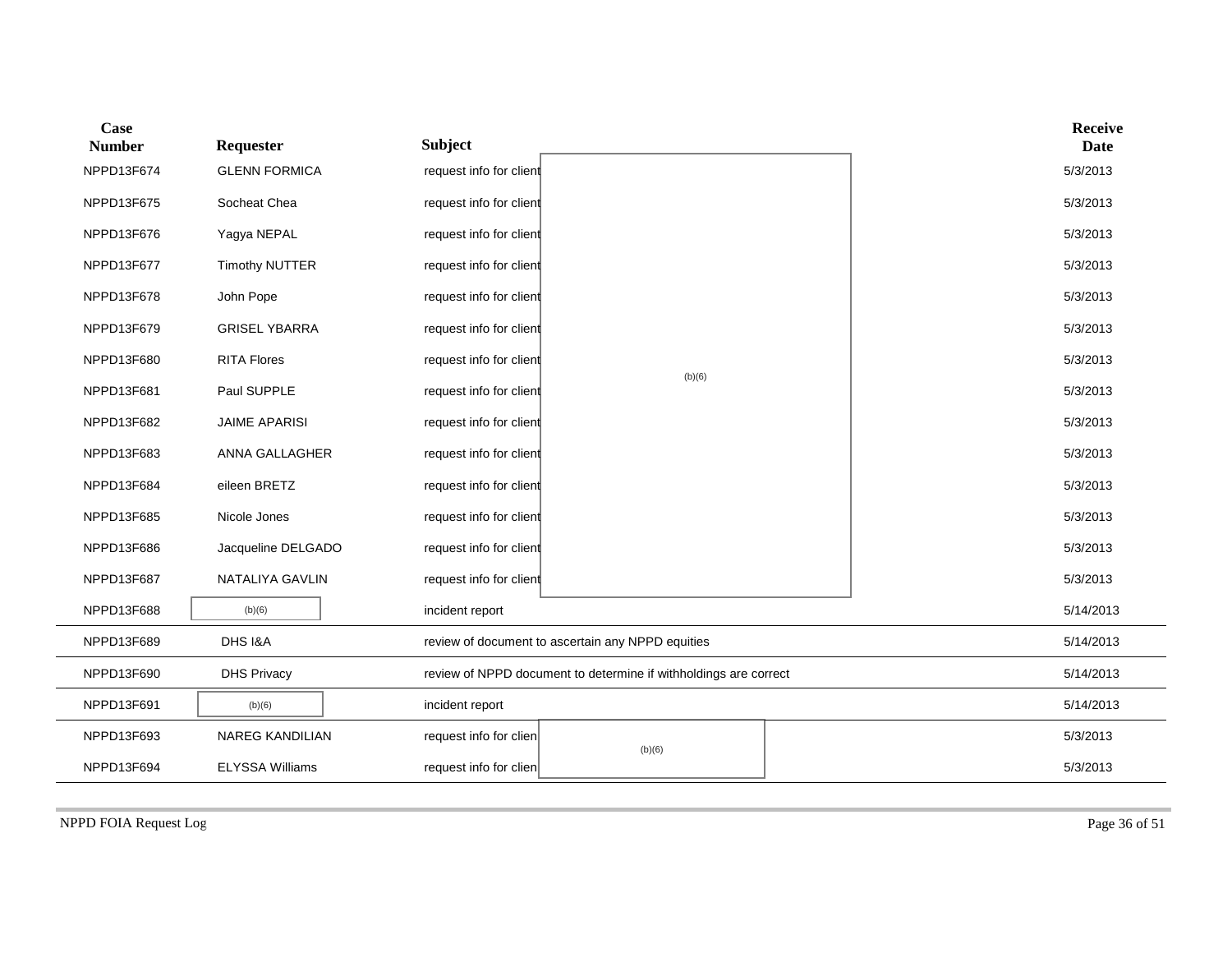| Case<br><b>Number</b> | Requester                 | <b>Subject</b>           |        | <b>Receive</b><br><b>Date</b> |
|-----------------------|---------------------------|--------------------------|--------|-------------------------------|
| NPPD13F695            | ANAYANCY HOUSMAN          | request info for client  |        | 5/3/2013                      |
| NPPD13F696            | <b>GRISEL YBARRA</b>      | request info for client  |        | 5/3/2013                      |
| NPPD13F697            | Carmen ABARCA-WILSON      | request info for client  |        | 5/16/2013                     |
| NPPD13F698            | <b>ISAAC COTTO</b>        | request info for client  | (b)(6) | 5/3/2013                      |
| NPPD13F699            | <b>Anthony Matulewicz</b> | request info for client  |        | 5/3/2013                      |
| NPPD13F700            | RABYA KHAN                | request info for client  |        | 5/3/2013                      |
| NPPD13F701            | (b)(6)                    | request info for HIMSELF |        | 5/3/2013                      |
| NPPD13F702            | <b>KIERAN BOTH</b>        | request info for client  |        | 5/3/2013                      |
| NPPD13F703            | AARON REICHLIN-MELNICK    | request info for client  |        | 5/3/2013                      |
| NPPD13F704            | NILOUFAR KHONSARI         | request info for client  |        | 5/3/2013                      |
| NPPD13F705            | NATALIYA GAVLIN           | request info for client  |        | 5/3/2013                      |
| NPPD13F706            | Carlos SPECTOR            | request info for client  |        | 5/3/2013                      |
| NPPD13F707            | Robert JOBE               | request info for client  |        | 5/3/2013                      |
| NPPD13F708            | <b>KATI Ortiz</b>         | request info for client  | (b)(6) | 5/3/2013                      |
| NPPD13F709            | <b>KIERAN BOTH</b>        | request info for client  |        | 5/3/2013                      |
| NPPD13F710            | <b>ERIN RICHARDS</b>      | request info for client  |        | 5/3/2013                      |
| NPPD13F711            | James WAGNER              | request info for client  |        | 5/3/2013                      |
| NPPD13F712            | <b>SAM HADDAD</b>         | request info for client  |        | 5/3/2013                      |
| NPPD13F713            | CHASITY MAQUILON-RODRI    | request info for client  |        | 5/3/2013                      |
| NPPD13F714            | <b>CATHERINE CHAN</b>     | request info for client  |        | 5/3/2013                      |
|                       |                           |                          |        |                               |

NPPD FOIA Request Log Page 37 of 51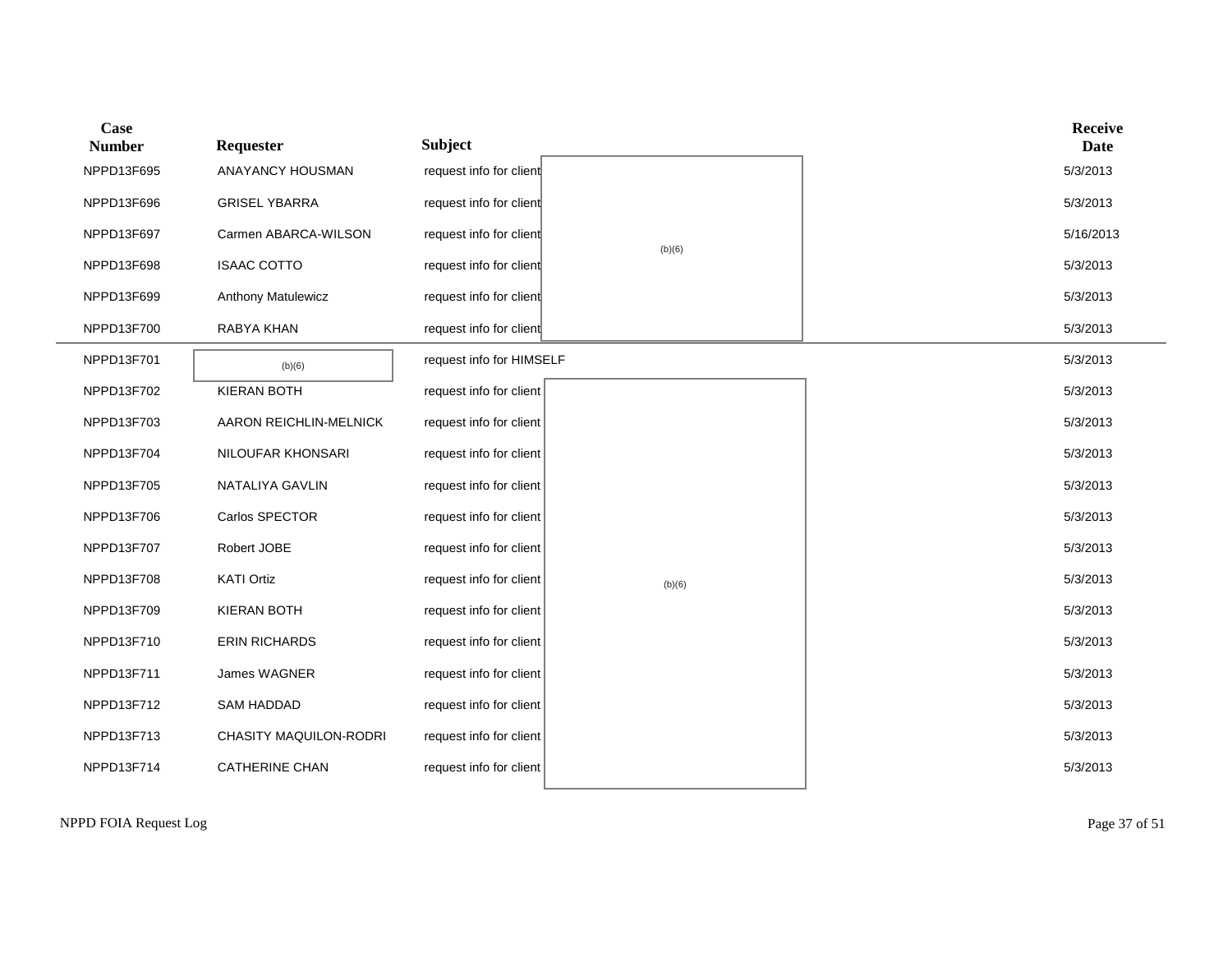| Case<br><b>Number</b> | Requester             | <b>Subject</b>           |        | Receive<br><b>Date</b> |
|-----------------------|-----------------------|--------------------------|--------|------------------------|
| NPPD13F715            | Katherine STENLAKE    | request info for client  |        | 5/3/2013               |
| NPPD13F716            | Paul TORTORA          | request info for client  |        | 5/3/2013               |
| NPPD13F717            | Joseph DE MOTT        | request info for client  |        | 5/3/2013               |
| NPPD13F718            | <b>MARIA SCHNEBLY</b> | request info for client  |        | 5/3/2013               |
| NPPD13F719            | Manuel SOLIS          | request info for client  |        | 5/3/2013               |
| NPPD13F720            | BASSEL EL KASSABY     | request info for client  |        | 5/3/2013               |
| NPPD13F721            | <b>REYNA YANIV</b>    | request info for client  |        | 5/3/2013               |
| NPPD13F722            | Nicholas Gordon       | request info for client  | (b)(6) | 5/3/2013               |
| NPPD13F723            | Barbara SCHWARTZ      | request info for client  |        | 5/3/2013               |
| NPPD13F724            | L. MANUEL MACIAS      | request info for client  |        | 5/3/2013               |
| NPPD13F725            | SHARI ASTALOS         | request info for client  |        | 5/3/2013               |
| NPPD13F726            | <b>GUANG JUN GAO</b>  | request info for client  |        | 5/3/2013               |
| NPPD13F727            | ANTOINETTE DIAZ-DODD  | request info for client  |        | 5/3/2013               |
| NPPD13F728            | <b>LAMAR PECKHAM</b>  | request info for client  |        | 5/3/2013               |
| NPPD13F729            | <b>SAM CHUNG</b>      | request info for client  |        | 5/3/2013               |
| NPPD13F730            | Ted SOFER             | request info for client  |        | 5/3/2013               |
| NPPD13F731            | (b)(6)                | request info for HIMSELF |        | 5/3/2013               |
| NPPD13F732            | James COSTCO          | request info for clien   |        | 5/3/2013               |
| NPPD13F733            | David Wilson          | request info for clien   | (b)(6) | 5/3/2013               |
| NPPD13F734            | (b)(6)                | request info for HIMSELF |        | 5/3/2013               |

NPPD FOIA Request Log Page 38 of 51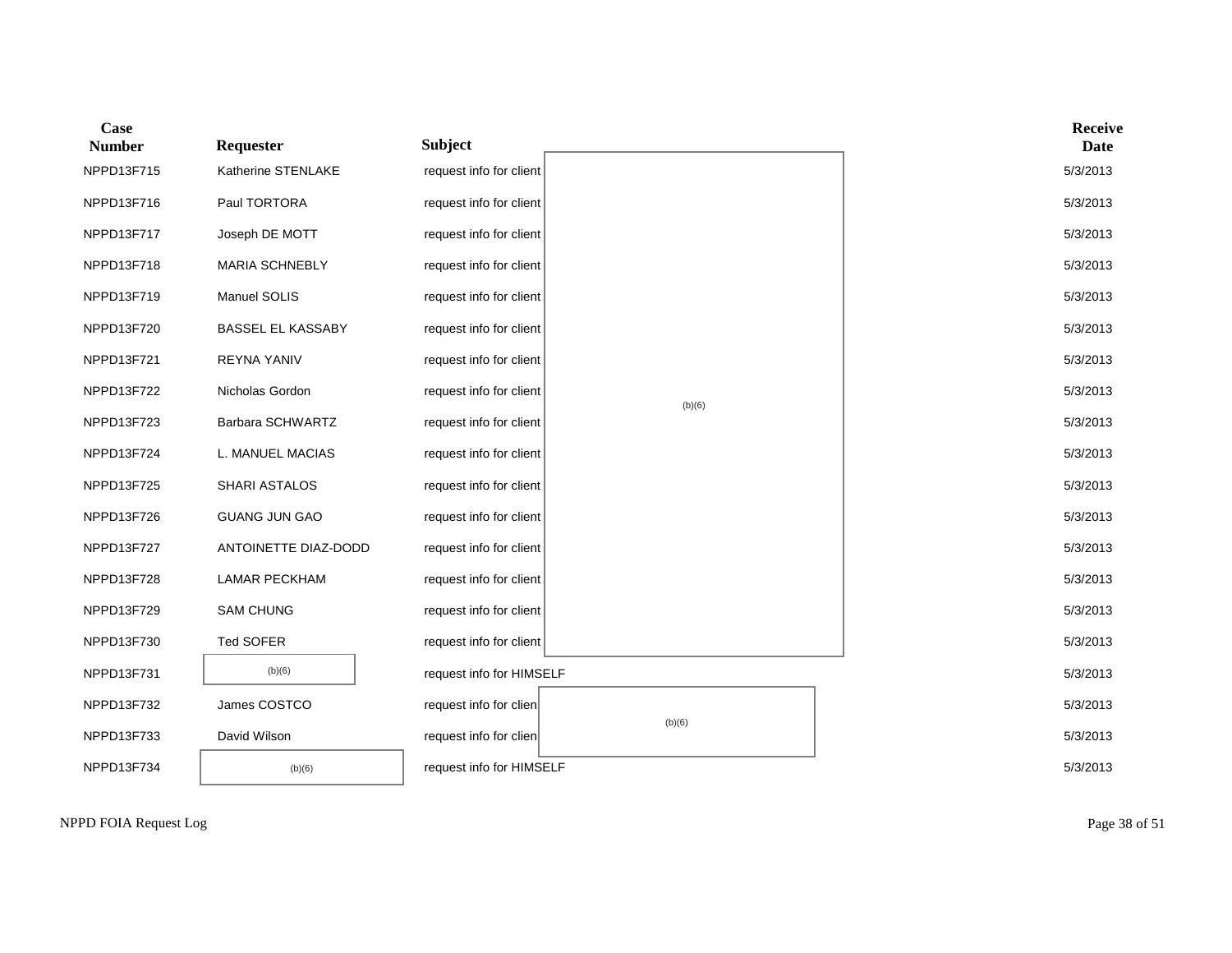| Case<br><b>Number</b> | Requester              | <b>Subject</b>           |        |  | <b>Receive</b><br><b>Date</b> |
|-----------------------|------------------------|--------------------------|--------|--|-------------------------------|
| NPPD13F735            | <b>KRISTIN HOFFMAN</b> | request info for client  |        |  | 5/3/2013                      |
| NPPD13F736            | Diana ZAPATA           | request info for client  |        |  | 5/3/2013                      |
| NPPD13F737            | <b>MEREDITH FORTIN</b> | request info for client  | (b)(6) |  | 5/3/2013                      |
| NPPD13F738            | Robert JOBE            | request info for client  |        |  | 5/3/2013                      |
| NPPD13F739            | Flomy Diza             | request info for client  |        |  | 5/3/2013                      |
| NPPD13F740            | (b)(6)                 | request info for HIMSELF |        |  | 5/3/2013                      |
| NPPD13F741            | MACKENZIE MACKINS      | request info for client  |        |  | 5/3/2013                      |
| NPPD13F742            | PAULA SAMARRON         | request info for client  |        |  | 5/3/2013                      |
| NPPD13F743            | Ted SOFER              | request info for client  | (b)(6) |  | 5/3/2013                      |
| NPPD13F744            | PARASTOO ZAHEDI        | request info for client  |        |  | 5/17/2013                     |
| NPPD13F745            | Theodore MURPHY        | request info for client  |        |  | 5/3/2013                      |
| NPPD13F746            | (b)(6)                 | request info for HIMSELF |        |  | 5/3/2013                      |
| NPPD13F747            | Kevin MACMURRAY        | request info for client  |        |  | 5/3/2013                      |
| NPPD13F748            | James Lombardi         | request info for client  |        |  | 5/3/2013                      |
| NPPD13F749            | James WAGNER           | request info for client  |        |  | 5/3/2013                      |
| NPPD13F750            | <b>HARDEEP RAI</b>     | request info for client  | (b)(6) |  | 5/3/2013                      |
| NPPD13F751            | Socheat Chea           | request info for client  |        |  | 5/3/2013                      |
| NPPD13F752            | Lawrence HILL          | request info for client  |        |  | 5/3/2013                      |
| NPPD13F753            | <b>HANS MEYER</b>      | request info for client  |        |  | 5/3/2013                      |
| NPPD13F754            | Sarah SCHENDEL         | request info for client  |        |  | 5/3/2013                      |

NPPD FOIA Request Log Page 39 of 51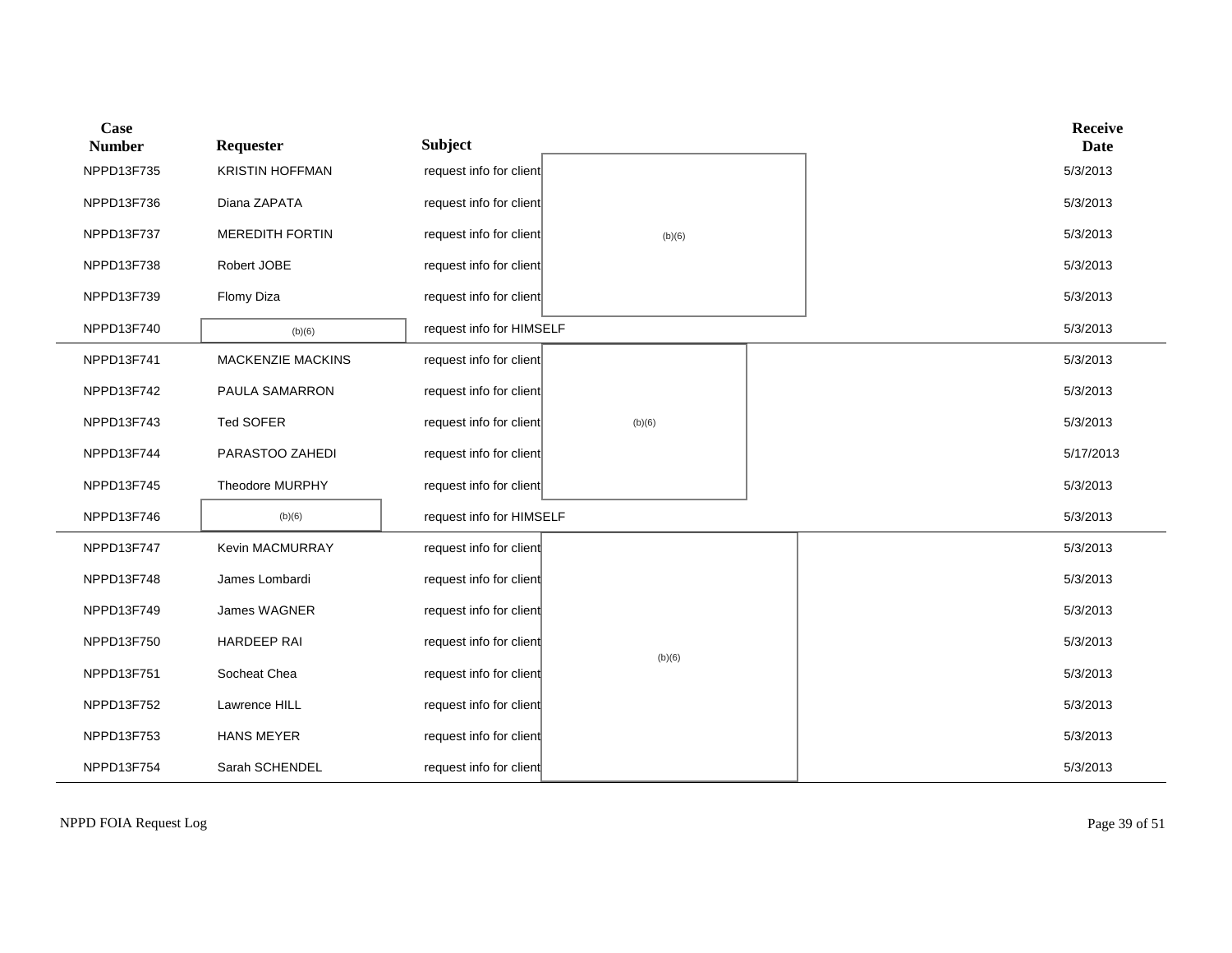| Case<br><b>Number</b> | Requester               | <b>Subject</b>           |        | <b>Receive</b><br><b>Date</b> |
|-----------------------|-------------------------|--------------------------|--------|-------------------------------|
| NPPD13F755            | Christopher Stender     | request info for clien   |        | 5/3/2013                      |
| NPPD13F756            | <b>NYASA HICKEY</b>     | request info for clien   | (b)(6) | 5/3/2013                      |
| NPPD13F757            | Jed Wasserman           | request info for clien   |        | 5/3/2013                      |
| NPPD13F758            | (b)(6)                  | request info for HIMSELF |        | 5/3/2013                      |
| NPPD13F759            | HARDEEP RAI             | request info for clien   |        | 5/3/2013                      |
| NPPD13F760            | Robert JOBE             | request info for clien   |        | 5/3/2013                      |
| NPPD13F761            | <b>Alexis TORRES</b>    | request info for clien   |        | 5/3/2013                      |
| NPPD13F762            | Michaelangelo Rosario   | request info for clien   |        | 5/3/2013                      |
| NPPD13F763            | David BERGER            | request info for clien   | (b)(6) | 5/3/2013                      |
| NPPD13F764            | <b>VIRGINIA ABBOTT</b>  | request info for clien   |        | 5/3/2013                      |
| NPPD13F765            | G. BRAD DENTON II       | request info for clien   |        | 5/3/2013                      |
| NPPD13F766            | ZAIN MERCHANT           | request info for clien   |        | 5/3/2013                      |
| NPPD13F767            | Neil FLEISCHER          | request info for clien   |        | 5/3/2013                      |
| NPPD13F768            | (b)(6)                  | request info for HIMSELF |        | 5/3/2013                      |
| NPPD13F769            | David BERGER            | request info for client  |        | 5/3/2013                      |
| NPPD13F770            | Anthony SANTARELLI      | request info for client  |        | 5/3/2013                      |
| NPPD13F771            | DAPHNE QUERY            | request info for client  |        | 5/3/2013                      |
| NPPD13F772            | <b>BORIS PALANT</b>     | request info for client  | (b)(6) | 5/3/2013                      |
| NPPD13F773            | <b>BASSEL EL KASABY</b> | request info for client  |        | 5/3/2013                      |
| NPPD13F774            | Kevin MACMURRAY         | request info for client  |        | 5/3/2013                      |

NPPD FOIA Request Log Page 40 of 51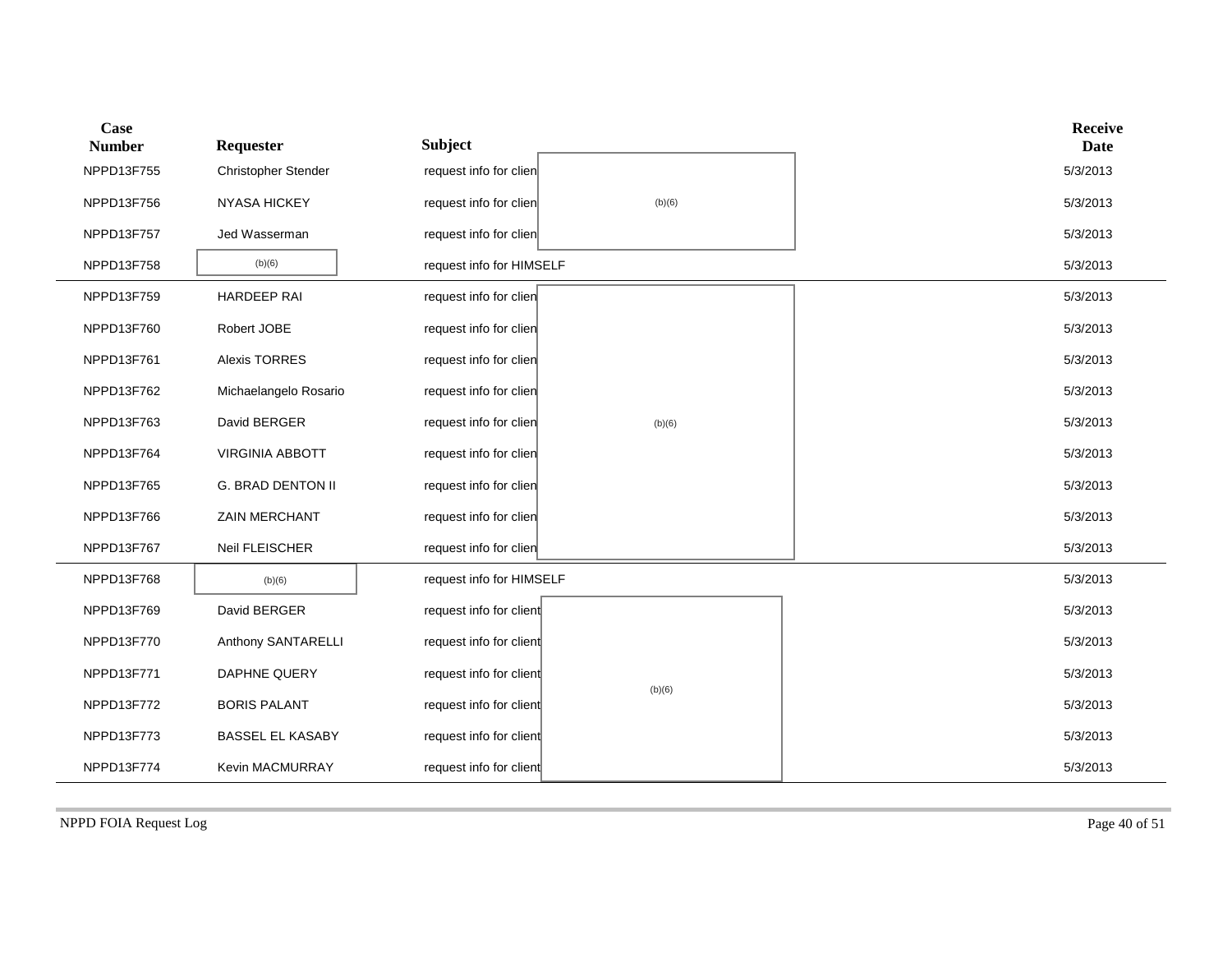| <b>Case</b><br><b>Number</b> | Requester             | <b>Subject</b>           |        | <b>Receive</b><br><b>Date</b> |
|------------------------------|-----------------------|--------------------------|--------|-------------------------------|
| NPPD13F775                   | Justin CONLON         | request info for client  |        | 5/3/2013                      |
| NPPD13F776                   | Eric HENTON           | request info for client  | (b)(6) | 5/3/2013                      |
| NPPD13F777                   | (b)(6)                | request info for HIMSELF |        | 5/3/2013                      |
| NPPD13F778                   | Carlos BATARA         | request info for client  |        | 5/3/2013                      |
| NPPD13F779                   | PACE RAWLINS          | request info for client  | (b)(6) | 5/3/2013                      |
| NPPD13F780                   | Robert JOBE           | request info for client  |        | 5/3/2013                      |
| NPPD13F781                   | (b)(6)                | request info for HERSELF |        | 5/3/2013                      |
| NPPD13F782                   | Mark RUSSO            | request info for client  |        | 5/3/2013                      |
| NPPD13F783                   | John Pope             | request info for client  |        | 5/3/2013                      |
| NPPD13F784                   | Robert GRAZIANO       | request info for client  |        | 5/3/2013                      |
| NPPD13F785                   | Robert KLOCK          | request info for client  |        | 5/3/2013                      |
| NPPD13F786                   | MAIBE CASALINS        | request info for client  |        | 5/3/2013                      |
| NPPD13F787                   | Lance CUTRIGHT        | request info for client  |        | 5/3/2013                      |
| NPPD13F788                   | <b>U. MIKE GURSOY</b> | request info for client  | (b)(6) | 5/3/2013                      |
| NPPD13F789                   | Robert JOBE           | request info for client  |        | 5/3/2013                      |
| NPPD13F790                   | JOHNATHAN LAMB        | request info for client  |        | 5/3/2013                      |
| NPPD13F791                   | Sid BAHENA            | request info for client  |        | 5/3/2013                      |
| NPPD13F792                   | Richard HOBBS         | request info for client  |        | 5/3/2013                      |
| NPPD13F793                   | Karen TORRES          | request info for client  |        | 5/3/2013                      |
| NPPD13F794                   | Henry CRUZ            | request info for client  |        | 5/3/2013                      |

NPPD FOIA Request Log Page 41 of 51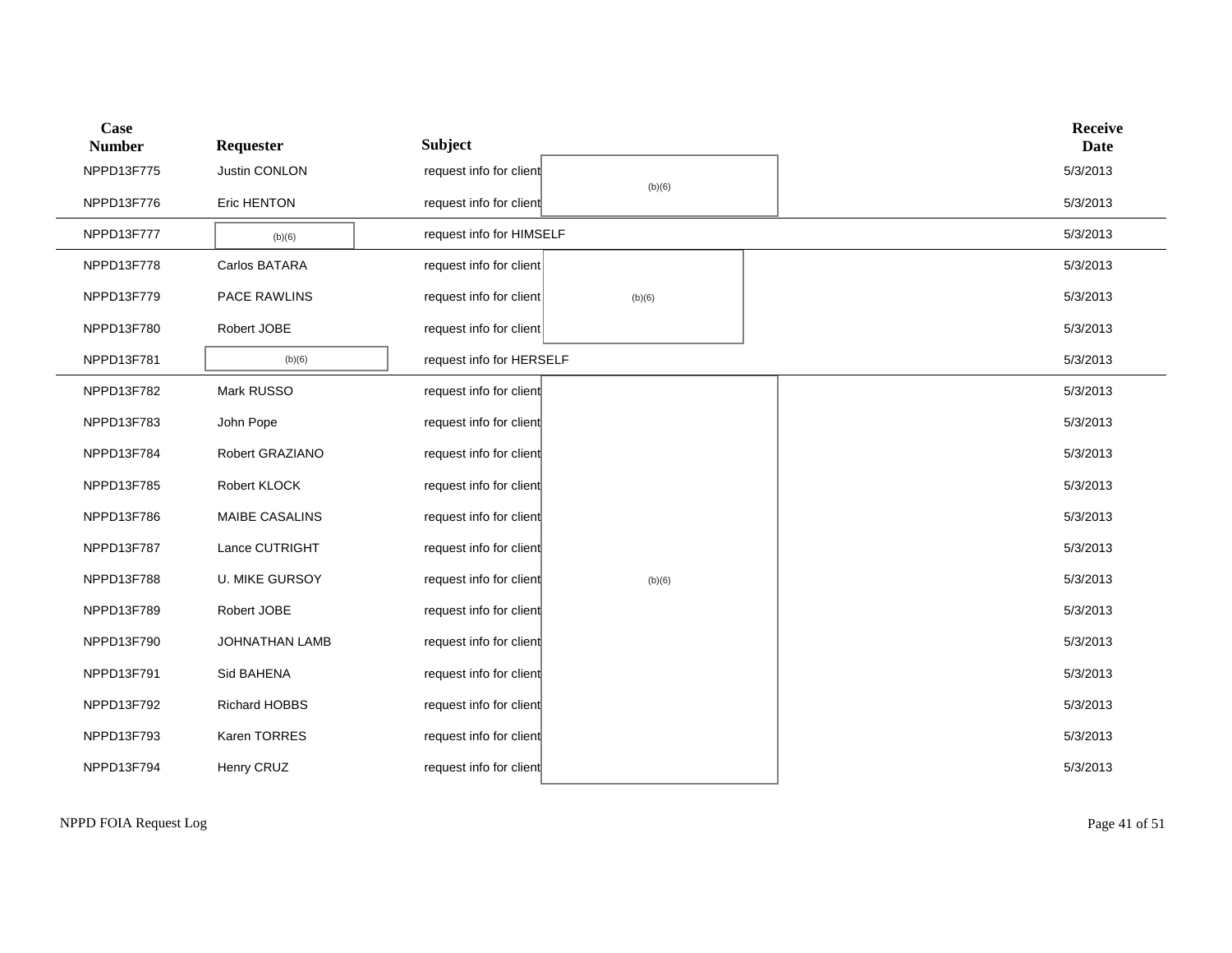| Case<br><b>Number</b> | Requester               | <b>Subject</b>                                |                                                                              |                                                                                                      | <b>Receive</b><br><b>Date</b> |
|-----------------------|-------------------------|-----------------------------------------------|------------------------------------------------------------------------------|------------------------------------------------------------------------------------------------------|-------------------------------|
| NPPD13F795            | <b>Robert FERRETTI</b>  | request info for client                       |                                                                              |                                                                                                      | 5/3/2013                      |
| NPPD13F796            | <b>TROY MATTES</b>      | request info for client                       | (b)(6)                                                                       |                                                                                                      | 5/3/2013                      |
| NPPD13F797            | <b>UGARTE FRANCISCO</b> | request info for client                       |                                                                              |                                                                                                      | 5/3/2013                      |
| NPPD13F798            | (b)(6)                  | incident report                               |                                                                              |                                                                                                      | 5/20/2013                     |
| NPPD13F799            | Emeka Njoku             | incident report (third party)                 |                                                                              |                                                                                                      | 5/20/2013                     |
| NPPD13F800            | Andrew HORNE            | <b>Worthy District</b>                        |                                                                              | request docs re relevant weapons found in the course of any work performed by USACE in Fort          | 5/20/2013                     |
| NPPD13F801            | John CLEMENCE           | copy of incident report (third party)         |                                                                              |                                                                                                      | 5/21/2013                     |
| NPPD13F802            | Adam KLASFELD           | the effects of leaks such as Wikileaks.       |                                                                              | request for any correspondence dealing with how the enemy uses Wikileaks and any massmedia and       | 5/17/2013                     |
| NPPD13F803            | (b)(6)                  | this request (05/20/2013).                    |                                                                              | All reports, incident reports, internal documents pertaining to me from July 2003 to present date of | 5/20/2013                     |
| NPPD13F804            | Zack STOTTLEMYER        |                                               | request winning bid for HSHQE5-13-Q-00012 For Indianapolis, IN               |                                                                                                      | 5/21/2013                     |
| NPPD13F805            | Michael WATKINS         |                                               | Request documents re two announcements                                       |                                                                                                      | 5/23/2013                     |
| NPPD13F806            |                         | copy of incident report                       |                                                                              |                                                                                                      | 5/29/2013                     |
| NPPD13F807            | (b)(6)                  |                                               | copy of any video images concerning a car accident in Forest Heights, IL     |                                                                                                      | 5/29/2013                     |
| NPPD13F808            |                         | copy of incident report                       |                                                                              |                                                                                                      | 5/29/2013                     |
| NPPD13F809            | Amanda Grivakis         | copy of incident report (third party request) |                                                                              |                                                                                                      | 5/29/2013                     |
| NPPD13F810            |                         | copy of incident report                       |                                                                              |                                                                                                      | 5/28/2013                     |
| NPPD13F811            | (b)(6)                  |                                               | video footage dated May 24, 2013, at Giamo Federal Building in New Haven, CT |                                                                                                      | 5/31/2013                     |
| NPPD13F812            |                         | copy of incident report                       |                                                                              |                                                                                                      | 5/31/2013                     |
| NPPD13F813            | <b>AALIYAH SIMON</b>    | copy of incident report (third party request) |                                                                              |                                                                                                      | 5/31/2013                     |

NPPD FOIA Request Log Page 42 of 51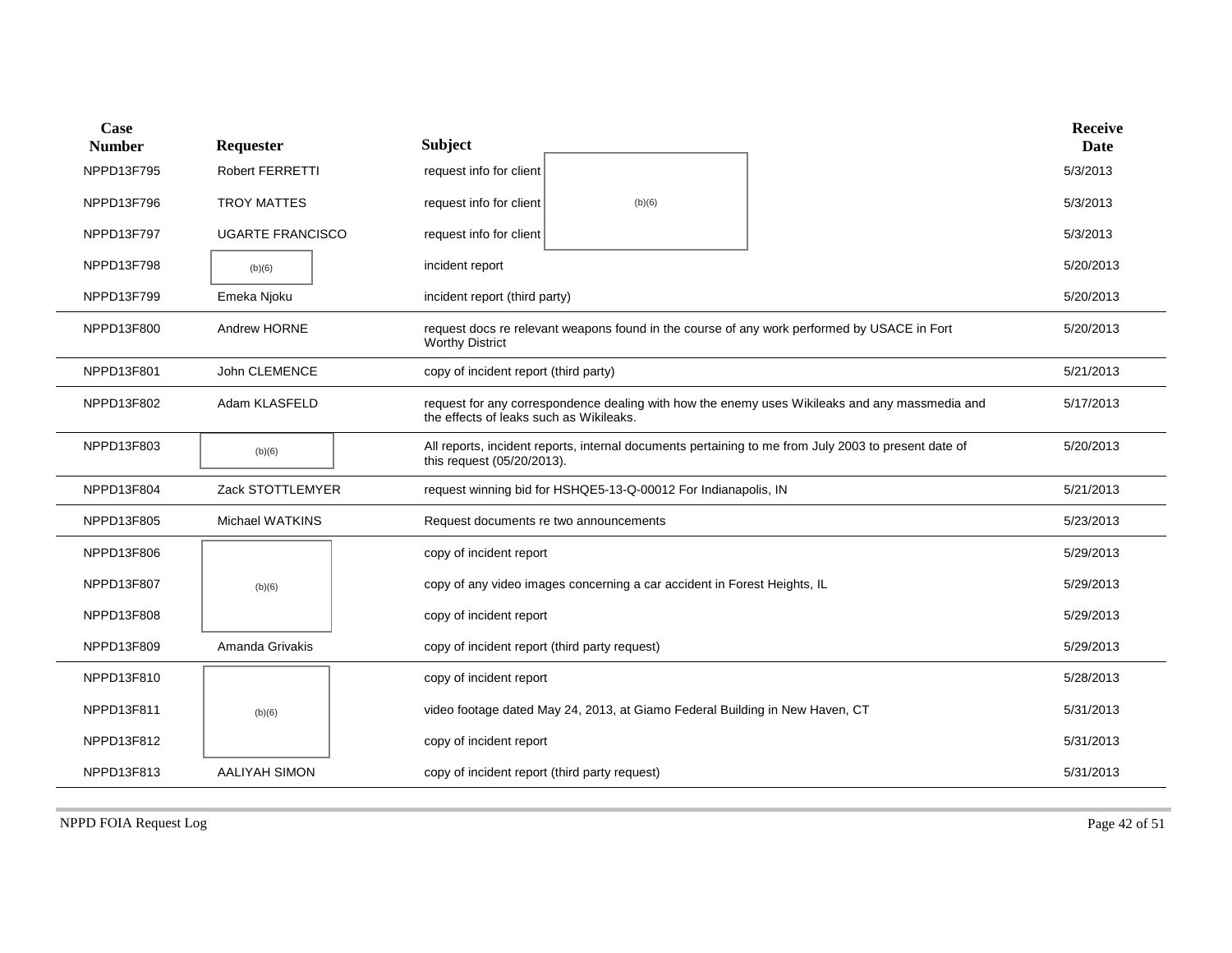| Case<br><b>Number</b>        | Requester             | <b>Subject</b>                                                                                                                                                                                                                                                                                                                                                   | <b>Receive</b><br><b>Date</b> |
|------------------------------|-----------------------|------------------------------------------------------------------------------------------------------------------------------------------------------------------------------------------------------------------------------------------------------------------------------------------------------------------------------------------------------------------|-------------------------------|
| NPPD13F814                   |                       | copy of incident report                                                                                                                                                                                                                                                                                                                                          | 5/31/2013                     |
| NPPD13F816                   |                       | copy of incident report                                                                                                                                                                                                                                                                                                                                          | 6/3/2013                      |
| NPPD13F817                   | (b)(6)                | copy of incident report                                                                                                                                                                                                                                                                                                                                          | 6/4/2013                      |
| NPPD13F818                   |                       | copy of incident report                                                                                                                                                                                                                                                                                                                                          | 6/5/2013                      |
| NPPD13F819                   |                       | ecords, including all investigative reports, statements, affidavits, forensic<br>unabridged copy o<br>(b)(6)<br>reports and other documents, reports and data subject to the disclosure provisions. This should<br>include ones pertaining to the FPS investigation of the physical attack incident that occurred in the<br>Library of Congress<br>and<br>(b)(6) | 6/6/2013                      |
|                              |                       | n 3/29/13 at approximately 12:40 p.m., and any written documents or<br>(b)(6)<br>transcripts of telephonic interviews of Library of Congress staff members.                                                                                                                                                                                                      |                               |
| NPPD13F820                   | Felicia Davis         | request negative post inspection form 2820 & sanction forms issed by FPS to SCG/Paragon                                                                                                                                                                                                                                                                          | 6/7/2013                      |
| NPPD13F821                   | <b>Kevin GENNUSA</b>  | Transfer from GSA - records on behalf of his client                                                                                                                                                                                                                                                                                                              | 6/6/2013                      |
| NPPD13F822                   |                       | copy of incident report                                                                                                                                                                                                                                                                                                                                          | 6/10/2013                     |
| NPPD13F823                   |                       | video surveillance footage                                                                                                                                                                                                                                                                                                                                       | 6/10/2013                     |
| NPPD13F824                   |                       | copies of records related to an incident on 6/14/12 at the Census Bureau                                                                                                                                                                                                                                                                                         | 6/12/2013                     |
| NPPD13F825                   | (b)(6)                | copy of incident report                                                                                                                                                                                                                                                                                                                                          | 6/12/2013                     |
| NPPD13F826                   |                       | copy of incident report                                                                                                                                                                                                                                                                                                                                          | 6/12/2013                     |
| NPPD13F827                   |                       | REQUEST RECORDS FROM FPS PERTAINING TO HIMSELF                                                                                                                                                                                                                                                                                                                   | 6/18/2013                     |
| NPPD13F828                   |                       | copy of incident report                                                                                                                                                                                                                                                                                                                                          | 6/13/2013                     |
| NPPD13F829                   | <b>Michael Morisy</b> | all responses sent to Congressional committees between 1/1/08 and the date that the FOIA request<br>was processed. (Transfer from GSA OIG).                                                                                                                                                                                                                      | 6/17/2013                     |
| NPPD13F830                   | Dianna Ramsdell       | copy of incident report (third party request)                                                                                                                                                                                                                                                                                                                    | 6/17/2013                     |
| NPPD13F831                   |                       | copy of incident report                                                                                                                                                                                                                                                                                                                                          | 6/17/2013                     |
| NPPD13F832                   | (b)(6)                | copy of incident report                                                                                                                                                                                                                                                                                                                                          | 6/18/2013                     |
| <b>NPPD FOIA Request Log</b> |                       |                                                                                                                                                                                                                                                                                                                                                                  | Page 43 of 51                 |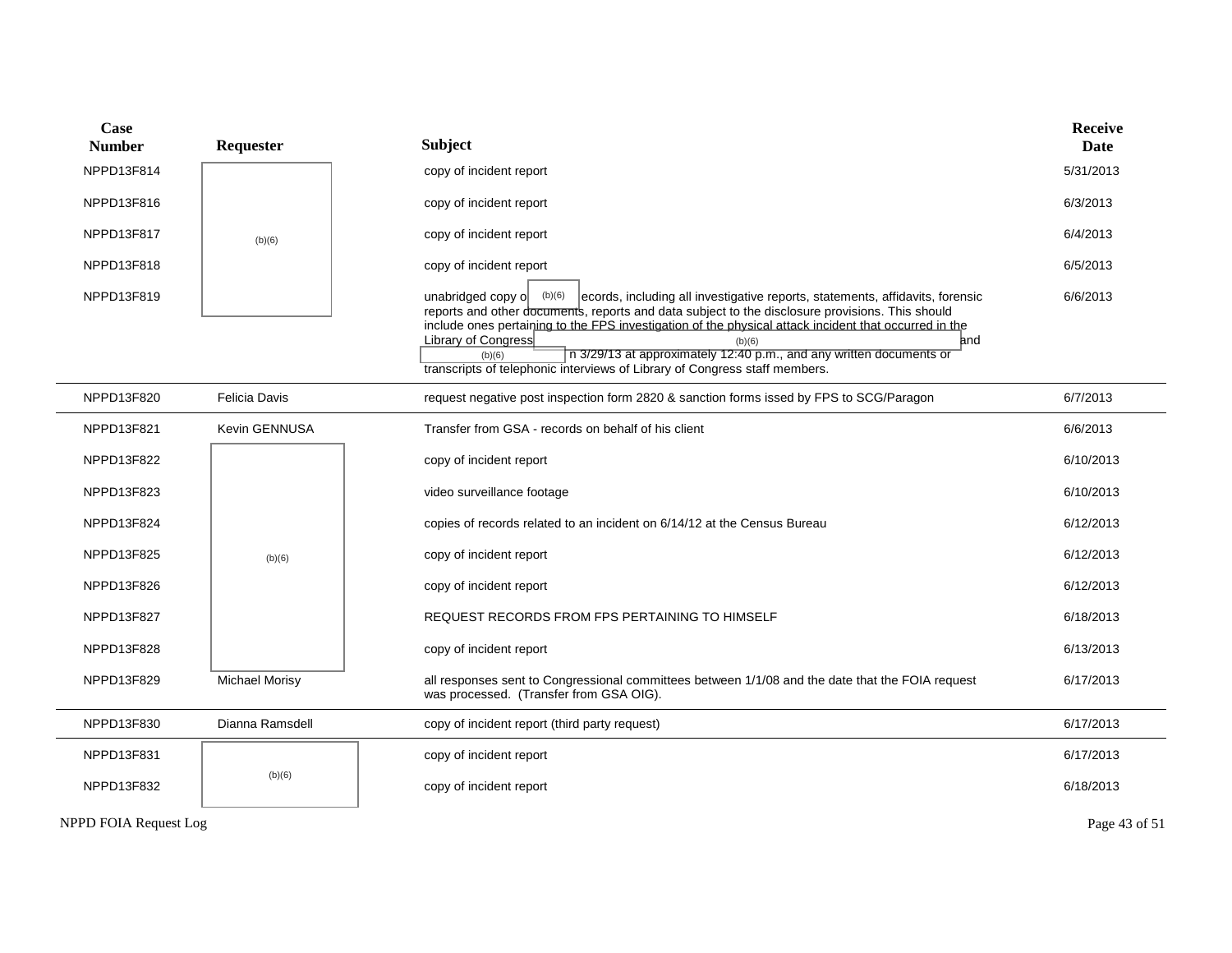| Case<br><b>Number</b> | Requester          | <b>Subject</b>                                                                                                                                                             | <b>Receive</b><br><b>Date</b> |
|-----------------------|--------------------|----------------------------------------------------------------------------------------------------------------------------------------------------------------------------|-------------------------------|
| NPPD13F833            | (b)(6)             | copy of incident report                                                                                                                                                    | 6/18/2013                     |
| NPPD13F834            | Frank Chilli       | request contract # HSHQVT11J00013                                                                                                                                          | 6/18/2013                     |
| NPPD13F835            | Frank Chilli       | request contract # HSHQVT10J00049                                                                                                                                          | 6/18/2013                     |
| NPPD13F836            | Frank Chili        | request contract HSHQDC10J00315                                                                                                                                            | 6/18/2013                     |
| NPPD13F837            | <b>Andrew Dash</b> | REQUEST CONTRACT #HSHQEC-13-D-00015.                                                                                                                                       | 6/18/2013                     |
| NPPD13F838            | Andrew Dash        | request contract #HSHQEC-13-D-00014                                                                                                                                        | 6/18/2013                     |
| NPPD13F839            |                    | copy of incident report                                                                                                                                                    | 6/18/2013                     |
| NPPD13F840            | (b)(6)             | copy of incident report                                                                                                                                                    | 6/24/2013                     |
| NPPD13F841            | Stephen Melnick    | copies of any and all video/audio recordings re $PSO$ (b)(6)<br>operating the x-ray machine at the<br>Thomas P. O'Neill Fed. Bldg on May 10 and May 18, 2012               | 6/25/2013                     |
| NPPD13F842            |                    | copy of incident report and video recording                                                                                                                                | 6/25/2013                     |
| NPPD13F843            |                    | incident report                                                                                                                                                            | 6/25/2013                     |
| NPPD13F844            |                    | incident reports (2)                                                                                                                                                       | 6/25/2013                     |
| NPPD13F845            | (b)(6)             | copy of incident report                                                                                                                                                    | 6/25/2013                     |
| NPPD13F846            |                    | requests notes that an FPS officer took in her complaint and photographs of office area                                                                                    | 6/26/2013                     |
| NPPD13F847            |                    | THREE (3) DIFFERENT REQUEST FOR DOCUMENTS PERTAINING TO HIMSELF                                                                                                            | 9/19/2013                     |
| NPPD13F848            |                    | REQUEST DOCS RE EMPLOYEES CERTIFIED TIME AND ATTENDANCE REPORTS                                                                                                            | 6/18/2013                     |
| NPPD13F849            | Cynthia MANDELSON  | request contract # HSHQEC-12-R-00014                                                                                                                                       | 6/21/2013                     |
| NPPD13F850            | Mark Warren        | any deposits in excess of \$1,000.00 made into the Unclaimed Moneys Account (20X6133) by the<br>U.S. Department of Homeland Security, which remain available to be claimed | 6/21/2013                     |
| NPPD13F851            | (b)(6)             | <b>Referral from EOIR</b>                                                                                                                                                  | 6/20/2013                     |
|                       |                    |                                                                                                                                                                            |                               |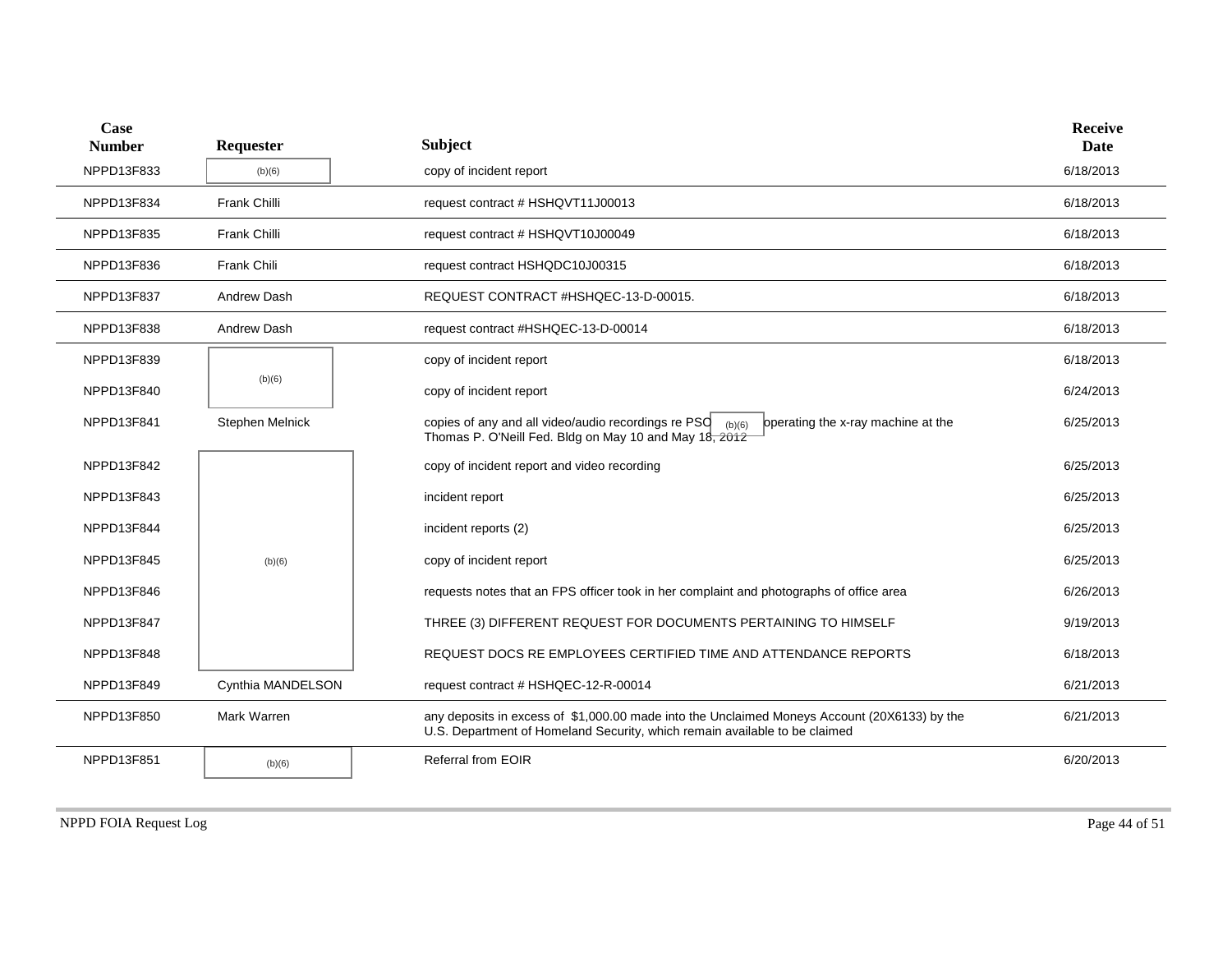| Case<br><b>Number</b> | Requester                | <b>Subject</b>                                                                                                                                           | <b>Receive</b><br>Date |
|-----------------------|--------------------------|----------------------------------------------------------------------------------------------------------------------------------------------------------|------------------------|
| NPPD13F852            | Shane Allen              | request a list of all buildings and facilities occupied by Federal employees for nonmilitary activities,<br>including existing buildings,                | 6/20/2013              |
| NPPD13F853            | (b)(6)                   | copy of incident report                                                                                                                                  | 7/2/2013               |
| NPPD13F854            | <b>Tiffany Arrington</b> | copy of incident report (third party)                                                                                                                    | 7/2/2013               |
| NPPD13F855            | (b)(6)                   | request further FOIA information as to the IG investigation of NPPD FPS officer<br>lin.<br>(b)(6)<br>regards to Officer excessive force 10 January 2013. | 7/8/2013               |
| NPPD13F856            | Steven FAMILIO           | request docs related to nonselection to FBI National Academy                                                                                             | 7/3/2013               |
| NPPD13F857            | Mark FLATTEN             | A database of all agency employees who have used "official time" under any category in 5 USC 7131<br>or related statutes since January 1, 2009.          | 7/9/2013               |
| NPPD13F858            | Melissa SHAFFORD         | records regarding maximum dollar amount permitted to be awarded to FPS GS-13-15 employees                                                                | 7/10/2013              |
| NPPD13F859            | (b)(6)                   | copy of incident report                                                                                                                                  | 7/11/2013              |
| NPPD13F860            |                          | copy of incident report                                                                                                                                  | 7/11/2013              |
| NPPD13F861            | Stephen BRAUN            | complaints related to the wiretapping of communications of individuals residing in the United States,                                                    | 7/11/2013              |
| NPPD13F862            | John CLEMENCE            | copy of incident report (third party request)                                                                                                            | 7/12/2013              |
| NPPD13F863            | Robert GUARDADO          | Request Incident Report on behalf of insured (third party)                                                                                               | 7/12/2013              |
| NPPD13F864            | <b>JERRY JOHNSTON</b>    | request copy of citation on third party                                                                                                                  | 7/15/2013              |
| NPPD13F865            |                          | Request copy of Incident Report                                                                                                                          | 7/15/2013              |
| NPPD13F866            |                          | Request copy of Incident Report                                                                                                                          | 7/15/2013              |
| NPPD13F867            |                          | Request copy of Incident Report                                                                                                                          | 7/16/2013              |
| NPPD13F868            | (b)(6)                   | Request copy of Incident Report                                                                                                                          | 7/16/2013              |
| NPPD13F869            |                          | Request records pertaining to herself                                                                                                                    | 7/16/2013              |
| NPPD13F870            |                          | Request copy of Incident Report                                                                                                                          | 7/17/2013              |

NPPD FOIA Request Log Page 45 of 51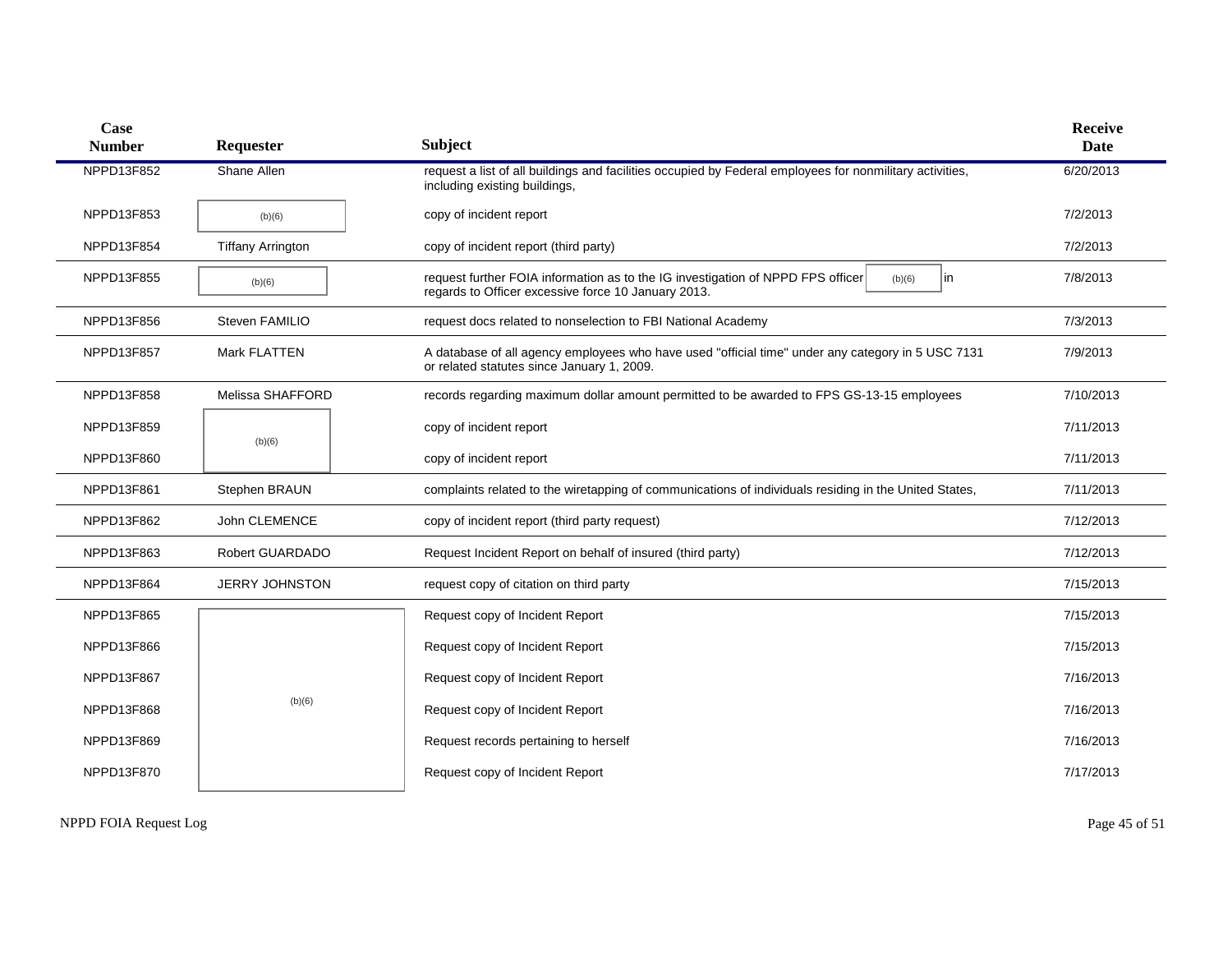| Case<br><b>Number</b> | Requester               | <b>Subject</b>                                                                                                          | <b>Receive</b><br><b>Date</b> |
|-----------------------|-------------------------|-------------------------------------------------------------------------------------------------------------------------|-------------------------------|
| NPPD13F871            | Michael Morisy          | Request contracts w/BAH in the past 5 yrs                                                                               | 7/16/2013                     |
| NPPD13F872            | <b>CARLTON PRUVIS</b>   | The complete archive of TRIPwire Monthly Open Source IED Reports starting from July 2010                                | 7/16/2013                     |
| NPPD13F873            | <b>MARA BERG</b>        | documents or memos regarding guidelines for appropriate office apparel                                                  | 7/16/2013                     |
| NPPD13F874            | (b)(6)                  | requesting all records and information pertaining to the June 20, 2013 (July 1, 2013) administrative<br>hearing         | 7/10/2013                     |
| NPPD13F875            | Chrissy FLOYD           | Contract and the winning response (Contract Award Number: HSHQEH-13-D-00003, Solicitation<br>Number: HSHQDC-12-R-00002) | 7/18/2013                     |
| NPPD13F876            | (b)(6)                  | request incident report                                                                                                 | 7/22/2013                     |
| NPPD13F877            | Madia Autrey            | copy of incident report (third party)                                                                                   | 7/23/2013                     |
| NPPD13F878            | Melissa SHAFFORD        | seek access to and copies of all records regarding Job Announcement Number: FS-836712-ACB,                              | 7/22/2013                     |
| NPPD13F879            | <b>MARGARET POPICK</b>  | copies of DHS and/or FBI bulletins, warnings, etc., to the National Association of Theater Owners<br>2007-2012          | 7/22/2013                     |
| NPPD13F880            | Mymarie Laborde-Vega    | copy of incident (third party)                                                                                          | 7/23/2013                     |
| NPPD13F881            |                         | copy of incident report                                                                                                 | 7/23/2013                     |
| NPPD13F882            |                         | copy of incident report                                                                                                 | 7/23/2013                     |
| NPPD13F883            |                         | copy of incident report                                                                                                 | 7/23/2013                     |
| NPPD13F884            | (b)(6)                  | copy of incident report                                                                                                 | 7/24/2013                     |
| NPPD13F885            |                         | copy of incident request for prosecutor case                                                                            | 7/24/2013                     |
| NPPD13F886            |                         | copy of incident report                                                                                                 | 7/24/2013                     |
| NPPD13F887            | Mara Verheyden-Hilliard | records related to mass surveillance                                                                                    | 7/25/2013                     |
| NPPD13F888            |                         | copy of incident report                                                                                                 | 7/25/2013                     |
| NPPD13F889            | (b)(6)                  | copy of incident report                                                                                                 | 7/25/2013                     |

NPPD FOIA Request Log Page 46 of 51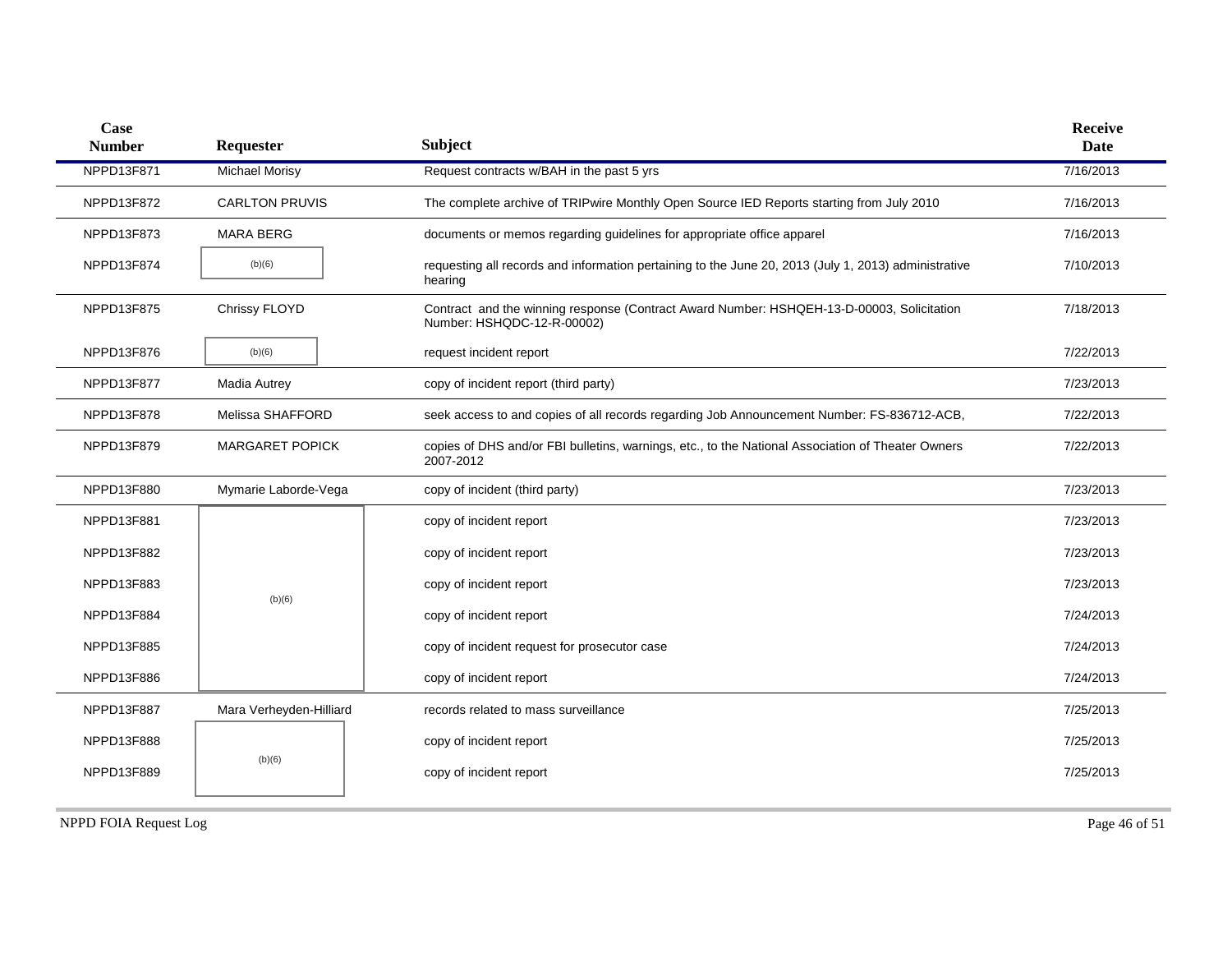| Case<br><b>Number</b> | Requester             | <b>Subject</b>                                                                                                | <b>Receive</b><br>Date |
|-----------------------|-----------------------|---------------------------------------------------------------------------------------------------------------|------------------------|
| NPPD13F890            |                       | any all records concerning an investigation made against him at a SSA facility                                | 7/26/2013              |
| NPPD13F891            |                       | copies of follow-up incident report/video footage                                                             | 7/29/2013              |
| NPPD13F892            | (b)(6)                | copy of incident report                                                                                       | 7/29/2013              |
| NPPD13F893            |                       | copy of video footage of car accident                                                                         | 7/31/2013              |
| NPPD13F894            | David Smith           | records of purchase of 9mm ammunition                                                                         | 7/31/2013              |
| NPPD13F895            | (b)(6)                | copy of incident report                                                                                       | 8/5/2013               |
| NPPD13F896            |                       | copy of incident report                                                                                       | 7/31/2013              |
| NPPD13F897            | Sandra Arnold         | copy of incident report (third party request)                                                                 | 8/1/2013               |
| NPPD13F898            | <b>Bruce Morris</b>   | Information relating t<br>(b)(6)                                                                              | 8/2/2013               |
| NPPD13F899            | (b)(6)                | Information Regarding<br>Interaction w/Federal Protective Services, Employee Number<br>(b)(6)<br>1025.        | 8/7/2013               |
| NPPD13f900            |                       | Accident Report at the Margaret Chase Smith Federal Building.                                                 | 8/5/2013               |
| NPPD13F901            | (b)(6)                | Request copy of incident report                                                                               | 8/30/2013              |
| NPPD13F902            | <b>MARTHA MENDOZA</b> | Request cyber vulnerabilities since 1/1/08                                                                    | 8/2/2013               |
| NPPD13F903            | <b>JON STEINGART</b>  | Federal Protective Service personnel policies                                                                 | 8/2/2013               |
| NPPD13F904            | (b)(6)                | Incident Report (N13001878)                                                                                   | 8/5/2013               |
| NPPD13F905            | Joe McCray            | The Union is formally requesting information .Directed or remove the employee from the RRB<br>Contract.       | 8/29/2013              |
| NPPD13F906            | <b>JON MCCLURE</b>    | The complete report of possible facilities that have not complied with the EPA's Risk Management<br>Plan rule | 8/7/2013               |
| NPPD13F907            | Amanda SMITH          | Request copy of contract HSHQDC-08-J-00412/P00003                                                             | 8/5/2013               |
| NPPD13F908            | Amanda SMITH          | Request contract HSHQDC-11-J-00166                                                                            | 8/1/2013               |

NPPD FOIA Request Log Page 47 of 51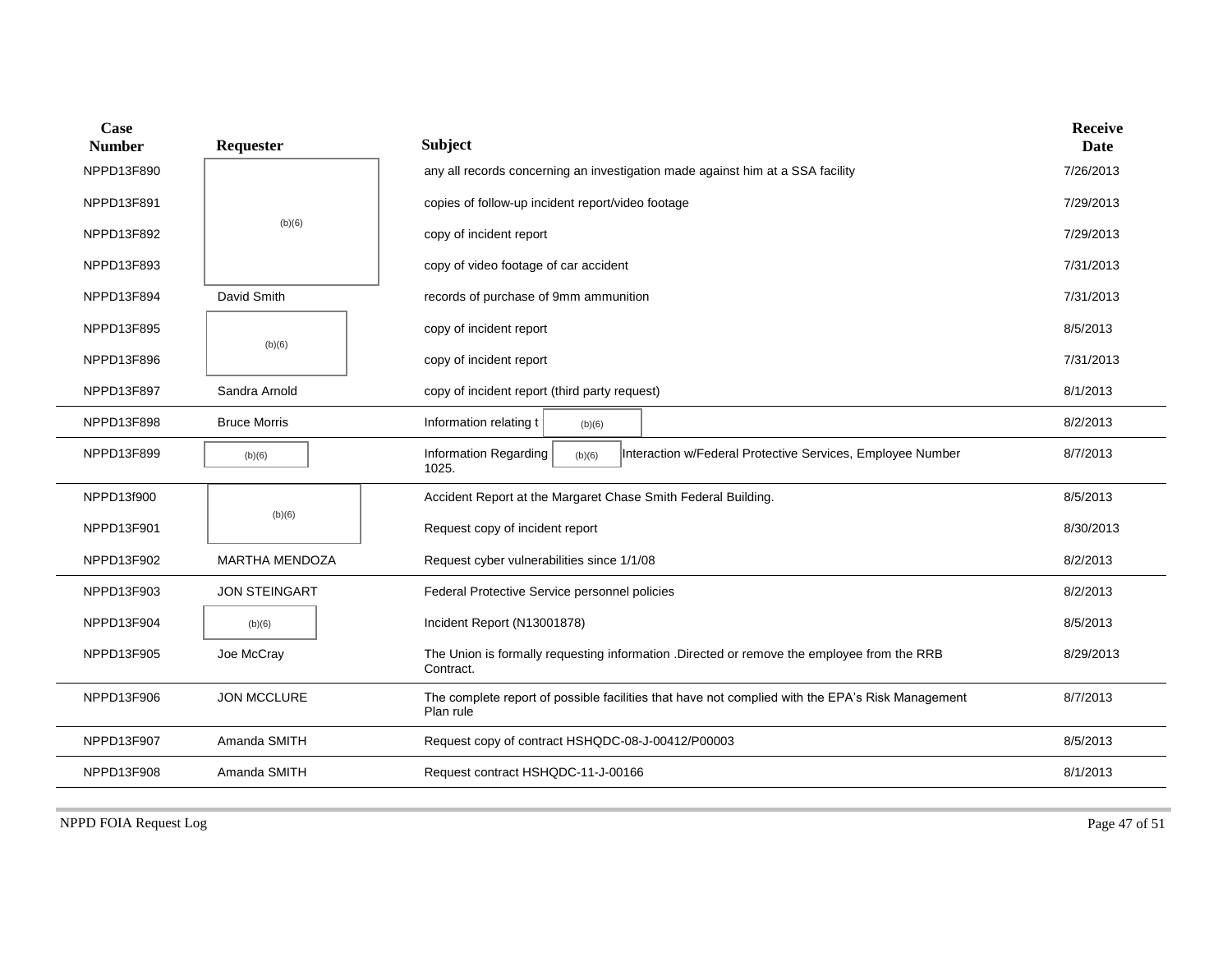| <b>Case</b><br><b>Number</b> | Requester          | <b>Subject</b>                                                                                                                                                                                                    | <b>Receive</b><br>Date |
|------------------------------|--------------------|-------------------------------------------------------------------------------------------------------------------------------------------------------------------------------------------------------------------|------------------------|
| NPPD13F909                   | <b>ROSE SANTOS</b> | Request SOW or RFP for HSHQDC08F00094                                                                                                                                                                             | 8/5/2013               |
| NPPD13F910                   |                    | seeking an incident report concerning a February 9, 2013, event at the DHS facility located at 3801<br>Nebraska Avenue, N.W., Washington, D.C.                                                                    | 8/7/2013               |
| NPPD13F911                   | (b)(6)             | Requesting a copy of the report, all asscociated records, interviews, memos, e-mails, voice<br>messages, pictures, and videos related to the complaint, which was filed in May 2013 in Atlanta, GA<br>by herself. | 8/12/2013              |
| NPPD13F912                   |                    | a copy of an incident report, B13008226.                                                                                                                                                                          | 8/9/2013               |
| NPPD13F913                   | Scott MacFarlane   | A list of all misconduct investigations/cases by county into Mid-Atlantic Region 3 employees of FPS in<br>2012 and 2013 (thru Aug 9)                                                                              | 8/14/2013              |
| NPPD13F914                   | Linda Lye          | any records concerning client<br>(third party)<br>(b)(6)                                                                                                                                                          | 8/19/2013              |
| NPPD13F915                   |                    | incident report                                                                                                                                                                                                   | 8/19/2013              |
| NPPD13F916                   |                    | copy of incident report                                                                                                                                                                                           | 8/20/2013              |
| NPPD13F917                   | (b)(6)             | records concerning self                                                                                                                                                                                           | 8/20/2013              |
| NPPD13F918                   |                    | copies of his credentialed information                                                                                                                                                                            | 8/20/2013              |
| NPPD13F919                   | Justin Waterstraat | contract for Paragon Systems that provides security to the national biological and countermeasures<br>center located at Fort Detrick.                                                                             | 9/30/2013              |
| NPPD13F920                   | David FAVRET       | Request copy of contract HSHQDC09D00004                                                                                                                                                                           | 8/21/2013              |
| NPPD13F921                   | (b)(6)             | for information regarding himself, Mr.<br>(b)(6)                                                                                                                                                                  | 8/20/2013              |
| NPPD13F922                   | Rose SaNTOS        | request contract HSHQDC09J00153                                                                                                                                                                                   | 8/14/2013              |
| NPPD13F923                   | PRIV               | Request review docs re interagency review btwn DCAA and DHS                                                                                                                                                       | 8/16/2013              |
| NPPD13F924                   |                    | copy of incident report                                                                                                                                                                                           | 8/23/2013              |
| NPPD13F925                   | (b)(6)             | copy of incident report                                                                                                                                                                                           | 8/26/2013              |
| NPPD13F926                   |                    | copy of incident report                                                                                                                                                                                           | 8/26/2013              |
|                              |                    |                                                                                                                                                                                                                   |                        |

NPPD FOIA Request Log Page 48 of 51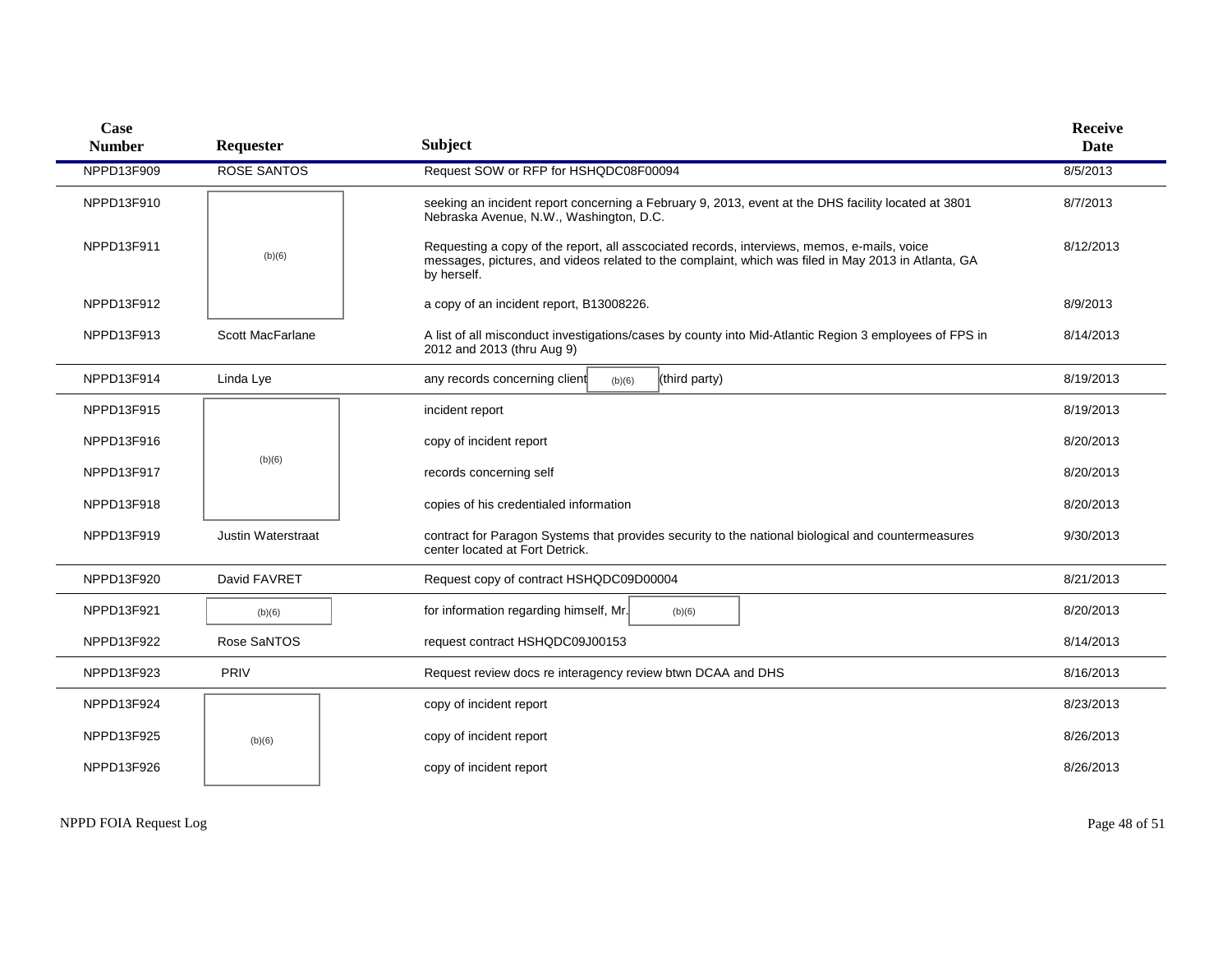| Case<br><b>Number</b> | Requester               | <b>Subject</b>                                                               | <b>Receive</b><br><b>Date</b> |
|-----------------------|-------------------------|------------------------------------------------------------------------------|-------------------------------|
| NPPD13F927            | (b)(6)                  | copy of incident report                                                      | 8/26/2013                     |
| NPPD13F928            | <b>Gregory Schaller</b> | copy of the Statement of Work for DECO contract HSCEC5-09-A-00005            | 8/26/2013                     |
| NPPD13F929            |                         | copy of incident report                                                      | 8/27/2013                     |
| NPPD13F930            |                         | seeking a copy of a report (P13008840).                                      | 8/20/2013                     |
| NPPD13F931            |                         | copies of work history contract                                              | 8/28/2013                     |
| NPPD13F932            |                         | copy of incident report, B13007258.                                          | 8/28/2013                     |
| NPPD13F933            | (b)(6)                  | a copy of an incident report.                                                | 8/27/2013                     |
| NPPD13F934            |                         | a copy of information and records on herself.                                | 9/3/2013                      |
| NPPD13F935            |                         | records concerning himself dating back five years.                           | 8/27/2013                     |
| NPPD13F936            |                         | a copy of the Base Police Report.                                            | 9/3/2013                      |
| NPPD13F937            |                         | copy of incident report                                                      | 9/4/2013                      |
| NPPD13F938            |                         | a copy of an incident report that took place in the union office room, 1437. | 9/4/2013                      |
| NPPD13F939            | Rose SANTOS             | request contract HSHQEH-11-F-00020                                           | 9/4/2013                      |
| NPPD13F940            | <b>Tee Walker</b>       | copy of incident report (third party request)                                | 9/9/2013                      |
| NPPD13F941            | (b)(6)                  | copy of incident report                                                      | 9/10/2013                     |
| NPPD13F942            | Rose Santos             | request winning proposal for HSHQDC12Q00078                                  | 9/10/2013                     |
| NPPD13F943            | Rose Santos             | request winning proposal for HSHQDC12Q00143                                  | 9/10/2013                     |
| NPPD13F944            | Rose Santos             | request winning proposal for HSHQDC12Q00215                                  | 9/10/2013                     |
| NPPD13F945            | Clark Brown             | copy of incident report (third party request)                                | 9/10/2013                     |
| NPPD13F946            | (b)(6)                  | copy of surveillance video                                                   | 9/11/2013                     |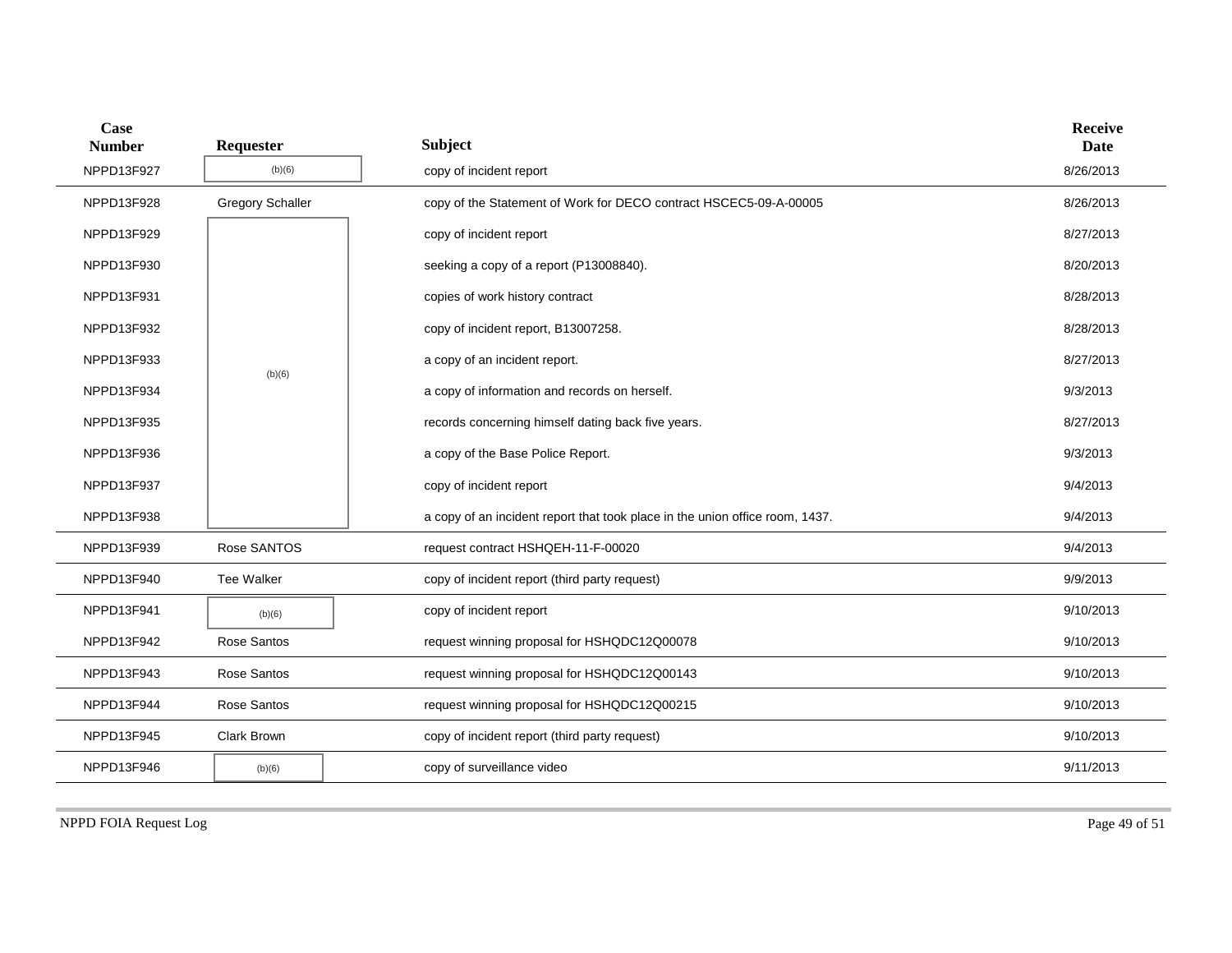| Case<br><b>Number</b> | Requester            | <b>Subject</b>                                                                                                                                                                                                                                 | <b>Receive</b><br><b>Date</b> |
|-----------------------|----------------------|------------------------------------------------------------------------------------------------------------------------------------------------------------------------------------------------------------------------------------------------|-------------------------------|
| NPPD13F947            | (b)(6)               | copy of incident report                                                                                                                                                                                                                        | 9/11/2013                     |
| NPPD13F948            | Shannon Lislund      | copy of incident report (third party request)                                                                                                                                                                                                  | 9/11/2013                     |
| NPPD13F949            | (b)(6)               | copy of incident report                                                                                                                                                                                                                        | 9/11/2013                     |
| NPPD13F950            | <b>Thomas Knoch</b>  | request docs for FS-899228-SW13                                                                                                                                                                                                                | 9/12/2013                     |
| NPPD13F951            | Christopher Pipa     | REQUEST CONTRACT HSHQE1-13-R-00002                                                                                                                                                                                                             | 9/12/2013                     |
| NPPD13F952            | Christopher PIPA     | REQUEST CONTRACT HSHQE1-13-R-00001                                                                                                                                                                                                             | 9/11/2013                     |
| NPPD13F953            | <b>JARED RADER</b>   | request contract #HSHQDC-08-J-00412/00006                                                                                                                                                                                                      | 9/13/2013                     |
| NPPD13F954            |                      | copy of incident report                                                                                                                                                                                                                        | 9/16/2013                     |
| NPPD13F955            | (b)(6)               | copy of incident report                                                                                                                                                                                                                        | 9/16/2013                     |
| NPPD13F956            |                      | copy of incident report                                                                                                                                                                                                                        | 9/17/2013                     |
| NPPD13F957            | James Jones          | Documents related to parapsychological phenomena, remote viewing                                                                                                                                                                               | 9/2/2013                      |
| NPPD13F958            | <b>HQ PRIV</b>       | information reqarding assults at the NAC in 2012 and 2013                                                                                                                                                                                      | 9/18/2013                     |
| NPPD13F959            | (b)(6)               | Copies of all logs, emails, individual statements, Suitland Mega Center dispatch recordings (between<br>10:52am and 11:35am on Tuesday August 13, 2013), any Suitland Mega Center telephone<br>recordings in regard to the official complaint, | 9/18/2013                     |
| NPPD13F960            | <b>Todd Traister</b> | copy of incident report (third party request)                                                                                                                                                                                                  | 9/18/2013                     |
| NPPD13F961            | Nkrumah Williams     | copy of incident report (third party)                                                                                                                                                                                                          | 9/18/2013                     |
| NPPD13F962            | Hermelinda Diaz      | incident report (third party)                                                                                                                                                                                                                  | 9/19/2013                     |
| NPPD13F963            | Adriana Parrondo     | copy of current policy/authorization allowing SBA PDG Management to use security cameras on a<br>regular basis.                                                                                                                                | 9/24/2013                     |
| NPPD13F964            | (b)(6)               | - A detailed accounting of work hours, overtime, and travel expenses incurred in providing law<br>enforcement support                                                                                                                          | 9/24/2013                     |